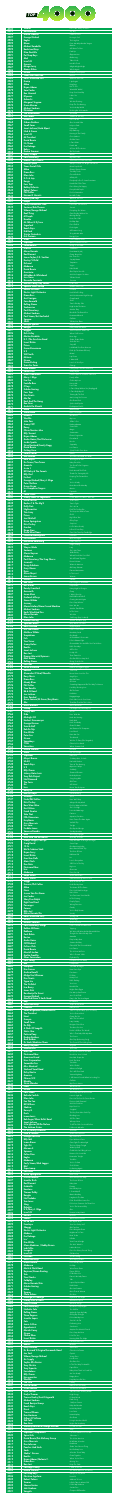| 3500                                         | <b>Al Bano/Romina Power</b>                                                                                                             | Felicita                                                                                                                                             |
|----------------------------------------------|-----------------------------------------------------------------------------------------------------------------------------------------|------------------------------------------------------------------------------------------------------------------------------------------------------|
| 3499                                         | <b>Stephen Stills</b>                                                                                                                   | Love The One You're With                                                                                                                             |
| 3498                                         | Whigfield                                                                                                                               | <b>Saturday Night</b>                                                                                                                                |
| 3497                                         | <b>Phil Collins</b>                                                                                                                     | A Groovy Kind Of Love                                                                                                                                |
| 3496                                         | Chumbawamba                                                                                                                             | Tubthumping                                                                                                                                          |
| 3495<br>3494<br>3493<br>3492<br>3491         | <b>Beverley Craven</b><br><b>Mott The Hoople</b><br><b>Goede Doel</b><br><b>Barbra Streisand/Celine Dion</b><br><b>Bee-Gees</b>         | Promise Me<br>All The Young Dudes<br>Nooduitgang<br>Tell Him<br>To Love Somebody<br><b>Baby Can I Hold You</b>                                       |
| 3490<br>3489<br>3488<br>3487<br>3486         | <b>Tracy Chapman</b><br><b>Roxette</b><br>Maywood<br><b>Duncan Browne</b><br><b>Sherbet</b>                                             | I Wish I Could Fly<br><b>Rio</b><br><b>Wild Places</b><br>Howzat                                                                                     |
| 3485                                         | <b>Hans De Booy</b>                                                                                                                     | Thuis Ben                                                                                                                                            |
| 3484                                         | <b>Krezip</b>                                                                                                                           | Everybody's Gotta Learn Sometime                                                                                                                     |
| 3483                                         | <b>Temptations</b>                                                                                                                      | Just My Imagination                                                                                                                                  |
| 3482                                         | <b>Hall And Oates</b>                                                                                                                   | Kiss On My List                                                                                                                                      |
| 3481                                         | <b>Terence Trent D'Arby</b>                                                                                                             | <b>Delicate</b>                                                                                                                                      |
| 3480                                         | <b>Something Happens</b>                                                                                                                | Parachute                                                                                                                                            |
| 3479                                         | <b>Mary Macgregor</b>                                                                                                                   | <b>Torn Between Two Lovers</b>                                                                                                                       |
| 3478                                         | <b>Bette Midler</b>                                                                                                                     | Wind Beneath My Wings                                                                                                                                |
| 3477                                         | <b>The Sweet</b>                                                                                                                        | The Ballroom Blitz                                                                                                                                   |
| 3476                                         | <b>Joe Cocker</b>                                                                                                                       | <b>Unchain My Heart</b>                                                                                                                              |
| 3475                                         | <b>Neil Diamond</b>                                                                                                                     | Girl, You'll Be A Woman Soon                                                                                                                         |
| 3474                                         | <b>Art Of Noise</b>                                                                                                                     | Moments In Love                                                                                                                                      |
| 3473                                         | <b>Laid Back</b>                                                                                                                        | Sunshine Reggae                                                                                                                                      |
| 3472                                         | <b>Otis Redding</b>                                                                                                                     | I've Got Dreams To Remember                                                                                                                          |
| 3471                                         | <b>Frans Bauer</b>                                                                                                                      | Heb Je Even Voor Mij                                                                                                                                 |
| 3470                                         | John Lennon                                                                                                                             | <b>Just Like Starting Over</b>                                                                                                                       |
| 3469                                         | <b>Ub 40</b>                                                                                                                            | The Way You Do The Things We Do                                                                                                                      |
| 3468                                         | <b>George Michael</b>                                                                                                                   | A Different Corner                                                                                                                                   |
| 3467                                         | <b>Billy Swan</b>                                                                                                                       | I Can Help                                                                                                                                           |
| 3466                                         | Rihanna                                                                                                                                 | Please Don't Stop The Music                                                                                                                          |
| 3465                                         | <b>Stray Cats</b>                                                                                                                       | <b>Rock This Town</b>                                                                                                                                |
| 3464                                         | <b>Aloe Blacc</b>                                                                                                                       | Wake Me Up                                                                                                                                           |
| 3463                                         | <b>Bananarama</b>                                                                                                                       | <b>Robert De Niro's Waiting</b>                                                                                                                      |
| 3462                                         | <b>Counting Crows</b>                                                                                                                   | Mr Jones                                                                                                                                             |
| 3461                                         | <b>Jean Knight</b>                                                                                                                      | Mr Big Stuff                                                                                                                                         |
| 3460                                         | <b>Simple Minds</b>                                                                                                                     | Let There Be Love                                                                                                                                    |
| 3459                                         | <b>Genesis/Phil Collins</b>                                                                                                             | Mama                                                                                                                                                 |
| 3458                                         | <b>Tom Petty</b>                                                                                                                        | Learning To Fly                                                                                                                                      |
| 3457                                         | <b>Survivor</b>                                                                                                                         | <b>Burning Heart</b>                                                                                                                                 |
| 3456                                         | <b>Commodores</b>                                                                                                                       | Three Times A Lady                                                                                                                                   |
| 3455                                         | <b>3 Doors Down</b>                                                                                                                     | <b>Here Without You</b>                                                                                                                              |
| 3454                                         | <b>Stevie Wonder</b>                                                                                                                    | <b>Part Time Lover</b>                                                                                                                               |
| 3453                                         | Abba                                                                                                                                    | Lay All Your Love On Me                                                                                                                              |
| 3452                                         | <b>lvy League</b>                                                                                                                       | <b>Tossing And Turning</b>                                                                                                                           |
| 3451                                         | <b>New Kids On The Block</b>                                                                                                            | Step By Step                                                                                                                                         |
| 3450                                         | Human League/Philip Oakey                                                                                                               | Human                                                                                                                                                |
| 3449                                         | <b>The Specials</b>                                                                                                                     | A Message To You Rudy                                                                                                                                |
| 3448                                         | <b>Alicia Keys</b>                                                                                                                      | A Woman's Worth                                                                                                                                      |
| 3447                                         | <b>Paul Simon/Art Garfunkel</b>                                                                                                         | Cecilia                                                                                                                                              |
| 3446                                         | <b>Enigma</b>                                                                                                                           | Return To Innocence                                                                                                                                  |
| 3445                                         | <b>Duran Duran</b>                                                                                                                      | <b>Notorious</b>                                                                                                                                     |
| 3444                                         | <b>Dusty Springfield</b>                                                                                                                | I Close My Eyes And Count To Ten                                                                                                                     |
| 3443                                         | Omc                                                                                                                                     | <b>How Bizarre</b>                                                                                                                                   |
| 3442                                         | <b>Bob Marley &amp; The Wailers</b>                                                                                                     | Three Little Birds                                                                                                                                   |
| 3441                                         | El Debarge/Debarge                                                                                                                      | Who's Johnny                                                                                                                                         |
| 3440                                         | <b>Gabriella Cilme</b>                                                                                                                  | Sanctuary                                                                                                                                            |
| 3439<br>3438<br>3437<br>3436<br>3435         | <b>Love Affair</b><br>Nena<br><b>Marco Borsato</b><br><b>Prince</b><br><b>Elton John</b>                                                | <b>Everlasting Love</b><br>Irgendwie Irgendwo Irgendwan<br>Vrij Zijn<br><b>Raspberry Baret</b><br>Sorry Seems To Be The Hardest Word<br><b>Waves</b> |
| 3434<br>3433<br>3432<br>3431<br>3430<br>3429 | <b>Mr Probz</b><br><b>Cameo</b><br>Madonna<br>Janis lan<br><b>Black</b><br><b>Belle Perez</b>                                           | Word Up<br>Dear Jessie<br>Fly Too High<br><b>Wonderful Life</b><br>El Mundo Bailando                                                                 |
| 3428                                         | <b>Xtc</b>                                                                                                                              | <b>Senses Working Overtim</b>                                                                                                                        |
| 3427                                         | <b>Double You</b>                                                                                                                       | Please Don't Go                                                                                                                                      |
| 3426                                         | <b>London Beat</b>                                                                                                                      | Failing In Love                                                                                                                                      |
| 3425                                         | John Travolta/Olivia Newton John                                                                                                        | Summernights                                                                                                                                         |
| 3424                                         | Room 5                                                                                                                                  | Make Luv                                                                                                                                             |
| 3423<br>3422<br>3421<br>3420<br>3419         | <b>Paul Simon</b><br><b>Boz Scaggs</b><br><b>Poison</b><br><b>Imperials</b><br><b>Wet Wet Wet</b>                                       | Late In The Evening<br>Lowdown<br>Every Rose Has Its Torn<br>Who's Gonna Love Me<br>Wishing I Was Lucky<br>The Power Of Love                         |
| 3418<br>3417<br>3416<br>3415<br>3414<br>3413 | <b>Celine Dion</b><br><b>Supremes</b><br>Jason Mraz/Colbie Caillat<br><b>The Kinks</b><br>U <sub>2</sub><br>Nick & Simon                | You Keep Me Hangin' On<br>Lucky<br><b>Waterloo Sunset</b><br><b>Desire</b><br><b>Vaarwel Verleden</b>                                                |
| 3412                                         | <b>Rolling Stones</b>                                                                                                                   | <b>Rock And A Hard Place</b>                                                                                                                         |
| 3411                                         | Fergie                                                                                                                                  | <b>Big Girls Don't Cry</b>                                                                                                                           |
| 3410                                         | <b>Gary Puckett/Union Gap</b>                                                                                                           | Young Girl                                                                                                                                           |
| 3409                                         | <b>Dexy'S Midnight Runners</b>                                                                                                          | Jackie Wilson Said                                                                                                                                   |
| 3408                                         | Lou Rawls/Diana Reeves                                                                                                                  | Fine Brown Frame                                                                                                                                     |
| 3407                                         | <b>Robbie Williams</b>                                                                                                                  | She's Madonna                                                                                                                                        |
| 3406                                         | <b>Bb &amp; Q Band</b>                                                                                                                  | <b>Starlette</b>                                                                                                                                     |
| 3405                                         | <b>Johnny Cash</b>                                                                                                                      | Ring Of Fire                                                                                                                                         |
| 3404                                         | <b>Melanie C.</b>                                                                                                                       | Never Be The Same Again                                                                                                                              |
| 3403                                         | <b>Simply Red</b>                                                                                                                       | A New Flame                                                                                                                                          |
| 3402                                         | <b>Fleetwood Mac</b>                                                                                                                    | Hold Me                                                                                                                                              |
| 3401                                         | <b>Santana</b>                                                                                                                          | Hold On                                                                                                                                              |
| 3400                                         | Sergio Mendes/Joe Pizzulo/Leza Miller                                                                                                   | Never Gonna Let You Go                                                                                                                               |
| 3399                                         | <b>Clubhouse</b>                                                                                                                        | Do It Again                                                                                                                                          |
| 3398                                         | <b>France Gall</b>                                                                                                                      | Ella, Elle L'A                                                                                                                                       |
| 3397                                         | <b>Don Mclean</b>                                                                                                                       | Vincent                                                                                                                                              |
| 3396                                         | <b>Tina Turner</b>                                                                                                                      | When The Heartache Is Over                                                                                                                           |
| 3395                                         | <b>The Cure</b>                                                                                                                         | In Between Days                                                                                                                                      |
| 3394                                         | <b>Billy Joel</b>                                                                                                                       | Honesty                                                                                                                                              |
| 3393                                         | Joe Jackson                                                                                                                             | Be My Number Two                                                                                                                                     |
| 3392<br>3391<br>3390<br>3389<br>3388         | <b>Whispers</b><br><b>Enya</b><br>Santa Esmeralda<br><b>Kane Gang</b><br><b>Avril Lavigne</b>                                           | And The Beat Goes On<br>Only Time<br>Don't Let Me Be Misunderstood<br>Closest Thing To Heaven<br>I'm With You<br>Cuba                                |
| 3387                                         | <b>Gibson Brothers</b>                                                                                                                  | The Miracle Of Love                                                                                                                                  |
| 3386                                         | <b>Eurythmics</b>                                                                                                                       | Fame                                                                                                                                                 |
| 3385                                         | <b>David Bowie</b>                                                                                                                      | <b>Unpretty</b>                                                                                                                                      |
| 3384                                         | <b>Tlc</b>                                                                                                                              | Saddle Up                                                                                                                                            |
| 3383                                         | <b>David Christie</b>                                                                                                                   | All My Life                                                                                                                                          |
| 3382<br>3381<br>3380<br>3379<br>3378         | Linda Ronstadt/Aaron Neville<br><b>Monkees</b><br><b>Jody Watley</b><br><b>Iggy Pop/Kate Pierson</b><br><b>Beatles</b>                  | Daydream Believer<br><b>Real Love</b><br>Candy<br><b>Strawberry Fields Forever</b>                                                                   |
| 3377<br>3376<br>3375<br>3374<br>3373         | <b>Bruce Willis/Temptations</b><br><b>Blof</b><br><b>Stars On 45</b><br><b>Dean Friedman</b><br><b>Rozalla</b>                          | <b>Under The Boardwalk</b><br>Wat Zou Je Doen<br>Volume lii<br>Lydia<br>Everybody's Free<br>Soul Cha Cha                                             |
| 3372<br>3371<br>3370<br>3369<br>3368<br>3367 | <b>Van Mccoy</b><br><b>Icehouse</b><br><b>John Mayer</b><br><b>Easybeats</b><br><b>Glass Tiger</b><br><b>Jose Feliciano</b>             | Hey Little Girl<br>Daughters<br>Friday On My Mind<br>Don't Forget Me When I'm Gone<br>Ponte A Contar                                                 |
| 3366                                         | <b>Crystal Gayle</b>                                                                                                                    | Don't It Make My Brown Eyes Blue                                                                                                                     |
| 3365                                         | <b>Deep Blue Something</b>                                                                                                              | <b>Breakfast At Tiffany's</b>                                                                                                                        |
| 3364                                         | <b>Martha Reeves/Vandellas</b>                                                                                                          | Nowhere To Run                                                                                                                                       |
| 3363                                         | <b>Dolly Dots</b>                                                                                                                       | All The Roses                                                                                                                                        |
| 3362                                         | <b>Steely Dan</b>                                                                                                                       | <b>Rikki Don't Lose That Number</b>                                                                                                                  |
| 3361                                         | <b>Crowded House</b>                                                                                                                    | Don't Dream It's Over                                                                                                                                |
| 3360                                         | Ann Lee                                                                                                                                 | 2 Times                                                                                                                                              |
| 3359                                         | Jimmy Cliff                                                                                                                             | <b>Wild World</b>                                                                                                                                    |
| 3358                                         | <b>Lori Spee</b>                                                                                                                        | <b>How Many Times</b>                                                                                                                                |
| 3357                                         | Marco Borsato/Andrea Bocelli                                                                                                            | <b>Because We Believe</b>                                                                                                                            |
| 3356<br>3355<br>3354<br>3353<br>3352         | <b>Bellamy Brothers</b><br>Pato Banton/Ub 40<br><b>Shakatak</b><br><b>Michael Jackson</b><br>Chicago                                    | If I Said You Have A Beautiful Body<br><b>Baby Come Back</b><br>Dark Is The Night<br>Scream<br><b>Baby What A Big Suprise</b><br>Sex On The Beach    |
| 3351                                         | <b>T-Spoon</b>                                                                                                                          | I Like Chopin                                                                                                                                        |
| 3350                                         | <b>Gazebo</b>                                                                                                                           | Ik Hou Zoveel Van Jou                                                                                                                                |
| 3349                                         | <b>Ruth Jacott</b>                                                                                                                      | Helene                                                                                                                                               |
| 3348                                         | <b>Julien Clerc</b>                                                                                                                     | Sweet Thing                                                                                                                                          |
| 3347                                         | <b>Mick Jagger</b>                                                                                                                      | Thinking Of You                                                                                                                                      |
| 3346<br>3345<br>3344<br>3343<br>3342<br>3341 | <b>Sister Sledge</b><br><b>Kid Creole &amp; The Coconuts</b><br>Texas<br><b>Alison Moyet</b><br><b>B B King</b><br><b>Michael Buble</b> | Stool Pigeon<br>Prayer For You<br><b>All Cried Out</b><br>Ain't Nobody Home<br>Everything                                                            |
| 3340                                         | <b>Eurythmics</b>                                                                                                                       | Would I Lie To You                                                                                                                                   |
| 3339                                         | <b>Vanessa Williams</b>                                                                                                                 | Colors Of The Wind                                                                                                                                   |
| 3338                                         | <b>Babys</b>                                                                                                                            | Isn't It Time                                                                                                                                        |
| 3337                                         | <b>Martika</b>                                                                                                                          | Love Thy Will Be Done                                                                                                                                |
| 3336                                         | <b>Alpha Beat</b>                                                                                                                       | <b>Fascination</b>                                                                                                                                   |
| 3335                                         | Queen                                                                                                                                   | I'm Going Slightly Mad                                                                                                                               |
| 3334                                         | <b>James Brown</b>                                                                                                                      | I Feel Good                                                                                                                                          |
| 3333                                         | <b>Dire Straits</b>                                                                                                                     | <b>Romeo And Juliet</b>                                                                                                                              |
| 3332                                         | <b>Guus Meeuwis</b>                                                                                                                     | Proosten                                                                                                                                             |
| 3331                                         | <b>Moses</b>                                                                                                                            | We Just                                                                                                                                              |
| 3330                                         | <b>Beats International</b>                                                                                                              | Dub Be Good To Me                                                                                                                                    |
| 3329                                         | <b>Stampeders</b>                                                                                                                       | Hit The Road Jack                                                                                                                                    |
| 3328                                         | <b>Whitney Houston</b>                                                                                                                  | All The Man That I Need                                                                                                                              |
| 3327                                         | <b>Rene Froger</b>                                                                                                                      | Winter In America                                                                                                                                    |
| 3326                                         | <b>Matthias Reim</b>                                                                                                                    | Verdammt, Ich Lieb' Dich                                                                                                                             |
| 3325                                         | <b>Tom Jones</b>                                                                                                                        | Delilah                                                                                                                                              |
| 3324                                         | <b>Bobby Caldwell</b>                                                                                                                   | Jamaica                                                                                                                                              |
| 3323                                         | <b>Mariah Carey</b>                                                                                                                     | Honey                                                                                                                                                |
| 3322                                         | Lovin' Spoonful                                                                                                                         | Daydream                                                                                                                                             |
| 3321                                         | <b>Re-Play</b>                                                                                                                          | Ala Day                                                                                                                                              |
| 3320                                         | <b>Talking Heads</b>                                                                                                                    | And She Was                                                                                                                                          |
| 3319                                         | <b>Take That</b>                                                                                                                        | <b>Babe</b>                                                                                                                                          |
| 3318                                         | <b>Elton John</b>                                                                                                                       | Song For Guy                                                                                                                                         |
| 3317                                         | <b>Culture Club</b>                                                                                                                     | It's A Miracle                                                                                                                                       |
| 3316                                         | <b>Ramses Shaffy</b>                                                                                                                    | Sammy                                                                                                                                                |
| 3315                                         | <b>Dawn Penn</b>                                                                                                                        | You Don't Love Me                                                                                                                                    |
| 3314                                         | Mel & Kim                                                                                                                               | <b>Showing Out</b>                                                                                                                                   |
| 3313                                         | <b>Isley Brothers</b>                                                                                                                   | Summer Breeze                                                                                                                                        |
| 3312                                         | <b>Shania Twain</b>                                                                                                                     | I'm Gonna Getcha Good                                                                                                                                |
| 3311                                         | <b>Freestylers</b>                                                                                                                      | Push Up                                                                                                                                              |
| 3310                                         | <b>Isaac Hayes</b>                                                                                                                      | Theme From "Shaft"                                                                                                                                   |
| 3309                                         | <b>Swing Out Sister</b>                                                                                                                 | Surrender                                                                                                                                            |
| 3308                                         | <b>Turtles</b>                                                                                                                          | <b>Happy Together</b>                                                                                                                                |
| 3307                                         | <b>Divine</b>                                                                                                                           | Shoot Your Shot                                                                                                                                      |
| 3306                                         | <b>George Michael</b>                                                                                                                   | Cowboys And Angels                                                                                                                                   |
| 3305                                         | <b>Aretha Franklin</b>                                                                                                                  | <b>Rock Steady</b>                                                                                                                                   |
| 3304                                         | <b>Roch Voisine</b>                                                                                                                     | On The Outside                                                                                                                                       |
| 3303                                         | Freddie Mercury/Montserrat Caballe                                                                                                      | <b>Barcelona</b>                                                                                                                                     |
| 3302                                         | MASH.                                                                                                                                   | Suicide Is Painless                                                                                                                                  |
| 3301                                         | <b>Trijntje Oosterhuis</b>                                                                                                              | <b>Knocked Out</b>                                                                                                                                   |
| 3300                                         | <b>Roxy Music</b>                                                                                                                       | Jealous Guy                                                                                                                                          |
| 3299                                         | <b>Aphrodite'S Child</b>                                                                                                                | <b>Rain And Tears</b>                                                                                                                                |
| 3298                                         | <b>Police</b>                                                                                                                           | Don't Stand So Close To Me                                                                                                                           |
| 3297                                         | <b>Dusty Springfield</b>                                                                                                                | I Just Don't Know What To Do With Myself                                                                                                             |
| 3296                                         | Who                                                                                                                                     | Who Are You                                                                                                                                          |
| 3295                                         | Keizer & De Munnik                                                                                                                      | Kijk Me Na                                                                                                                                           |
| 3294                                         | <b>Buoys</b>                                                                                                                            | Give Up Your Guns                                                                                                                                    |
| 3293                                         | <b>Ub 40</b>                                                                                                                            | Cherry Oh Baby                                                                                                                                       |
| 3292                                         | <b>Ronan Keating</b>                                                                                                                    | If Tomorrow Never Comes                                                                                                                              |
| 3291                                         | <b>Another Level</b>                                                                                                                    | Freak Me                                                                                                                                             |
| 3290                                         | <b>Bruce Springsteen</b>                                                                                                                | The River                                                                                                                                            |
| 3289                                         | <b>Colin Blunstone</b>                                                                                                                  | Andorra                                                                                                                                              |
| 3288                                         | <b>Rose Royce</b>                                                                                                                       | Is It Love You're After                                                                                                                              |
| 3287                                         | <b>Rick James</b>                                                                                                                       | Glow                                                                                                                                                 |
| 3286                                         | <b>Jennifer Lopez</b>                                                                                                                   | Love Don't Cost A Thing                                                                                                                              |
| 3285                                         | <b>Bobby Vinton</b>                                                                                                                     | Sealed With A Kiss                                                                                                                                   |
| 3284                                         | <b>Wes</b>                                                                                                                              | Alane                                                                                                                                                |
| 3283                                         | <b>Taste Of Honey</b>                                                                                                                   | <b>Boogie Oogie Oogie</b>                                                                                                                            |
| 3282                                         | <b>Beatles</b>                                                                                                                          | Paperback Writer                                                                                                                                     |
| 3281                                         | Jack Johnson                                                                                                                            | <b>Upside Down</b>                                                                                                                                   |
| 3280                                         | Al Jarreau                                                                                                                              | Roof Garden                                                                                                                                          |
| 3279                                         | Jigsaw                                                                                                                                  | Skyhigh                                                                                                                                              |
| 3278                                         | Abba                                                                                                                                    | Money Money Money                                                                                                                                    |
| 3277                                         | <b>Spiller</b>                                                                                                                          | Groove Jet                                                                                                                                           |
| 3276                                         | <b>Paul Mccartney/Michael Jackson</b>                                                                                                   | Say Say Say                                                                                                                                          |
| 3275                                         | <b>Earth Wind And Fire</b>                                                                                                              | That's The Way Of The World                                                                                                                          |
| 3274                                         | <b>Phil Collins</b>                                                                                                                     | <b>Take Me Home</b>                                                                                                                                  |
| 3273                                         | <b>The Knack</b>                                                                                                                        | My Sharona                                                                                                                                           |
| 3272                                         | Jacksons/Michael Jackson                                                                                                                | Show You The Way To Go                                                                                                                               |
| 3271                                         | <b>Fine Young Cannibals</b>                                                                                                             | Johnny Come Home                                                                                                                                     |
| 3270                                         | <b>Creedence Clearwater Revival</b>                                                                                                     | Proud Mary                                                                                                                                           |
| 3269                                         | <b>Brian Mcfadden</b>                                                                                                                   | Real To Me                                                                                                                                           |
| 3268                                         | <b>Rolling Stones</b>                                                                                                                   | Get Off Of My Cloud                                                                                                                                  |
| 3267                                         | <b>Janet Jackson</b>                                                                                                                    | When I Think Of You                                                                                                                                  |
| 3266                                         | <b>Bread</b>                                                                                                                            | Ιf                                                                                                                                                   |
| 3265                                         | <b>Eros Ramazzotti</b>                                                                                                                  | Un' Emozione Per Sempre                                                                                                                              |
| 3264                                         | <b>Spice Girls</b>                                                                                                                      | <b>Viva Forever</b>                                                                                                                                  |
| 3263                                         | Damaru/Jan Smit                                                                                                                         | Mi Rowsu (Tuintje In Mijn Hart)                                                                                                                      |
| 3262                                         | <b>R. E. M.</b>                                                                                                                         | <b>Everybody Hurts</b>                                                                                                                               |
| 3261                                         | <b>Peter Tosh</b>                                                                                                                       | Johnny B Good                                                                                                                                        |
| 3260                                         | <b>Emmylou Harris</b>                                                                                                                   | C'est La Vie                                                                                                                                         |
| 3259                                         | <b>Queen</b>                                                                                                                            | The Invisble Man                                                                                                                                     |
| 3258                                         | <b>Righteous Brothers</b>                                                                                                               | You'Ve Lost That Lovin' Feelin                                                                                                                       |
| 3257                                         | O. M. D.                                                                                                                                | Forever Live And Die                                                                                                                                 |
| 3256                                         | <b>Pink Floyd</b>                                                                                                                       | Money                                                                                                                                                |
| 3255                                         | <b>Ottawan</b>                                                                                                                          | Hands Up                                                                                                                                             |
| 3254                                         | <b>Maroon 5</b>                                                                                                                         | <b>Makes Me Wonder</b>                                                                                                                               |
| 3253                                         | <b>Tracey Ullman</b>                                                                                                                    | They Don't Know                                                                                                                                      |
| 3252                                         | <b>Donna Lewis</b>                                                                                                                      | I Love You Always Forever                                                                                                                            |
| 3251                                         | John Farnham                                                                                                                            | That's Freedom                                                                                                                                       |
| 3250                                         | <b>Four Tops</b>                                                                                                                        | Don't Walk Away                                                                                                                                      |
| 3249                                         | <b>Wilson Pickett</b>                                                                                                                   | In The Midnight Hour                                                                                                                                 |
| 3248                                         | <b>Manhattans</b>                                                                                                                       | Kiss And Say Goodbye                                                                                                                                 |
| 3247                                         | <b>Klein Orkest</b>                                                                                                                     | Laat Mij Maar Alleen                                                                                                                                 |
| 3246                                         | <b>Razorlight</b>                                                                                                                       | America                                                                                                                                              |
| 3245<br>3244<br>3243<br>3242<br>3241         | S.O.S. Band<br><b>Stevie Wonder</b><br><b>Outkast</b><br><b>Captain And Tennille</b><br><b>Boogie Box High</b><br><b>Doe Maar</b>       | Just Be Good To Me<br>I Wish<br>Hey Ya<br>Do That To Me One More Time<br>Jive Talkin'<br>Is Dit Alles                                                |
| 3240<br>3239<br>3238<br>3237<br>3236<br>3235 | <b>Keane</b><br><b>Centerfold</b><br><b>Johnny Logan</b><br><b>The Scene</b><br><b>Alanis Morissette</b>                                | This Is The Last Time<br>Dictator<br><b>What's Another Year</b><br>Blauw<br><b>Head Over Feat</b>                                                    |
| 3234                                         | <b>Elvis Presley</b>                                                                                                                    | All Shook Up                                                                                                                                         |
| 3233                                         | <b>Alan Parsons Project</b>                                                                                                             | Old And Wise                                                                                                                                         |
| 3232                                         | <b>Rita Coolidge</b>                                                                                                                    | We'Re All Alone                                                                                                                                      |
| 3231                                         | <b>Whitney Houston</b>                                                                                                                  | Saving All My Love For You                                                                                                                           |
| 3230                                         | <b>Kenny Rogers/The First Edition</b>                                                                                                   | Ruby, Don't Take Your Love To Town                                                                                                                   |
| 3229                                         | <b>Marco Borsato</b>                                                                                                                    | Stop De Tijd                                                                                                                                         |
| 3228                                         | <b>Godley And Creme</b>                                                                                                                 | An Englishman In New York                                                                                                                            |
| 3227                                         | <b>10 Cc</b>                                                                                                                            | The Wallstreet Shuffle                                                                                                                               |
| 3226                                         | <b>Caro Emerald</b>                                                                                                                     | <b>Back It Up</b>                                                                                                                                    |
| 3225                                         | <b>Paul Young</b>                                                                                                                       | Wherever I Lay My Hat (That's My Home)                                                                                                               |
| 3224                                         | <b>Beach Boys</b>                                                                                                                       | Sail On Sailor                                                                                                                                       |
| 3223                                         | <b>Joe Cocker</b>                                                                                                                       | You Are So Beautiful                                                                                                                                 |
| 3222                                         | <b>Bros</b>                                                                                                                             | I Owe You Nothing                                                                                                                                    |
| 3221                                         | <b>Starship</b>                                                                                                                         | Sara                                                                                                                                                 |
| 3220                                         | <b>Romeo</b>                                                                                                                            | Coming Home                                                                                                                                          |
| 3219                                         | Toto                                                                                                                                    | I Won't Hold You Back Now                                                                                                                            |
| 3218                                         | Jimi Hendrix                                                                                                                            | Hey Joe                                                                                                                                              |
| 3217                                         | Raydio/Ray Parker Jr.                                                                                                                   | You Can't Change That                                                                                                                                |
| 3216                                         | <b>Prince</b>                                                                                                                           | Cream                                                                                                                                                |
| 3215                                         | <b>Electric Light Orchestra</b>                                                                                                         | Hold On Tight                                                                                                                                        |
| 3214                                         | K.C./The Sunshine Band                                                                                                                  | Keep It Coming Love                                                                                                                                  |
| 3213                                         | <b>Paul De Leeuw</b>                                                                                                                    | 'K Heb Je Lief                                                                                                                                       |
| 3212                                         | <b>Beatles</b>                                                                                                                          | Penny Lane                                                                                                                                           |
| 3211                                         | <b>Blackbox</b>                                                                                                                         | Strike It Up                                                                                                                                         |
| 3210                                         | <b>Kool And The Gang</b>                                                                                                                | Cherish                                                                                                                                              |
| 3209                                         | <b>Mothers Finest</b>                                                                                                                   | Piece Of The Rock                                                                                                                                    |
| 3208                                         | <b>Buckshot Lefonque</b>                                                                                                                | <b>Another Day</b>                                                                                                                                   |
| 3207                                         | <b>Chic</b>                                                                                                                             | <b>Good Times</b>                                                                                                                                    |
| 3206                                         | <b>Nancy Sinatra</b>                                                                                                                    | These Boots Are Made For Walking                                                                                                                     |
| 3205                                         | <b>Enrique Iglesias</b>                                                                                                                 | Escape                                                                                                                                               |
| 3204                                         | Spargo                                                                                                                                  | One Night Affair                                                                                                                                     |
| 3203                                         | <b>Andre Hazes</b>                                                                                                                      | Ik Meen 't                                                                                                                                           |
| 3202                                         | <b>Donna Summer</b>                                                                                                                     | <b>Macarthur Park</b>                                                                                                                                |
| 3201                                         | <b>Bitty Mclean</b>                                                                                                                     | It Keeps Rainin'                                                                                                                                     |
| 3200                                         | <b>Bronski Beat</b>                                                                                                                     | <b>Smalltown Boy</b>                                                                                                                                 |
| 3199                                         | <b>Boney M</b>                                                                                                                          | <b>Rivers Of Babylon</b>                                                                                                                             |
| 3198                                         | <b>Patrick Swayze</b>                                                                                                                   | She's Like The Wind                                                                                                                                  |
| 3197                                         | <b>Sophie B Hawkins</b>                                                                                                                 | Right Beside You                                                                                                                                     |
| 3196                                         | <b>Supremes</b>                                                                                                                         | I Hear A Symphony                                                                                                                                    |
| 3195                                         | <b>Robin Thicke</b>                                                                                                                     | When I Get You Alone                                                                                                                                 |
| 3194                                         | Genesis/Phil Collins                                                                                                                    | I Can't Dance                                                                                                                                        |
| 3193                                         | <b>Loose Ends</b>                                                                                                                       | Hangin' On A String                                                                                                                                  |
| 3192                                         | <b>Fortunes</b>                                                                                                                         | Here It Comes Again                                                                                                                                  |
| 3191                                         | <b>Living In A Box</b>                                                                                                                  | Living In A Box                                                                                                                                      |
| 3190                                         | U <sub>2</sub>                                                                                                                          | <b>New Years Day</b>                                                                                                                                 |
| 3189                                         | Supertramp                                                                                                                              | Goodbye Stranger                                                                                                                                     |
| 3188                                         | <b>Marc Anthony</b>                                                                                                                     | I Need To Know                                                                                                                                       |
| 3187                                         | De Dijk                                                                                                                                 | Ik Kan Het Niet Alleen                                                                                                                               |
| 3186                                         | Abba                                                                                                                                    | <b>Happy New Year</b>                                                                                                                                |
| 3185                                         | <b>Bee-Gees</b>                                                                                                                         | You Should Be Dancing                                                                                                                                |
| 3184                                         | <b>Wee Papa Girl Rappers</b>                                                                                                            | <b>Wee Rule</b>                                                                                                                                      |
| 3183                                         | <b>Diana Ross</b>                                                                                                                       | <b>Chain Reaction</b>                                                                                                                                |
| 3182                                         | <b>Womack And Womack</b>                                                                                                                | Love Wars                                                                                                                                            |
| 3181                                         | <b>Maxine Nightingale</b>                                                                                                               | <b>Right Back Where We Started From</b>                                                                                                              |
| 3180                                         | <b>Time Bandits/Alides Hidding</b>                                                                                                      | <b>Endless Road</b>                                                                                                                                  |
| 3179                                         | <b>Billy Preston/Syreeta</b>                                                                                                            | With You I'm Born Again                                                                                                                              |
| 3178                                         | <b>Romantics</b>                                                                                                                        | Talking In Your Sleep                                                                                                                                |
| 3177                                         | <b>Michael Jackson</b>                                                                                                                  | Will You Be There                                                                                                                                    |
| 3176                                         | <b>Lou Bega</b>                                                                                                                         | Mambo No <sub>5</sub>                                                                                                                                |
| 3175                                         | <b>Sade</b>                                                                                                                             | Your Love Is King                                                                                                                                    |
| 3174                                         | <b>Hollies</b>                                                                                                                          | Blowin' In The Wind                                                                                                                                  |
| 3173                                         | <b>Pink</b>                                                                                                                             | Just Like A Pill                                                                                                                                     |
| 3172                                         | <b>Taja Sevelle</b>                                                                                                                     | Love Is Contagious                                                                                                                                   |
| 3171                                         | <b>Cher</b>                                                                                                                             | <b>Gypsies Tramps &amp; Thieves</b>                                                                                                                  |
| 3170                                         | <b>Robbie Williams</b>                                                                                                                  | Sexed Up                                                                                                                                             |
| 3169                                         | <b>Racoon</b>                                                                                                                           | Lucky All My Life                                                                                                                                    |
| 3168                                         | <b>Archies</b>                                                                                                                          | Sugar Sugar                                                                                                                                          |
| 3167                                         | <b>Amy Macdonald</b>                                                                                                                    | This Is The Life                                                                                                                                     |
| 3166                                         | <b>Richard Harris</b>                                                                                                                   | <b>Macarthur Park</b>                                                                                                                                |
| 3165                                         | Madonna                                                                                                                                 | Hung Up                                                                                                                                              |
| 3164                                         | <b>Lois Lane</b>                                                                                                                        | l Wanna Be                                                                                                                                           |
| 3163                                         | <b>Quincy Jones</b>                                                                                                                     | Ai No Corrida                                                                                                                                        |
| 3162                                         | <b>Robyn</b>                                                                                                                            | Show Me Love                                                                                                                                         |
| 3161                                         | <b>Kelly Family</b>                                                                                                                     | David's Song                                                                                                                                         |
| 3160                                         | <b>Wax</b>                                                                                                                              | Right Between The Eyes                                                                                                                               |
| 3159                                         | Aha                                                                                                                                     | <b>Stay On These Roads</b>                                                                                                                           |
| 3158                                         | <b>Los Bravos</b>                                                                                                                       | <b>Black Is Black</b>                                                                                                                                |
| 3157                                         | <b>Barry Manilow</b>                                                                                                                    | I Write The Songs                                                                                                                                    |
| 3156                                         | <b>William Pitt</b>                                                                                                                     | City Lights                                                                                                                                          |
| 3155                                         | <b>Travis</b>                                                                                                                           | Why Does It Always Rain On Me                                                                                                                        |
| 3154                                         | <b>Neil Diamond</b>                                                                                                                     | Long Fellow Serenade                                                                                                                                 |
| 3153                                         | Jaki Graham                                                                                                                             | <b>Breaking Away</b>                                                                                                                                 |
| 3152                                         | <b>Sandra Van Nieuwland</b>                                                                                                             | More                                                                                                                                                 |
| 3151                                         | <b>Box Tops</b>                                                                                                                         | The Letter                                                                                                                                           |
| 3150                                         | <b>Seals And Crofts</b>                                                                                                                 | <b>Diamond Girl</b>                                                                                                                                  |
| 3149                                         | <b>Dr Alban</b>                                                                                                                         | Sing Hallelujah!                                                                                                                                     |
| 3148                                         | <b>Blof</b>                                                                                                                             | Harder Dan Ik Hebben Kan                                                                                                                             |
| 3147                                         | <b>Fugees</b>                                                                                                                           | No Woman No Cry                                                                                                                                      |
| 3146                                         | <b>Billy Ocean</b>                                                                                                                      | Loverboy                                                                                                                                             |
| 3145                                         | <b>America</b>                                                                                                                          | Sister Golden Hair                                                                                                                                   |
| 3144                                         | <b>Alexander O'Neal</b>                                                                                                                 | Criticize                                                                                                                                            |
| 3143                                         | <b>Nits</b>                                                                                                                             | <b>Nescio</b>                                                                                                                                        |
| 3142                                         | <b>All Saints</b>                                                                                                                       | <b>Pure Shores</b>                                                                                                                                   |
| 3141                                         | <b>Edgar Winter Group</b>                                                                                                               | <b>Free Ride</b>                                                                                                                                     |
| 3140                                         | <b>Stranglers</b>                                                                                                                       | Always The Sun                                                                                                                                       |
| 3139                                         | <b>Darts</b>                                                                                                                            | It's Raining                                                                                                                                         |
| 3138                                         | Aqua                                                                                                                                    | <b>Turn Back Time</b>                                                                                                                                |
| 3137                                         | <b>Temptations</b>                                                                                                                      | Power                                                                                                                                                |
| 3136                                         | Galaxy                                                                                                                                  | What Do I Do                                                                                                                                         |
| 3135                                         | <b>Redbone</b>                                                                                                                          | Come And Get Your Love                                                                                                                               |
| 3134                                         | <b>Peter Andre</b>                                                                                                                      | <b>Mysterious Girl</b>                                                                                                                               |
| 3133                                         | <b>Destiny'S Child</b>                                                                                                                  | Independent Woman Part 1                                                                                                                             |
| 3132                                         | <b>Mike Batt</b>                                                                                                                        | Lady Of The Dawn                                                                                                                                     |
| 3131                                         | <b>Anastacia</b>                                                                                                                        | <b>Sick And Tired</b>                                                                                                                                |
| 3130                                         | <b>Timmy T.</b>                                                                                                                         | One More Try                                                                                                                                         |
| 3129<br>3128<br>3127                         | <b>Sharon Redd</b><br><b>Lenny Kravitz</b><br><b>Paul Simon</b><br>Acda & De Munnik                                                     | In The Name Of Love<br>Always On The Run<br>Mother And Child Reunion<br>Dan Leef Ik Toch Nog Een Keer<br>Go West                                     |
| 3126<br>3125<br>3124                         | <b>Village People</b><br>Split Enz/Tim Finn/Crowded House                                                                               | Message To My Girl                                                                                                                                   |

| Wang Chung<br><b>Robert Cray Band</b>                          |
|----------------------------------------------------------------|
| <b>Ready For The World</b><br>Marco Borsato & Ali B            |
| <b>Kenny Loggins</b><br><b>Mindbenders</b>                     |
| <b>Vulcano</b><br><b>Dolly Parton</b>                          |
| <b>Roger Sanchez</b>                                           |
| <b>Paul Mccartney/Wings</b><br><b>The Night People</b>         |
| <b>Jan Hammer</b><br><b>Madness</b>                            |
| <b>Walker Brothers</b><br><b>Backstreet Boys</b>               |
| <b>Jenny Burton</b><br>Kelis                                   |
| <b>Shalamar</b><br><b>Christina Aguilera</b>                   |
| <b>Lionel Richie</b><br><b>Depeche Mode</b>                    |
| <b>Boudewijn De Groot</b><br>Suzi Quatro/Chris Norman/Smokie   |
| <b>Ilse Delange</b>                                            |
| <b>Juice Newton</b><br><b>Freda Payne</b>                      |
| <b>Gavin Degraw</b><br><b>Mink Deville</b>                     |
| <b>Talk Talk</b><br><b>Gipsy Kings</b>                         |
| John Denver/Placido Domingo<br>Lucie Silvas                    |
| U <sub>2</sub><br><b>G'Race</b>                                |
| <b>Sixpence Non The Richer</b><br>Olivia Newton John           |
| Gloria Estefan/Miami Sound Machine<br><b>Mecano</b>            |
| <b>David Bowie</b><br><b>Bon Jovi</b>                          |
| <b>Corrs</b><br><b>Stephen Bishop</b>                          |
| <b>Des'Ree</b><br><b>Tears For Fears</b>                       |
| <b>Cream</b>                                                   |
| <b>Viola Wills</b><br><b>Simply Red</b>                        |
| Peter Tosh/Mick Jagger/Rolling Stones<br><b>Duffy</b>          |
| <b>Jimmy Nail</b><br><b>Milow</b>                              |
| <b>Power Station</b><br><b>Beatles</b>                         |
| <b>Duran Duran</b><br>Jason Donovan/Kylie Minogue              |
| <b>Sheila E</b><br><b>Crowded House</b>                        |
| <b>Jimmy James &amp; Vagabonds</b><br>J. Geils Band            |
| $Ub$ 40<br><b>Golden Earring</b>                               |
| <b>Peter Allen</b><br><b>The Beloved</b>                       |
| <b>Rolling Stones</b><br><b>Ben Saunders</b>                   |
| <b>Annie Lennox</b><br><b>Europe</b>                           |
| <b>Spinners</b><br><b>Sandie Shaw</b>                          |
| <b>Sting</b><br>Leo Sayer                                      |
| <b>Kelly Clarkson</b>                                          |
| <b>Ace/Paul Carrack</b><br>Jan Smit & Gerard Joling            |
| Lisa Stansfield<br>Harold Melvin/Blue Notes                    |
| <b>Abba</b><br><b>Moloko</b>                                   |
| <b>Ivan</b><br><b>George Michael</b>                           |
| Change<br><b>Celine Dion</b>                                   |
| <b>Manfred Mann</b><br><b>Meatloaf</b>                         |
| <b>Maria Mckee</b><br><b>Bob Marley &amp; The Wailers</b>      |
| <b>Fleetwood Mac</b><br><b>Boston</b>                          |
| <b>Hollies</b><br>Madonna                                      |
| <b>Wallace Collection</b>                                      |
| <b>Surfers/Gerard Joling</b><br><b>Mariah Carey</b>            |
| <b>Whitney Houston</b><br><b>Elton John</b>                    |
| <b>Guus Meeuwis</b><br><b>Chris Andrews</b>                    |
| <b>Prince</b><br><b>C&amp;C Music Factory</b>                  |
| <b>Supremes</b><br><b>Chris Isaak</b>                          |
| <b>Barry White</b><br><b>Phil Collins</b>                      |
| Lady Gaga<br>Shola Ama/Randy Crawford                          |
| <b>Madonna</b><br><b>Buddy Holly</b>                           |
| <b>Abc</b><br><b>Will Smith</b>                                |
| <b>Dire Straits</b><br><b>Billy Joel</b>                       |
| <b>Michel Telo</b>                                             |
| <b>Kaoma</b><br><b>Chris Rea</b>                               |
| <b>Snow Patrol</b>                                             |
| <b>Rob De Nijs</b>                                             |
| Jocelyn Brown<br><b>Clint Eastwood/General Saint</b>           |
| <b>Joss Stone</b><br><b>Jackie Wilson</b><br><b>Dolly Dots</b> |

| Everybody Have Fun Tonight<br>Don't Be Afraid Of The Dark                |
|--------------------------------------------------------------------------|
| Oh Sheila<br>Wat Zou Je Doen                                             |
| Footloose<br>A Groovy Kind Of Love                                       |
| 'N Beetje Van Dit<br>You Are                                             |
| <b>Another Chance</b>                                                    |
| Let 'Em In<br>Again<br>Miami Vice Thme                                   |
| <b>Embarrassment</b>                                                     |
| The Sun Ain't Gonna Shine Anymore<br>Show Me The Meaning Of Being Lonely |
| <b>Bad Habits</b><br><b>Trick Me</b>                                     |
| A Night To Remember<br>Genie In A Bottle                                 |
| Do It To Me<br>People Are People                                         |
| Land Van Maas En Waal<br>Stumblin' In                                    |
| The Lonely One<br>Queen Of Hearts                                        |
| <b>Band Of Gold</b><br><b>Follow Through</b>                             |
| <b>Demasiado Corazon</b><br>Dum Dum Girl                                 |
| Volare<br>Perhaps Love                                                   |
| What You're Made Of<br>The Unforgettable Fire                            |
| Manhattan<br><b>Kiss Me</b>                                              |
| Sam<br>Rhythm Is Gonna Get You                                           |
| Hijo De La Luna<br><b>Heroes</b>                                         |
| Always                                                                   |
| Summer Sunshine<br>On And On                                             |
| <b>You Gotta Be</b><br>Advice For The Young At Heart                     |
| <b>White Room</b><br>If You Could Read My Mind                           |
| Fake<br>Don't Look Back                                                  |
| <b>Warwick Avenue</b><br>Ain't No Doubt                                  |
| Ayo Technology<br>Some Like It Hot                                       |
| Eight Days A Week<br>Save A Prayer                                       |
| <b>Especially For You</b><br>The Belle Of St Mark                        |
| Better Be Home Soon<br>Now Is The Time                                   |
| Centerfold<br>If It Happens Again                                        |
| Sound Of The Screaming Day<br>I Go To Rio                                |
| <b>Sweet Harmony</b><br>It's All Over Now                                |
| If You Don't Know Me By Now<br>No More "I Love Yous"                     |
| The Final Countdown<br>I'll Be Around                                    |
| Always Something There To Remind Me<br>If I Ever Lose My Faith In You    |
| You Make Me Feel Like Dancing<br>Miss Independent                        |
| How Long<br>Echte Vrienden                                               |
| People Hold On<br>The Love I Lost                                        |
| Chiquitita<br><b>Sing It Back</b>                                        |
| Baila<br><b>Heal The Pain</b>                                            |
| Change Of Heart<br>A New Day Has Come                                    |
| Ha Ha Said The Clown<br>You Took The Words Right Out Of My Mouth         |
| Show Me Heaven<br><b>Buffalo Soldier</b>                                 |
| Gypsy<br>Don't Look Back                                                 |
| <b>Bus Stop</b><br>Like A Prayer                                         |
| Daydream<br>Windsurfin'                                                  |
| <b>Without You</b><br>How Will I Know                                    |
| Goodbye Yellow Brick Road<br>Ik Wil Nog Niet Naar Huis                   |
| Yesterday Man<br><b>Diamonds And Pearls</b>                              |
| <b>Gonna Make You Sweat</b><br>Come See About Me                         |
| <b>Blue Hotel</b>                                                        |
| I'm Gonna Love You Just A Little Bit More<br>Everyday                    |
| Pokerface<br>You Might Need Somebody                                     |
| <b>Beautiful Stranger</b><br>That'Ll Be The Day                          |
| The Look Of Love<br>Gettin' Jiggy With It                                |
| Private Investigations<br>Goodnight Saigon                               |
| Ai Se Eu Te Pego<br>Dancando Lambada                                     |
| <u>I Can Hear Your Heart Beat</u><br><b>Chasing Cars</b>                 |
| Zonder Jou<br>Somebody Else's Guy                                        |
| <b>Stop That Train</b><br><b>Right To Be Wrong</b>                       |
| I Get The Sweetest Feeling<br>Love Me Just A Little Bit More             |
|                                                                          |

Spirits (Having Flown)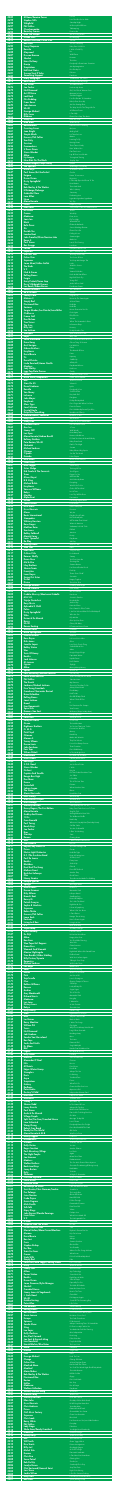| ķ                                                                                                            |
|--------------------------------------------------------------------------------------------------------------|
|                                                                                                              |
|                                                                                                              |
| l                                                                                                            |
| $\overline{\mathbf{1}}$<br>ķ                                                                                 |
|                                                                                                              |
| S<br>ï                                                                                                       |
| ł<br>$\zeta$                                                                                                 |
| $\overline{8}$                                                                                               |
| ć                                                                                                            |
| $\overline{\mathcal{E}}$<br>ļ<br>$\overline{\overline{\bf 8}}$ $\overline{\bf 1}$<br>ł                       |
| $\overline{\mathcal{G}}$                                                                                     |
|                                                                                                              |
| ļ                                                                                                            |
| j<br>i                                                                                                       |
|                                                                                                              |
|                                                                                                              |
| Ī<br>Ç                                                                                                       |
|                                                                                                              |
|                                                                                                              |
| j                                                                                                            |
| $\frac{2}{2}$<br>$\frac{6}{6}$<br>$\frac{1}{65}$                                                             |
| $\overline{\mathbf{z}}$<br>$\overline{2}$                                                                    |
|                                                                                                              |
| $\frac{1}{2}$                                                                                                |
|                                                                                                              |
| $\frac{61}{61}$<br>59<br>58<br>58<br>$\frac{1}{2}$                                                           |
| $\frac{2}{2}$ $\frac{2}{2}$                                                                                  |
| $\frac{25}{5}$<br>$\frac{1}{5}$                                                                              |
| į                                                                                                            |
| $\frac{1}{2}$                                                                                                |
|                                                                                                              |
| $\overline{\phantom{a}}$<br>$\frac{1}{2}$                                                                    |
| $\frac{1}{50}$<br>$\frac{50}{48}$<br>$\frac{48}{9}$                                                          |
| $\frac{1}{2}$                                                                                                |
| 0<br>945<br>944                                                                                              |
| $\overline{2}$<br>ļ                                                                                          |
| <br> <br> C<br>È                                                                                             |
| $\overline{a}$<br>$\overline{3}$                                                                             |
| ļ                                                                                                            |
| $\frac{37}{35}$                                                                                              |
| $\frac{2}{2}$                                                                                                |
| ŷ                                                                                                            |
|                                                                                                              |
| 134<br>133<br>132<br>131<br>130<br>130<br>$\frac{1}{2}$<br>$\frac{2}{2}$                                     |
|                                                                                                              |
| $rac{7}{6}$<br>$\overline{2}$<br>j                                                                           |
| $\frac{2}{2}$<br>$\frac{7}{6}$                                                                               |
| Ō.                                                                                                           |
| $\frac{92}{92}$<br>$\frac{92}{92}$<br>$\frac{92}{92}$<br>$\frac{92}{92}$<br>$\frac{92}{92}$<br>$\frac{2}{2}$ |
| $\frac{2}{2}$                                                                                                |
|                                                                                                              |
| $\frac{2}{2}$                                                                                                |
| $\frac{7}{9}$ $\frac{9}{9}$ $\frac{9}{9}$                                                                    |
| $\frac{2}{2}$                                                                                                |
| j                                                                                                            |
| $\frac{1}{9}$<br>$\frac{9}{9}$<br>$\frac{9}{9}$<br>2                                                         |
| $\frac{1}{2}$                                                                                                |
|                                                                                                              |
| $\frac{2}{2}$<br>$\frac{7}{9}$                                                                               |
| 07                                                                                                           |
| Ò                                                                                                            |
| $\frac{2}{2}$<br>l                                                                                           |
| 25<br>$\frac{2}{2}$                                                                                          |
| $\overline{\mathbf{I}}$<br>00<br>00<br>90<br>1                                                               |
| 29<br>28<br>28                                                                                               |
|                                                                                                              |
| 289<br>289<br>289<br>289<br>289                                                                              |
| $\overline{25}$<br>$\frac{1}{4}$                                                                             |
|                                                                                                              |
|                                                                                                              |
|                                                                                                              |
| <u>2873<br/>2892<br/>2891<br/>2889<br/>2888</u>                                                              |
|                                                                                                              |
| <u>288<br/>288<br/>288<br/>288<br/>288</u>                                                                   |
|                                                                                                              |
| $\overline{2}$                                                                                               |
| <b>ANDER</b><br>$\overline{181}$                                                                             |
| 2880<br>2879                                                                                                 |
| $\frac{1}{2}$                                                                                                |

**Pussycat** 

| <b>Elvis Presley</b><br><b>Bob Seger/Silver Bullet Band</b>   |
|---------------------------------------------------------------|
| <b>Bette Midler</b>                                           |
| <b>Alex Harvey</b>                                            |
| <b>Bruce Springsteen</b>                                      |
| <b>Earth Wind And Fire</b><br>Level 42                        |
| <b>Andrew Gold</b>                                            |
| Paul Hardcastle                                               |
| <b>Doe Maar</b>                                               |
| <b>Patrice Rushen</b>                                         |
| <b>Gloria Gaynor</b><br><b>Alizee</b>                         |
| <b>Blof</b>                                                   |
| <b>Everything But The Girl</b>                                |
| Dan Hartman                                                   |
| Luther Vandross/Mariah Carey                                  |
| Donna Allen<br>Taylor Dayne                                   |
| Titiyo                                                        |
| lan Dury                                                      |
| <b>Goede Doel</b>                                             |
| Aswad<br>Mick Jagger/Rolling Stones                           |
| <b>Tina Turner; Trammps</b>                                   |
| <b>Chesney Hawkes</b>                                         |
| Petula Clark                                                  |
| <b>Third World</b><br><b>Polle Eduard</b>                     |
| <b>Don Johnson</b>                                            |
| Greyhound                                                     |
| Marshall And Ha <u>in</u>                                     |
| Dj Jazzy Jeff/Fresh Prince                                    |
| Gordon<br>Michael Jackson                                     |
| <b>Nicole</b>                                                 |
| Close li You                                                  |
| <b>Elkie Brooks</b>                                           |
| Pearl Jam<br><b>Gladys Knight/The Pips</b>                    |
| <b>Danny De Munck</b>                                         |
| Heaven 17                                                     |
| Little Steven                                                 |
| <b>Simply Red</b>                                             |
| Scott Mckenzie<br><b>James Morrison</b>                       |
| <b>Pretenders</b>                                             |
| <b>Haddaway</b>                                               |
| <b>S.O.S. Band</b>                                            |
| <u>Janet Jackson</u>                                          |
| <b>Bluebells</b><br><b>Terence Trent D'Arby</b>               |
| Matt Bianco                                                   |
| Captain And Tennille                                          |
| <b>Eurythmics</b>                                             |
| <b>Belle Stars</b>                                            |
| <b>Creedence Clearwater Revival</b><br><b>Stevie Wonder</b>   |
| Westlife                                                      |
| <b>Billy Joel</b>                                             |
| Lou Rawls                                                     |
| Marc Almond                                                   |
|                                                               |
| <b>Cliff Richard</b>                                          |
| <b>The Script</b><br><b>Rose Royce</b>                        |
| <b>Craig David/Sting/Police</b>                               |
| Chicago                                                       |
| Smokie/Chris Norman                                           |
| <b>Hot Chocolate</b><br>Passengers/Luciano Pavarotti          |
| <b>The Sweet</b>                                              |
| Timbaland/Onerepublic                                         |
| <b>Rolling Stones</b>                                         |
| <b>Mccoys</b>                                                 |
| George Benson<br><b>Doobie Brothers</b>                       |
| <b>Roxette</b>                                                |
| <b>Supremes</b>                                               |
| <b>Shakin' Stevens</b>                                        |
| <b>Beatles</b><br>Toni Braxton                                |
| <b>Clouseau</b>                                               |
| <b>Train</b>                                                  |
| Frank Sinatra                                                 |
| <b>Stretch</b>                                                |
| <b>Johnny Bristol</b><br>Prince                               |
| <b>Pointer Sisters</b>                                        |
| <b>Guus Meeuwis</b>                                           |
| <b>Phil Collins</b>                                           |
| <b>Boz Scaggs</b><br>Vanessa Paradis                          |
| <b>Ronan Keating</b>                                          |
| Robbie Neville                                                |
| <b>New Order</b>                                              |
| <b>Beach Boys</b>                                             |
| <b>Katy Perry</b><br><mark>Ryan Paris</mark>                  |
| Abba                                                          |
| <b>The Kinks</b>                                              |
| <b>Billy Ray Cyrus</b>                                        |
| <b>Rod Stewart</b><br>Meck                                    |
| <b>Albert Hammond</b>                                         |
| <b>Santana</b>                                                |
| Silver Pozzoli                                                |
| Loreen                                                        |
| Aretha Franklin<br>Ac/D <u>c</u>                              |
| <b>Spice Girls</b>                                            |
| <b>Boy George/Culture Club</b>                                |
| Marco Borsato                                                 |
| <b>Mental As Anything</b><br>Tom Cochran                      |
| <b>Ohio Players</b>                                           |
| <b>Robbie Williams</b>                                        |
| Who                                                           |
| <b>Carly Simon</b>                                            |
| <b>Niels Geusebroek</b><br>Vaya Con Dios<br><b>Diana Ross</b> |

| <u> 2878</u><br>2877<br>2876                                                                                                               | <b>Soulsister</b><br><b>Gilbert O'Sullivan</b>                                                                               |
|--------------------------------------------------------------------------------------------------------------------------------------------|------------------------------------------------------------------------------------------------------------------------------|
| <u>2875</u><br>2874<br><u>2873</u>                                                                                                         | <b>Deep Forrest</b><br><b>Police</b><br>Coolio<br><b>Keane</b>                                                               |
| 2872<br>2871<br>2870<br>2869                                                                                                               | <b>Brothers Johnson</b><br><b>Beatles</b><br><b>Shakira</b>                                                                  |
| <u>2868</u>                                                                                                                                | <b>Rolling Stones/Bob Dylan</b>                                                                                              |
| <u> 2867</u>                                                                                                                               | <b>Buster Pointdexter</b>                                                                                                    |
| 2866                                                                                                                                       | Cars                                                                                                                         |
| 2865                                                                                                                                       | La Bouche                                                                                                                    |
| 2864                                                                                                                                       | <b>Neil Diamond/Barbra Streisand</b>                                                                                         |
| 2863                                                                                                                                       | Pet Shop Boys                                                                                                                |
| <u> 2862</u>                                                                                                                               | <b>Darts</b>                                                                                                                 |
| 2861                                                                                                                                       | <b>Ruth Jacott</b>                                                                                                           |
| 2860                                                                                                                                       | <b>Amy Grant</b>                                                                                                             |
| 2859                                                                                                                                       | <b>Amii Stewart</b>                                                                                                          |
| <u>2858</u>                                                                                                                                | <b>Coldplay</b>                                                                                                              |
| 2857                                                                                                                                       | <b>Jeff Wayne</b>                                                                                                            |
| 2856                                                                                                                                       | <b>Billy Ocean</b>                                                                                                           |
| <u>2855</u>                                                                                                                                | Petula Clark                                                                                                                 |
| 2854                                                                                                                                       | <b>James Brown</b>                                                                                                           |
| <u> 2853 </u>                                                                                                                              | <b>Roberta Flack</b>                                                                                                         |
| 2852                                                                                                                                       | <b>Queen/Freddy Mercury</b>                                                                                                  |
| 2851                                                                                                                                       | <b>Mocedades</b>                                                                                                             |
| 2850                                                                                                                                       | <b>Air Supply</b>                                                                                                            |
| 2849                                                                                                                                       | <b>Foxy</b>                                                                                                                  |
| 2848<br>2847<br>2846<br><u>2845</u>                                                                                                        | <b>Style Council</b><br><b>Ray Charles</b><br>Nils Lofgren/Bruce Springsteen<br><b>Wim Sonneveld</b>                         |
| 2844                                                                                                                                       | Genesis                                                                                                                      |
| 2843                                                                                                                                       | <b>Nick &amp; Simon</b>                                                                                                      |
| 2842                                                                                                                                       | <b>Kate Bush</b>                                                                                                             |
| 2841                                                                                                                                       | <b>Looking Glass</b>                                                                                                         |
| <u>2840</u>                                                                                                                                | <b>Donna Summer</b>                                                                                                          |
| 2839                                                                                                                                       | <b>Cat Stevens</b>                                                                                                           |
| 2838                                                                                                                                       | <b>Steve Miller Band</b>                                                                                                     |
| 2837                                                                                                                                       | Madonna                                                                                                                      |
| 2836                                                                                                                                       | <b>Rene Froger</b>                                                                                                           |
| <u> 2835</u>                                                                                                                               | <b>Usa For Africa</b>                                                                                                        |
| 2834                                                                                                                                       | <b>Four Tops</b>                                                                                                             |
| 2833                                                                                                                                       | <b>George Michael</b>                                                                                                        |
| 2832                                                                                                                                       | <b>Earth And Fire</b>                                                                                                        |
| 2831                                                                                                                                       | Narada Michael Walden/Patti Austin                                                                                           |
| 2830                                                                                                                                       | <b>Maroon 5</b>                                                                                                              |
| 2829                                                                                                                                       | <b>Patsy Galant</b>                                                                                                          |
| <u> 2828</u>                                                                                                                               | <b>Tanita Tikaram</b>                                                                                                        |
| 2827                                                                                                                                       | <b>Commodores</b>                                                                                                            |
| 2826                                                                                                                                       | <b>Stories</b>                                                                                                               |
| <u> 2825</u>                                                                                                                               | Mika                                                                                                                         |
| 2824                                                                                                                                       | <b>Van Morrison</b>                                                                                                          |
| <u> 2823</u>                                                                                                                               | <b>Nathalie Cole</b>                                                                                                         |
| 2822                                                                                                                                       | <b>S-Express</b>                                                                                                             |
| 2821                                                                                                                                       | <b>Harry Nilsson</b>                                                                                                         |
| 2820                                                                                                                                       | <b>Laid Back</b>                                                                                                             |
| 2819                                                                                                                                       | <b>Bananarama</b>                                                                                                            |
| 2818                                                                                                                                       | John Cougar Mellenkamp                                                                                                       |
| 2817                                                                                                                                       | David Grant/Jaki Graham                                                                                                      |
| 2816                                                                                                                                       | Umberto Tozzi                                                                                                                |
| 2815                                                                                                                                       | <b>Kim Wilde</b>                                                                                                             |
| 2814                                                                                                                                       | <b>Jacksons</b>                                                                                                              |
| <u>2813</u>                                                                                                                                | <b>Tim Hardin</b>                                                                                                            |
| <u>2812</u>                                                                                                                                | O'Jays                                                                                                                       |
| 2811                                                                                                                                       | <b>Technotronic</b>                                                                                                          |
| 2810                                                                                                                                       | <b>Cats</b>                                                                                                                  |
| 2809                                                                                                                                       | <b>Imagination</b>                                                                                                           |
| <u> 2808</u>                                                                                                                               | <b>John Legend</b>                                                                                                           |
| 2807                                                                                                                                       | <b>Emerson Lake And Palmer</b>                                                                                               |
| 2806                                                                                                                                       | <b>Norman Greenbaum</b>                                                                                                      |
| <u>2805</u>                                                                                                                                | <b>Vanilla Ice</b>                                                                                                           |
| 2804                                                                                                                                       | <b>Bad Company</b>                                                                                                           |
| <u> 2803</u>                                                                                                                               | Ashanti                                                                                                                      |
| <u> 2802</u>                                                                                                                               | <b>Plastic Bertrand</b>                                                                                                      |
| 2801                                                                                                                                       | <b>Tlc</b>                                                                                                                   |
| 2800                                                                                                                                       | <b>Amanda Marshall</b>                                                                                                       |
| 2799                                                                                                                                       | <b>Gruppo Sportivo</b>                                                                                                       |
| <u>2798</u>                                                                                                                                | <b>Tenpole Tudor</b>                                                                                                         |
| 2797                                                                                                                                       | <b>London Beat</b>                                                                                                           |
| 2796                                                                                                                                       | <b>Modern Talking</b>                                                                                                        |
| 2795                                                                                                                                       | <b>John Sebastian</b>                                                                                                        |
| 2794                                                                                                                                       | <b>Enrique Iglesias</b>                                                                                                      |
| <u>2793</u>                                                                                                                                | <b>Zouk Machine</b>                                                                                                          |
| 2792                                                                                                                                       | <b>Baccara</b>                                                                                                               |
| 2791                                                                                                                                       | <b>Bomb The Bass</b>                                                                                                         |
| 2790                                                                                                                                       | <b>Joe Jackson</b>                                                                                                           |
| 2789                                                                                                                                       | <b>T. Rex</b>                                                                                                                |
| <u>2788</u>                                                                                                                                | Sneaker                                                                                                                      |
| <u> 2787</u>                                                                                                                               | <b>Don Henley</b>                                                                                                            |
| 2786                                                                                                                                       | <b>Colonel Abrams</b>                                                                                                        |
| 2785                                                                                                                                       | <b>Stevie Wonder</b>                                                                                                         |
| 2784                                                                                                                                       | De Dijk                                                                                                                      |
| 2783                                                                                                                                       | <b>Stealers Wheel/Gerry Rafferty</b>                                                                                         |
| 2782                                                                                                                                       | <b>Curiosity Killed The Cat</b>                                                                                              |
| 2781                                                                                                                                       | <b>Elton John</b>                                                                                                            |
| 2780                                                                                                                                       | <b>Barry Ryan</b>                                                                                                            |
| 277 <u>9</u>                                                                                                                               | Soul Ii Soul                                                                                                                 |
| 2778                                                                                                                                       | <b>Monkees</b>                                                                                                               |
| 2777                                                                                                                                       | <b>Judds</b>                                                                                                                 |
| 2776                                                                                                                                       | <b>Christopher Cross</b>                                                                                                     |
| <b>2775</b>                                                                                                                                | <b>Whitney Houston</b>                                                                                                       |
| <u> 2774</u>                                                                                                                               | <b>Randy Crawford</b>                                                                                                        |
| 2773                                                                                                                                       | <b>Jimmy Bo Horne</b>                                                                                                        |
| 2772                                                                                                                                       | Jane Birkin/Serge Gainsbourg                                                                                                 |
| 2771                                                                                                                                       | <b>Bob Sinclar</b>                                                                                                           |
| 2770                                                                                                                                       | <b>Carole King</b>                                                                                                           |
| 2769<br>2768<br>2767                                                                                                                       | <b>Mariah Carey/Whitney Houston</b><br><b>Fischer Z</b><br><b>Buffalo Springfield</b><br><b>Eros Ramazzotti</b>              |
| 2766<br>2765<br>2764<br>2763                                                                                                               | <b>Justin Timberlake</b><br><b>Paul Carrack</b><br><b>Ub 40</b>                                                              |
| 2762                                                                                                                                       | <b>Eric Clapton</b>                                                                                                          |
| $\overline{2761}$                                                                                                                          | <b>Elvis Presley</b>                                                                                                         |
| 2760                                                                                                                                       | <b>Dayton</b>                                                                                                                |
| 2759                                                                                                                                       | Pink                                                                                                                         |
| 2758                                                                                                                                       | <b>Barclay James Harvest</b>                                                                                                 |
| 2757                                                                                                                                       | <b>Culture Club/Boy George</b>                                                                                               |
| 2756                                                                                                                                       | <b>Dionne Warwick</b>                                                                                                        |
| <u>2755</u>                                                                                                                                | <b>Artists United Against Apartheid</b>                                                                                      |
| 2754                                                                                                                                       | Liquid Gold                                                                                                                  |
| 2753                                                                                                                                       | Level 42                                                                                                                     |
| 2752                                                                                                                                       | <b>Electric Light Orchestra</b>                                                                                              |
| 2751                                                                                                                                       | <b>Celine Dion</b>                                                                                                           |
| 2750                                                                                                                                       | <b>Gene Pitney</b>                                                                                                           |
| 2749                                                                                                                                       | <b>Caro Emerald</b>                                                                                                          |
| <b>2748</b>                                                                                                                                | <b>Andre Hazes</b>                                                                                                           |
| 2747                                                                                                                                       | <b>Bread</b>                                                                                                                 |
| 2746                                                                                                                                       | Wham                                                                                                                         |
| 2745                                                                                                                                       | <b>Anita Meyer</b>                                                                                                           |
| 2744                                                                                                                                       | <b>Goede Doel</b>                                                                                                            |
| 2743                                                                                                                                       | <b>Michael Jackson</b>                                                                                                       |
| 2742                                                                                                                                       | <b>Talking Heads</b>                                                                                                         |
| $\overline{2741}$                                                                                                                          | <b>Alessi Brothers</b>                                                                                                       |
| 2740                                                                                                                                       | <b>Anastacia</b>                                                                                                             |
| 2739                                                                                                                                       | <b>Plastic Ono Band/John Lennon</b>                                                                                          |
| 2738                                                                                                                                       | <b>The Cranberries</b>                                                                                                       |
| 2737                                                                                                                                       | <b>Doe Maar</b>                                                                                                              |
| 2736                                                                                                                                       | <b>David Soul</b>                                                                                                            |
| 2735                                                                                                                                       | U <sub>2</sub>                                                                                                               |
| 2734                                                                                                                                       | <b>Trammps</b>                                                                                                               |
| 2733                                                                                                                                       | <b>Bryan Adams</b>                                                                                                           |
| 2732                                                                                                                                       | <b>Paul Simon</b>                                                                                                            |
| 2731                                                                                                                                       | <b>Des'Ree</b>                                                                                                               |
| 2730                                                                                                                                       | <b>Sister Sledge</b>                                                                                                         |
| 2729                                                                                                                                       | Mr Big                                                                                                                       |
| 2728                                                                                                                                       | <b>Fleetwood Mac</b>                                                                                                         |
| 2727                                                                                                                                       | <b>Scissor Sisters</b>                                                                                                       |
| 2726                                                                                                                                       | <b>Trijntje Oosterhuis</b>                                                                                                   |
| <u> 2725</u>                                                                                                                               | <b>Inxs</b>                                                                                                                  |
| 2724                                                                                                                                       | Dennis Edwards/Siedah Garrett                                                                                                |
| 2723                                                                                                                                       | Texas                                                                                                                        |
| 2722                                                                                                                                       | Cher                                                                                                                         |
| 2721                                                                                                                                       | <b>Splitsing</b>                                                                                                             |
| <u> 2720</u>                                                                                                                               | <b>Beatles</b>                                                                                                               |
| 2719                                                                                                                                       | <b>Guus Meeuwis</b>                                                                                                          |
| 2718                                                                                                                                       | <b>Spandau Ballet</b>                                                                                                        |
| 2717                                                                                                                                       | <b>Elvis Costello</b>                                                                                                        |
| 2716                                                                                                                                       | Yazz                                                                                                                         |
| <u> 2715 </u>                                                                                                                              | <b>Kane</b>                                                                                                                  |
| 2714                                                                                                                                       | <b>Cock Robin</b>                                                                                                            |
| 2713                                                                                                                                       | <b>Alicia Keys</b>                                                                                                           |
| 2712                                                                                                                                       | <b>Contours</b>                                                                                                              |
| 2711                                                                                                                                       | <b>Aerosmith</b>                                                                                                             |
| <u> 2710</u>                                                                                                                               | <b>Forecast</b>                                                                                                              |
| 2709                                                                                                                                       | <b>Tears For Fears</b>                                                                                                       |
| 2708                                                                                                                                       | <b>Huey Lewis/The News</b>                                                                                                   |
| 2707                                                                                                                                       | <b>Bee-Gees</b>                                                                                                              |
| 2706                                                                                                                                       | <b>Rick Astley</b>                                                                                                           |
| <u> 2705 </u>                                                                                                                              | Abba                                                                                                                         |
| 2704                                                                                                                                       | <b>Little River Band</b>                                                                                                     |
| 2703                                                                                                                                       | <b>Average White Band</b>                                                                                                    |
| 2702                                                                                                                                       | <b>Ilse Delange</b>                                                                                                          |
| 2701                                                                                                                                       | <b>Duran Duran</b>                                                                                                           |
| <u>2700</u>                                                                                                                                | <b>Gibson Brothers</b>                                                                                                       |
| 2699                                                                                                                                       | Zucchero Fornaciari                                                                                                          |
| <u>2698</u>                                                                                                                                | <b>Elvis Presley</b>                                                                                                         |
| 2697                                                                                                                                       | <b>Pointer Sisters</b>                                                                                                       |
| 2696                                                                                                                                       | <b>The Quick</b>                                                                                                             |
| <u> 2695</u>                                                                                                                               | George Michael                                                                                                               |
| <u>2694</u>                                                                                                                                | <b>Johnny Hates Jazz</b>                                                                                                     |
| <u> 2693</u>                                                                                                                               | <b>Sweet Sensation</b>                                                                                                       |
| <u>2692</u>                                                                                                                                | Lionel Richie                                                                                                                |
| 2691                                                                                                                                       | <b>Climie Fisher</b>                                                                                                         |
| 2690                                                                                                                                       | <b>Rockwell</b><br><b>Bon Jovi</b>                                                                                           |
| 2689<br><u> 2688</u><br>2687                                                                                                               | Madonna<br><b>Beatles</b>                                                                                                    |
| 2686                                                                                                                                       | F.R. David                                                                                                                   |
| <u> 2685</u>                                                                                                                               | <b>Lime</b>                                                                                                                  |
| 2684                                                                                                                                       | <b>Earth Wind And Fire</b>                                                                                                   |
| 2683                                                                                                                                       | <b>New Kids On The Block</b>                                                                                                 |
| <u> 2682</u>                                                                                                                               | Kenny Loggins/Stevie Nicks                                                                                                   |
| 2681                                                                                                                                       | <b>Sade</b>                                                                                                                  |
| <u> 2680</u>                                                                                                                               | <b>Ronettes</b>                                                                                                              |
| <u> 2679</u>                                                                                                                               | <b>Kim Wilde</b>                                                                                                             |
| <u>2678</u>                                                                                                                                | Laura Branigan                                                                                                               |
| 2677                                                                                                                                       | <b>Boris Gardner</b>                                                                                                         |
| 2676                                                                                                                                       | <b>Tom Jones</b>                                                                                                             |
| <u>2675</u>                                                                                                                                | Vesta Williams                                                                                                               |
| <u> 2674</u>                                                                                                                               | Pilot                                                                                                                        |
| <u>2673</u>                                                                                                                                | Ricky Martin/Christina Aguilera                                                                                              |
| <u> 2672</u>                                                                                                                               | <b>Paul Mccartney</b>                                                                                                        |
| 2671                                                                                                                                       | <b>Bertolf</b>                                                                                                               |
| <u> 2670</u>                                                                                                                               | <b>Leo Sayer</b>                                                                                                             |
| 2669                                                                                                                                       | <b>The Cover Girls</b>                                                                                                       |
| <u>2668</u>                                                                                                                                | <b>Marco Borsato</b>                                                                                                         |
| 2667                                                                                                                                       | <b>Charlie Rich</b>                                                                                                          |
| 2666                                                                                                                                       | <b>Beyonce</b>                                                                                                               |
| <u> 2665</u>                                                                                                                               | <b>Toto</b>                                                                                                                  |
| 2664                                                                                                                                       | <b>Banderas</b>                                                                                                              |
| 2663                                                                                                                                       | <b>Inner Circle</b>                                                                                                          |
| 2662                                                                                                                                       | <b>Pat Benatar</b>                                                                                                           |
| 2661                                                                                                                                       | <b>Elli Medeiros</b>                                                                                                         |
| <u> 2660</u>                                                                                                                               | <b>Jan Smit</b>                                                                                                              |
| 2659                                                                                                                                       | <b>Bruce Springsteen</b>                                                                                                     |
| 2658                                                                                                                                       | <b>Spargo</b>                                                                                                                |
| 2657                                                                                                                                       | <b>Crystal Fighters</b>                                                                                                      |
| 2656                                                                                                                                       | Sandra                                                                                                                       |
| <u> 2655 </u>                                                                                                                              | <b>Gerard Joling</b>                                                                                                         |
| 2654                                                                                                                                       | <b>Total Touch</b>                                                                                                           |
| 2653                                                                                                                                       | <b>Destiny'S Child</b>                                                                                                       |
| 2652                                                                                                                                       | <b>Al Green</b>                                                                                                              |
| 2651                                                                                                                                       | <b>Five Star</b>                                                                                                             |
| <u>2650</u>                                                                                                                                | Lois Lane                                                                                                                    |
| 2649                                                                                                                                       | <b>Lynsey De Paul</b>                                                                                                        |
| 2648                                                                                                                                       | <b>Anouk</b>                                                                                                                 |
| 2647                                                                                                                                       | <b>Roberto Jacketti/The Scooters</b>                                                                                         |
| 2646                                                                                                                                       | Visage                                                                                                                       |
| <u> 2645 </u>                                                                                                                              | <b>Scatman John</b>                                                                                                          |
| 2644                                                                                                                                       | <b>Michael Buble</b>                                                                                                         |
| 2643                                                                                                                                       | <b>Barbra Streisand/Bryan Adams</b>                                                                                          |
| 2642                                                                                                                                       | <b>Wet Wet Wet</b>                                                                                                           |
| 2641                                                                                                                                       | <b>Backstreet Boys</b>                                                                                                       |
| <u>2640</u>                                                                                                                                | <b>Styx</b>                                                                                                                  |
| 2639                                                                                                                                       | <b>Kool And The Gang</b>                                                                                                     |
| 2638                                                                                                                                       | <b>Shannon</b>                                                                                                               |
| 2637                                                                                                                                       | <b>Robbie Williams</b>                                                                                                       |
| 2636                                                                                                                                       | <b>Blof &amp; Nielson</b>                                                                                                    |
| <u> 2635</u>                                                                                                                               | Janet Jackson                                                                                                                |
| <u> 2634</u>                                                                                                                               | <b>Elbow Bones &amp; The Racketeers</b>                                                                                      |
| 2633                                                                                                                                       | <b>No Mercy</b>                                                                                                              |
| 2632                                                                                                                                       | Propaganda                                                                                                                   |
| 2631                                                                                                                                       | <b>Stardust</b>                                                                                                              |
| 2630                                                                                                                                       | <b>Dusty Springfield/Pet Shop Boys</b>                                                                                       |
| <u> 2629</u>                                                                                                                               | The Fray                                                                                                                     |
| <u>2628</u>                                                                                                                                | <b>Edwyn Collins</b>                                                                                                         |
| 2627                                                                                                                                       | <b>Rolling Stones</b>                                                                                                        |
| 2626                                                                                                                                       | <b>Roger Daltrey</b>                                                                                                         |
| <u> 2625 </u>                                                                                                                              | <b>Krezip</b>                                                                                                                |
| 2624                                                                                                                                       | <b>Status Quo</b>                                                                                                            |
| <u>2623</u>                                                                                                                                | <b>Roger</b>                                                                                                                 |
| 2622                                                                                                                                       | <b>Dolly Dots</b>                                                                                                            |
| 2621                                                                                                                                       | <b>Mark Morrison</b>                                                                                                         |
| <u> 2620 </u>                                                                                                                              | Las Ketchup                                                                                                                  |
| 2619                                                                                                                                       | <b>Barry Biggs</b>                                                                                                           |
| <u>2618</u>                                                                                                                                | <b>Prince</b>                                                                                                                |
| 2617                                                                                                                                       | <b>Terence Trent D'Arby</b>                                                                                                  |
| 2616                                                                                                                                       | <b>Mungo Jerry</b>                                                                                                           |
| <u> 2615</u>                                                                                                                               | <b>Jimmy Cliff</b>                                                                                                           |
| 2614                                                                                                                                       | <b>Dire Straits</b>                                                                                                          |
|                                                                                                                                            | <b>Circus Custers</b><br><b>Take That/Bee Gees</b><br><b>Gloria Estefan</b><br>O. M. D.                                      |
|                                                                                                                                            | <b>Queen</b><br><b>Nick Lowe</b><br><b>Guns N' Roses</b><br><b>K.C./The Sunshine Band</b>                                    |
| <u>2613</u><br>2612<br>2611<br><u> 2610</u><br>2609<br><u>2608</u><br>2607<br>2606<br><u> 2605</u><br><u> 2604</u><br><u> 2603</u><br>2602 | <b>Jacksons</b><br><b>Darlene Love</b><br>Sasha<br>Joe Cocker                                                                |
| 2601<br><u>2600</u><br>2599                                                                                                                | <b>Alanis Morissette</b><br><b>Righeira</b><br><b>Barry White/Quincy Jones</b><br><b>Nina Simone</b>                         |
| 2598<br>2597                                                                                                                               | Michael Jackson                                                                                                              |
| 2596                                                                                                                                       | Mud                                                                                                                          |
| <u> 2595 </u>                                                                                                                              | <b>Dinand Woesthoff</b>                                                                                                      |
| 2594                                                                                                                                       | <b>Rodney Franklin</b>                                                                                                       |
| 2593                                                                                                                                       | <b>Bobby Brown</b>                                                                                                           |
| 2592                                                                                                                                       | <b>Bryan Adams</b>                                                                                                           |
| 2591                                                                                                                                       | <b>Crosby Stills Nash &amp; Young</b>                                                                                        |
| 2590                                                                                                                                       | <b>Neil Diamond</b>                                                                                                          |
| 2589                                                                                                                                       | <b>Phil Collins</b>                                                                                                          |
| 2588                                                                                                                                       | <b>Ultravox</b>                                                                                                              |
| 2587                                                                                                                                       | <b>Melanie</b>                                                                                                               |
| 2586                                                                                                                                       | <b>Elvis Presley</b>                                                                                                         |
| <u> 2585</u>                                                                                                                               | <b>Time Bandits</b>                                                                                                          |
|                                                                                                                                            | Aha<br><b>Steely Dan</b><br><b>Eurythmics</b><br>Jade                                                                        |
| 2584<br>2583<br>2582<br>2581<br><u> 2580</u><br>2579<br>2578<br><u> 2577 </u>                                                              | <b>Manau</b><br><b>Beach Boys</b><br>Flash And The Pan<br><b>Rod Stewart</b>                                                 |
|                                                                                                                                            | <b>Sutherland Bros. &amp; Quiver</b><br><b>Vanvelzen</b><br><b>Dana</b><br><b>Rene Froger</b>                                |
|                                                                                                                                            | <b>Marco Borsato</b><br><b>Sheila E</b><br>10 Cc<br><b>Bob Marley &amp; The Wailers</b>                                      |
| 2576<br><u> 2575 </u><br>2574<br>2573<br><u> 2572 </u><br>2571<br><u> 2570 </u><br>2569<br>2568<br>2567<br>2566<br><u>2565</u>             | U 2 & Bb King<br><b>Boney M</b><br><b>Shakin' Stevens</b><br><b>Eagles</b>                                                   |
| 2564                                                                                                                                       | <b>Foreigner</b>                                                                                                             |
| 2563                                                                                                                                       | <b>Ray Parker</b>                                                                                                            |
| 2562                                                                                                                                       | <b>Billy Preston/Syreeta</b>                                                                                                 |
| 2561                                                                                                                                       | <b>Toni Braxton</b>                                                                                                          |
| 2560                                                                                                                                       | <b>Cyndi Lauper</b>                                                                                                          |
| 2559                                                                                                                                       | Rob De Nijs/Bobby Goldsboro                                                                                                  |
| 2558                                                                                                                                       | <b>Beatles</b>                                                                                                               |
| 2557                                                                                                                                       | <b>Cliff Richard</b>                                                                                                         |
|                                                                                                                                            | <b>En Vogue</b><br><b>Chic</b><br><b>Corrs</b><br><b>Billy Joel</b>                                                          |
| 2556<br><u> 2555 </u><br>2554<br>2553<br><u> 2552</u><br>2551<br><u> 2550</u><br>$\overline{2549}$                                         | <b>Ace Of Base</b><br>Sonny/Cher<br>O-Zone<br>Joe Jackson                                                                    |
| 2548                                                                                                                                       | <b>Donna Summer</b>                                                                                                          |
| 2547                                                                                                                                       | Abba                                                                                                                         |
| 2546                                                                                                                                       | <b>Warren G</b>                                                                                                              |
| <u>2545</u>                                                                                                                                | Supertramp                                                                                                                   |
| 2544                                                                                                                                       | <b>Shakatak</b>                                                                                                              |
| 2543                                                                                                                                       | <b>Supremes</b>                                                                                                              |
| 2542                                                                                                                                       | <b>Raffaella Carra</b>                                                                                                       |
| 2541                                                                                                                                       | <b>Belinda Carlisle</b>                                                                                                      |
|                                                                                                                                            | Sam The Sham & The Pharaohs<br><b>Whitney Houston</b><br>Maroon 5 & Rihanna<br><b>Don Mclean</b><br><b>Sophie B. Hawkins</b> |
|                                                                                                                                            | <b>Pretenders</b><br>Madonna<br><b>Ike Turner/Tina Turner</b><br><b>Lisa Stansfield</b>                                      |
| 2540<br>2539<br>2538<br>2537<br>2536<br><u> 2535 </u><br>2534<br>2533<br>2532<br>2531<br><u> 2530</u><br>$\overline{2529}$<br>2528         | <b>Charles Aznavour</b><br>Michael Mcdonald<br><b>Diana Ross</b><br><b>Beatles</b>                                           |
|                                                                                                                                            | <b>Three Degrees</b><br>Level 42<br><b>Jim Croce</b><br><b>Bucks Fizz</b>                                                    |
| 2527<br>2526<br><u> 2525</u><br>2524<br>2523<br>2522<br>2521<br><u>2520</u>                                                                | <b>Bette Midler</b><br>Gloria Estefan/Miami Sound Machine<br><b>Shocking Blue</b><br><b>Stevie Wonder</b>                    |
| 2519                                                                                                                                       | <b>Lyn Collins</b>                                                                                                           |
| 2518                                                                                                                                       | <b>Tracy Chapman</b>                                                                                                         |
| 2517                                                                                                                                       | <b>Roxette</b>                                                                                                               |
| 2516                                                                                                                                       | <b>Richard Marx</b>                                                                                                          |
| <u> 2515 </u>                                                                                                                              | <b>Chris Montez</b>                                                                                                          |
| 2514                                                                                                                                       | <b>Tina Turner</b>                                                                                                           |
| 2513                                                                                                                                       | <b>Kylie Minogue</b>                                                                                                         |
| 2512                                                                                                                                       | Mai Tai                                                                                                                      |
| 2511                                                                                                                                       | <b>The Time</b>                                                                                                              |
| <u>2510</u>                                                                                                                                | <b>Will Smiith</b>                                                                                                           |
| 2509                                                                                                                                       | <b>Lesley Gore</b>                                                                                                           |
| 2508                                                                                                                                       | <b>Racoon</b>                                                                                                                |
| 2507                                                                                                                                       | <b>Shake</b>                                                                                                                 |
| 2506                                                                                                                                       | <b>Crowded House</b>                                                                                                         |

Friends Will Be Friend Love Me Tender **Mainstreet** To Deserve You To Make My Life Beautiful Streets Of Philadelphia After The Love Has Gone Something About You Thank You For Being A Friend Don't Waste My Time Een Nacht Alleen Forget Me Nots Reach Out I'll Be There Moi Lolita Aanzoek Zonder Ringen Each And Everyone I Can Dream About You Endless Love Serious Can't Get Enough Of Your Love Come Along Sex & Drugs & Rock & Roll Hou Van Mij Next To You Let's Work Disco Inferno The One And Only Don't Sleep In The Subway Try Jah Love Ik Wil Jou Tell It Like It Is Black And White Dancing In The City Summertime Blijf Je Vannacht Bij Mij In The Closet Ein Bisschen Frieden Baby Don't Go Pearl's A Singer **Alive** Come Back And Finish What You Started Ik Voel Me Zo Verdomd Alleen **Temptation Bitter Fruit** It's Only Love San Francisco Nothing Ever Hurt Like You Back On The Chaingang What Is Love The Finest That's The Way Love Goes Young At Heart Sign Your Name Half A Minute Love Will Keep Us Together Sisters Are Doin' It For Themselfs Sign Of The Times Long As I Can See Signed, Sealed, Delivered I'm Yours You Raise Me Up We Didn't Start The Fire Lady Love Tears Run Rings **Congratulations** The Man Who Can't Be Moved Rr Express Rise And Fall Saturday In The Park I'll Meet You At Midnight It Started With A Kiss Miss Sarajevo Love Is Like Oxygen Apologize Let's Spend The Night Together Hang On Sloopy On Broadway China Grove It Must Have Been Love **Reflections** You Drive Me Crazy Got To Get You Into My Life Un-Break My Heart Laat Me Nu Toch Niet Alleen Drive By My Way Why Did You Do It Hang On In There Baby I Would Die For You Should I Do It t Dondert En 't Bliksemt I Wish It Would Rain Down Lido Shuffle Joe Le Taxi Life Is A Rollercoaster C'est La Vie Blue Monday Darlin' I Kissed A Girl Dolce Vita Eagle You Really Got Me Achy Breaky Heart I Don't Want To Talk About It Thunder In My Heart I'm A Train Oye Como Va Around My Dreams Euphoria (You Make Me Feel Like) A Natural Woman Whole Lotta Rosie Goodbye Everything I Own De Bestemming Live It Up Life Is A Highway Fire You Know Me My Generation It's Hard To Be Tender Take Your Time Girl Nah Neh Nah When You Tell Me That You Love Me What Do You Want From Me The Way To Your Heart Alone Again Sweet Lullaby De Do Do Do De Da Da Da Gangsta's Paradise Somewhere Only We Know Stomp<sup>1</sup> I Feel Fine La Tortura Like A Rolling Stone Hot,Hot,Hot Drive Be My Lover You Don't Bring Me Flowers Go West Come Back My Love Vrede Baby Baby Knock On Wood The Scientist Eve Of The War There'Ll Be Sad Songs Down Town Living In America Feel Like Makin' Love I Want To Break Free Eres Tu All Out Of Love Get Off My Ever Changing Moods Hit The Road Jack Valentine Het Dorp Jesus He Knows Me Een Nieuwe Dag The Man With The Child In His Eyes Brandy (You're A Fine Girl) This Time I Know It's For Real Banapple Gas Fly Like An Eagle Causing A Commotion Why Are You So Beautiful We Are The World Standing In The Shadows Of Love You Have Been Loved Weekend Gimme, Gimme, Gimme Sunday Morning From New York To LA Twist In My Sobriety Sail On Brother Louie Big Girl You Are Beautiful Bright Side Of The Road Miss You Like Crazy Theme From S-Express Everybody's Talkin' Bakerman I Heard A Rumour Jack & Diane Mated Gloria Never Trust A Stranger Lovely One How Can We Hang On To A Dream For The Love Of Money Pump Up The Jam Let's Dance Body Talk Ordinary People Lucky Man Spirit In The Sky Ice Ice Baby Can't Get Enough Of Your Love Foolish Ca Plane Pour Moi **Waterfalls** Beautiful Goodbye Hey Girl **Wunderbar** 9:00 AM Atlantis Is Calling Welcome Back Tired Of Being Sorry Maldon Yes Sir, I Can Boogie Winter In July The Harder They Come Hot Love More Than Just The Two Of Us The End Of The Innocence Trapped You Are The Sunshine Of My Life Mag Het Licht Uit Late Again Name And No Daniel Eloise Get A Life I'm A Believer Why Not Me Ride Like The Wind My Love Is Your Love One Day I'll Fly Away Let Me Be Your Lover Je T'Aime Moi Non Plus Love Generation It's Too Late When You Believe The Worker For What It's Worth Ma Che Bello Questo Amore Rock Your Body **Dedicated** Homely Girl Forever Man Return To Sender The Sound Of Music Raise Your Glass **Titles** Time (Clock Of The Heart) Do You Know The Way To San Jose Sun City Dance Yourself Dizzy Love Games All Over The World It's All Coming Back Something's Gotten Hold Of My Heart Tangled Up 'N Vriend Baby I'm A Want You Wham Rap The Alternative Way Ik Dans Dus Ik Besta Remember The Time Once In A Lifetime Oh Lori I'm Outta Love Give Peace A Chance Ode To My Family 32 Jaar (Sinds 1 Dag Of 2) Don't Give Up On Us The Sweetest Thing (Lights Went Out) New York City I'm Ready Me And Julio Down By The Schoolyard Feel So High Frankie Romeo Rhiannon I Don't Feel Like Dancin' De Zee New Sensation Don't Look Any Further Inner Smile Love And Understanding Wind En Zeilen Eleanor Rigby Dat Komt Door Jou I'll Fly For You She The Only Way Is Up No Surrender Just Around The Corner You Don't Know My Name Do You Love Me Amazing Happy Days Break It Down Again Heart And Soul **Massachusettes** My Arms Keep Missing You The Winner Takes It All Forever Blue Pick Up The Pieces Winter Of Love Is There Something I Should Know? Non-Stop Dance Il Volo Are You Lonesome Tonight-(Lachversie) He's So Shy The Rhythm Of The Jungle Amazing I Don't Wanna Be A Hero Sad Sweet Dreamer Say You, Say Me This Is Me Somebody's Watching Me In These Arms Open Your Heart Drive My Car Words Your Love Sing A Song **Tonight** Whenever I Call You Friend Love Is Stronger Than Pride Be My Baby Cambodia Self Control I Want To Wake Up With You Green Green Grass Of Home Once Bitten Twice Shy Magic Nobody Wants To Be Lonely Pipes Of Peace Another Day Thunder In My Heart Wishing On A Star Ik Leef Niet Meer Voor Jou The Most Beautiful Girl Crazy In Love Stop Loving You This Is Your Life Rock With You We Belong A Bailar Calypso Vrienden Voor Het Leven Brilliant Disguise Head Up To The Sky Plage (I'll Never Be) Maria Magdalena Shangri-La Love Me In Slowmotion No No No Tired Of Being Alone Rain Or Shine My Best Friend Sugar Me Nobody's Wife I Save The Day Fade To Grey **Scatman** Feeling Good I Finally Found Someone Sweet Little Mystery I'll Never Break Your Heart Sing For The Day Hi De Hi Hi De Ho Let The Music Play Morning Sun Mannenharten Again A Night In New York When I Die P-Machinery The Music Sounds Better With You Nothing Has Been Proved How To Save A Life A Girl Like You You Can't Always Get What You Want Say It Ain't So Joe Sweet Goodbyes You're In The Army Now I Wanna Be Your Man Don't Give Up Return Of The Mack The Ketchup Song Love Come Down Money Don't Matter 2Night Rain In The Summertime Wonderful World, Beautiful People Brothers In Arms Monica How Deep Is Your Love Christmas Through Your Eyes Talking Loud And Clear Who Wants To Live Forever I Love The Sound Of Breaking Glass Sweet Child O'Mine Please Don't Go State Of Shock All Alone On Christmas If You Believe Feelin' Allright Ironic No Tengo Dinero Secret Garden Ain't Got No, I Got Life PYT Tiger Feet Dreamer The Groove My Prerogative Christmas Time Our House If You Know What I Mean One More Night Dancing With Tears In My Eyes Beautiful People Jailhouse Rock Live It Up Cry Wolf Do It Again Love Is A Stranger Don't Walk Away La Tribu De Dana Sloop John B Waiting For A Train Tonight I'm Yours Arms Of Mary Burn It's Gonna Be A Cold Christmas Woman Woman Zij The Glamorous Life Feel The Love Waiting In Vain When Love Comes To Town Daddy Cool Oh Julie Tequila Sunrise Cold As Ice **Ghostbusters** It Will Come In Time Another Sad Love Song Girls Just Wanna Have Fun Het Werd Zomer Yellow Submarine Power To All Our Friends Hold On You Are Beautiful **Breathless** She's Always A Woman Wheel Of Fortune Little Man Dragostea Din Tei Steppin' Out Could It Be Magic Does Your Mother Know Regulate **School** Watching You You Can't Hurry Love A Far L'Amore Comincia Tu Circle In The Sand Wooly Bully I'm Your Baby Tonight If I Never See Your Face Again American Pie Damn I Wish I Was Your Lover Have Yourself A Merry Little Christmas Lucky Star Nutbush City Limits Change She I Keep Forgettin I'm Still Waiting **Getting Better** The Runner Leaving Me Now I'll Have To Say I Love You In A Song Making Your Mind Up From A Distance Oye Mi Canto Never Marry A Railroad Man Yesterme -You -Day Think Talkin' Bout A Revelution Joyride Angelia The More I See You I Don't Wanna Lose You In Your Eyes Female Intuition Jungle Love Wild Wild West It's My Party **Oceaan** You Know I Love You 4 Seasons In One Day Just Hold Me Beter Needles And Pins Walk Like An Egyptian

Mississippi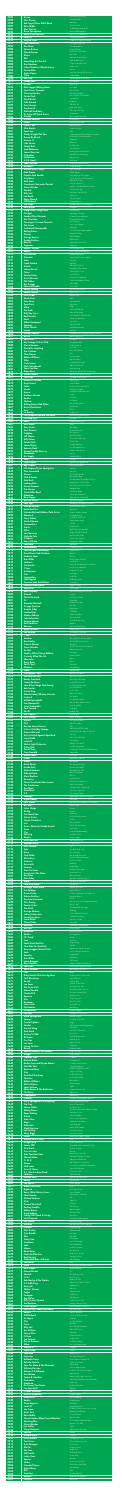**Meatloaf** 

*2001*

**Aerosmith** 

| 2249                                               | Gerard Lenorman                                                          |
|----------------------------------------------------|--------------------------------------------------------------------------|
| 2248                                               | Madonna                                                                  |
| 2247                                               | Zz Top                                                                   |
| 2246                                               | <b>Mariah Carey</b>                                                      |
| 2245                                               | <b>Rene Froger</b>                                                       |
| 2244                                               | Clouseau                                                                 |
| 2243                                               | <b>Communards</b>                                                        |
| 2242                                               | <b>Howard Jones</b>                                                      |
| 2241                                               | Lisa Lois                                                                |
| 2240                                               | <b>Dave Berry</b>                                                        |
| 2239                                               | <b>Crash Test Dummies</b>                                                |
| 2238                                               | <b>Bread</b>                                                             |
| 2237                                               | Michael Jackson/Paul Mccartney                                           |
| <u>2236</u>                                        | <b>Al Hudson</b>                                                         |
| 2235                                               | <b>Maroon 5</b>                                                          |
| $\overline{2}\overline{2}\overline{3}\overline{4}$ | Player                                                                   |
| 2233<br><u> 2232</u>                               | <b>Bachman Turner Overdrive</b><br>KIf<br><b>Bob And Earl</b>            |
| <u> 2231</u><br>2230<br>2229                       | <b>Stranglers</b><br><b>England Dan/John Ford-Coley</b>                  |
| 2228                                               | <b>George Michael</b>                                                    |
| <u> 2227 </u>                                      | <b>Elton John</b>                                                        |
| 2226                                               | De Dijk                                                                  |
| 2225                                               | <b>Paul Simon/Art Garfunkel</b>                                          |
| 2224                                               | <b>Rod Stewart</b>                                                       |
| 2223                                               | <b>Genesis/Phil Collins</b>                                              |
| <u> 2222</u>                                       | <b>Trijntje Oosterhuis/Total Touch</b>                                   |
| 2221                                               | J. Geils Band                                                            |
| <u> 2220</u>                                       | <b>Donna Summer</b>                                                      |
| <u>2219</u>                                        | <b>Marco Borsato</b>                                                     |
| 2218                                               | <b>Jan Hammer</b>                                                        |
| 2217                                               | <b>Rolling Stones</b>                                                    |
| 2216                                               | <b>Prince</b>                                                            |
| 2215                                               | <b>Fugees</b>                                                            |
| $\overline{2}\overline{2}\overline{1}\overline{4}$ | <b>Murray Head</b>                                                       |
| 2213                                               | <b>Little River Band</b>                                                 |
| <u> 2212</u>                                       | Sade                                                                     |
| 2211                                               | <b>Backstreet Boys</b>                                                   |
| 2210                                               | <b>Beatles</b>                                                           |
| 2209                                               | <b>Exile</b>                                                             |
| 2208                                               | <b>Boston</b>                                                            |
| 2207                                               | <b>Neil Diamond</b>                                                      |
| 2206                                               | <b>Al Jarreau</b>                                                        |
| 2205                                               | <b>Duran Duran</b>                                                       |
| 2204                                               | <b>Johnny Mathis/Deniece Williams</b>                                    |
| 2203                                               | <b>Lou Gramm</b>                                                         |
| <u> 2202</u>                                       | <b>Dusty Springfield</b>                                                 |
| 2201                                               | <b>Wiz Stars</b>                                                         |
| <u> 2200</u>                                       | <b>Faith Hill</b>                                                        |
| 2199                                               | <b>Ritchie Family</b>                                                    |
| 2198                                               | <b>Gerard Joling &amp; Andre Hazes</b>                                   |
| <u> 2197</u>                                       | <b>Culture Club</b>                                                      |
| 2196                                               | <b>Paul Mccartney/Stevie Wonder</b>                                      |
| 2195                                               | <b>Carpenters</b>                                                        |
| 2194                                               | <b>Bon Jovi</b>                                                          |
| 2193                                               | <b>Olivia Newton John</b>                                                |
| <u> 2192</u>                                       | <b>Carly Simon</b>                                                       |
| 2191                                               | Ziggy Marley/Bob Marley & The Wailers                                    |
| 2190                                               | <b>Gerry &amp; The Pacemakers</b>                                        |
| 2189                                               | John Lee Hooker/Santana                                                  |
| 2188                                               | Abba                                                                     |
| <u> 2187</u>                                       | <b>Snowy White</b>                                                       |
| 2186                                               | O'Jays                                                                   |
| 2185                                               | <b>Dido</b>                                                              |
| 2184                                               | <b>The Cure</b>                                                          |
| $\frac{2183}{2183}$                                | Level 42                                                                 |
| 2182                                               | <b>Nena</b>                                                              |
| 2181                                               | Living In A Box                                                          |
| 2180<br>2179<br>2178                               | Natasha Beddingfield<br><b>Cliff Richard</b><br><b>Staple Singers</b>    |
| 2177                                               | <b>Nick &amp; Simon</b>                                                  |
| 2176                                               | <b>Billy Crawford</b>                                                    |
| 2175                                               | <b>Lisa Stansfield</b>                                                   |
| 2174                                               | Slade                                                                    |
| 2173                                               | <b>Khaled</b>                                                            |
| <u> 2172</u>                                       | <b>Enigma</b>                                                            |
| <u> 2171</u>                                       | <b>The Script</b>                                                        |
| 2170                                               | <b>Candlewick Green</b>                                                  |
| 2169                                               | <b>Edsilia Rombley</b>                                                   |
| 2168                                               | Eiffel 65                                                                |
| 2167                                               | <b>Tom Jones</b>                                                         |
| 2166                                               | <b>Anouk</b>                                                             |
| 2165                                               | Paco                                                                     |
| $2\overline{164}$                                  | <b>Raymond Van Het Groenewoud</b>                                        |
| $\frac{2163}{2163}$                                | <b>Baltimora</b>                                                         |
| 2162                                               | <b>Extreme</b>                                                           |
| 2161                                               | Rihanna                                                                  |
| 2160                                               | <b>Feargal Sharkey</b>                                                   |
| 2159                                               | John Lennon                                                              |
| 2158                                               | <b>Destiny'S Child</b>                                                   |
| <u>2157</u>                                        | <b>Will Powers/Carly Simon</b>                                           |
| 2156                                               | Bc $52\overline{S}$                                                      |
| 2155                                               | <b>Blue Nile</b>                                                         |
| $\overline{2154}$                                  | <b>Texas</b>                                                             |
| 2153                                               | <b>Sandra Kim</b>                                                        |
| <u> 2152</u>                                       | <b>Coldplay</b>                                                          |
| 2151                                               | Alexander O'Neal                                                         |
| 2150                                               | <b>Eagles</b>                                                            |
| 2149                                               | <b>Thelma Houston</b>                                                    |
| 2148                                               | <b>Will Smith</b>                                                        |
| <u>2147</u>                                        | <b>Tom Tom Club</b>                                                      |
| 2146                                               | <b>Bob Marley &amp; The Wailers</b>                                      |
| 2145                                               | <b>In-Grid</b>                                                           |
| 2144                                               | <b>Garland Jeffreys</b>                                                  |
| 2143                                               | Santana/Michelle Branch                                                  |
| <u>2142</u>                                        | <b>Billy Joel</b>                                                        |
| 2141                                               | Lou Reed                                                                 |
| 2140                                               | <b>Tiziano Ferro</b>                                                     |
| $\overline{2139}$                                  | Roberta Flack/Donny Hathaway                                             |
| 2138                                               | <b>Kenny Loggins</b>                                                     |
| 2137                                               | <b>Andre Hazes/Guus Meeuwis</b>                                          |
| 2136                                               | <b>Stevie Wonder</b>                                                     |
| 2135                                               | <b>Mory Kante</b>                                                        |
| $\overline{2134}$                                  | <b>Rupert Holmes</b>                                                     |
| 2133                                               | <b>Hermes House Band</b>                                                 |
| 2132                                               | <b>Duke</b>                                                              |
| 2131                                               | <b>Oleta Adams</b>                                                       |
| <u> 2130</u>                                       | <b>Talk Talk</b>                                                         |
| 2129                                               | <b>Joe Jackson</b>                                                       |
| 2128                                               | <b>Savage Garden</b>                                                     |
| <u>2127</u>                                        | <b>Whitney Houston</b>                                                   |
| 2126                                               | <b>John Waite</b>                                                        |
| <u>2125</u>                                        | <b>Tom Petty</b>                                                         |
| 2124                                               | <b>Jona Lewie</b>                                                        |
| 2123                                               | <b>Queen</b>                                                             |
| 2122                                               | <b>Melee</b>                                                             |
| 2121                                               | <b>Beach Boys</b>                                                        |
| 2120                                               | <b>Phil Collins</b>                                                      |
| 2119                                               | Marvin Gaye/Tammi Terrel                                                 |
| $\frac{2118}{2118}$                                | <b>Celine Dion</b>                                                       |
| <u>2117</u>                                        | <b>Prince</b>                                                            |
| 2116                                               | <b>Spinners</b>                                                          |
| 2115                                               | <b>Blof</b>                                                              |
| 2114                                               | <b>Tina Turner</b>                                                       |
| <u> 2113</u>                                       | <b>Etta James</b>                                                        |
| 2112<br>2111<br>2110                               | Malcolm Mc. Laren<br><b>Bryan Adams/Tina Turner</b><br><b>Lily Allen</b> |
| 2109                                               | <b>Pretenders</b>                                                        |
| $\frac{2108}{2108}$                                | <b>Het Goede Doel</b>                                                    |
| 2107                                               | <b>Boomtown Rats</b>                                                     |
| 2106                                               | Madonna                                                                  |
| 2105                                               | <b>Norah Jones</b>                                                       |
| 2104                                               | <b>Sister Sledge</b>                                                     |
| $\frac{2103}{2103}$                                | Chicago                                                                  |
| 2102                                               | Dr Alban                                                                 |
| 2101                                               | <b>Beatles</b>                                                           |
| 2100                                               | <b>Kool And The Gang</b>                                                 |
| 2099                                               | <b>Toto</b>                                                              |
| 2098                                               | <b>Kylie Minogue</b>                                                     |
| 2097                                               | <b>Blue/Elton John</b>                                                   |
| 2096                                               | <b>Jackson Five/Michael Jackson</b>                                      |
| <u> 2095</u>                                       | <b>Beyonce</b>                                                           |
| <u>2094</u><br>2093                                | <b>Gladys Knight</b><br><b>Yes</b><br>Lipps Inc.                         |
| <u>2092</u><br><u> 2091</u><br><u> 2090</u>        | Dr Hook<br><b>Bette Midler</b>                                           |
| 2089                                               | <b>Diana Ross</b>                                                        |
| <b>2088</b>                                        | <b>Tina Charles</b>                                                      |
| 2087                                               | <b>City To City</b>                                                      |
| 2086                                               | <b>Mica Paris</b>                                                        |
| <u> 2085</u>                                       | <b>Starship</b>                                                          |
| 2084                                               | <b>Cats</b>                                                              |
| 2083                                               | <b>Robin S</b>                                                           |
| 2082                                               | <b>Motors</b>                                                            |
| 2081                                               | Yello/Shirley Bassey                                                     |
| 2080                                               | <b>Vicki Sue Robinson</b>                                                |
| 2079                                               | <b>Nelly Furtado</b>                                                     |
| 2078                                               | <b>Rubettes</b>                                                          |
| 2077                                               | <b>Swing Out Sister</b>                                                  |
| 2076                                               | <b>George Benson</b>                                                     |
| <u> 2075</u>                                       | K.C./The Sunshine Band                                                   |
| 2074                                               | <b>Elvis Presley</b>                                                     |
| 2073                                               | <b>Fleetwood Mac</b>                                                     |
| 2072                                               | Maroon5 & Whiz Kalifa                                                    |
| 2071                                               | <b>Grace Jones</b>                                                       |
| 2070                                               | <b>Jennifer Lopez</b>                                                    |
| 2069                                               | <b>Michael Jackson</b>                                                   |
| <u> 2068</u>                                       | <b>David Bowie</b>                                                       |
| 2067                                               | <b>Ace Of Base</b>                                                       |
| 2066                                               | <b>Steve Miller Band</b>                                                 |
| <u> 2065</u><br>2064                               | <b>Earth Wind &amp; Fire</b><br><b>Fairground Attraction</b><br>Abba     |
| 2063<br>2062<br>2061                               | <b>Fortunes</b><br><b>Beatles</b>                                        |
| <u> 2060</u>                                       | <b>Shawn Christopher</b>                                                 |
| 2059                                               | <b>Alvin Stardust</b>                                                    |
| 2058                                               | <b>Supremes</b>                                                          |
| <u>2057</u>                                        | <b>Robbie Williams</b>                                                   |
| 2056                                               | <b>Spice Girls</b>                                                       |
| <u> 2055 </u>                                      | Raydio/Ray Parker Jr.                                                    |
| 2054                                               | <b>Guess Who</b>                                                         |
| 2053                                               | <b>Bruce Springsteen</b>                                                 |
| 2052                                               | <b>Stargard</b>                                                          |
| 2051                                               | <b>Keane</b>                                                             |
| <u> 2050</u>                                       | <b>Kadanz</b>                                                            |
| 2049                                               | <b>Oasis</b>                                                             |
| 2048                                               | <b>Marcia Hines</b>                                                      |
| 2047                                               | <b>Christopher Cross</b>                                                 |
| 2046                                               | <b>Temptations</b>                                                       |
| <u> 2045</u>                                       | <b>Was (Not Was)</b>                                                     |
| $\overline{2044}$                                  | <b>Gnarls Barkley</b>                                                    |
| 2043                                               | <b>Hall And Oates</b>                                                    |
| 2042<br>2041                                       | <b>Sammy Davis Jr.</b><br><b>Meredith Brooks</b><br><b>Toontje Lager</b> |
| 2040<br>2039<br>2038                               | <b>Crystal Waters</b><br><b>Imagination</b>                              |
| 2037                                               | <u>Teach In</u>                                                          |
| 2036                                               | <b>Status Quo</b>                                                        |
| <u> 2035</u>                                       | <b>Matt Bianco</b>                                                       |
| 2034                                               | Sandra Van Nieuwland                                                     |
| 2033                                               | Salt 'N Pepa                                                             |
| <u>2032</u>                                        | <b>Willy Deville</b>                                                     |
| 2031                                               | <b>Racoon</b>                                                            |
| 2030                                               | <b>Krezip</b>                                                            |
| 2029                                               | <b>Jimmy Cliff</b>                                                       |
| 2028                                               | <b>Nicole</b>                                                            |
| <b>2027</b>                                        | <b>Ruth Jacott</b>                                                       |
| 2026                                               | Falco                                                                    |
| <u> 2025</u>                                       | <b>Piet Veerman/Cats</b>                                                 |
| 2024                                               | <b>Sugababes</b>                                                         |
| 2023                                               | <b>Nits</b>                                                              |
| <u>2022</u>                                        | <b>Elvis Costello</b>                                                    |
| 2021                                               | <b>Modern Talking</b>                                                    |
| 2020                                               | Leo Sayer                                                                |
| 2019                                               | Pepsi & Shirley                                                          |
| 2018                                               | <b>Kane/Ilse Delange</b>                                                 |
| <u>2017</u>                                        | <b>Guus Meeuwis</b>                                                      |
| 2016                                               | <b>Ottawan</b>                                                           |
| 2015                                               | <b>Birdy</b>                                                             |
| 2014                                               | <b>Lloyd Cole &amp; The Commotions</b>                                   |
| 2013                                               | Spargo                                                                   |
| <u>2012</u>                                        | <b>Todd Rundgren</b>                                                     |
| <u>2011</u>                                        | <b>Eddy Grant</b>                                                        |
| 2010                                               | <b>Blackstreet</b>                                                       |
| 2009                                               | <b>Paul Mccartney/Wings</b>                                              |
| 2008                                               | <b>John Mayer</b>                                                        |
| 2007                                               | <b>Dazz Band</b>                                                         |
| 2006                                               | <b>Boyz li Men</b>                                                       |
| 2005                                               | Lucifer/Margriet Eshuys                                                  |
| 2004                                               | <b>Vanvelzen</b>                                                         |
| 2003                                               | <b>Alicia Keys</b>                                                       |
| 2002                                               | <b>Jon Anderson</b>                                                      |

| 2500                                                                              | <b>James Blunt</b>                                                                      | <b>Stay The Night</b>                                                                                     |
|-----------------------------------------------------------------------------------|-----------------------------------------------------------------------------------------|-----------------------------------------------------------------------------------------------------------|
| 2499                                                                              | <b>Oran Juice Jones</b>                                                                 | The Rain                                                                                                  |
| 2498                                                                              | <b>Candy Dulfer/Dave A Stewart</b>                                                      | Lily Was Here                                                                                             |
| 2497                                                                              | <b>Simply Red</b>                                                                       | Remembering The First Time                                                                                |
| 2496                                                                              | <b>Snap</b>                                                                             | The Power                                                                                                 |
| 2495                                                                              | Acda & De Munnik                                                                        | Laat Me Slapen                                                                                            |
| 2494                                                                              | <b>Dr Hook</b>                                                                          | Sharing The Night Together                                                                                |
| 2493                                                                              | <b>Limit</b>                                                                            | Say Yeah                                                                                                  |
| 2492                                                                              | <b>Jason Donovan</b>                                                                    | Too Many Broken Hearts                                                                                    |
| 2491                                                                              | <b>Sandy Coast</b>                                                                      | True Love, That's A Wonder                                                                                |
| 2490                                                                              | <b>Robert Palmer</b>                                                                    | Mercy Mercy Me                                                                                            |
| 2489                                                                              | Poema'S/Van Dik Hout                                                                    | Mijn Houten Hart                                                                                          |
| 2488                                                                              | <b>Cunningham</b>                                                                       | Norma Jean Wants To Be A Moviestar                                                                        |
| 2487                                                                              | <b>Golden Earring</b>                                                                   | Bombay                                                                                                    |
| 2486                                                                              | <b>Freddie Mercury</b>                                                                  | Living On My Own                                                                                          |
| 2485                                                                              | <b>Santana</b>                                                                          | I'll Be Waiting                                                                                           |
| 2484                                                                              | Vengaboys                                                                               | <b>Boom Boom Boom</b>                                                                                     |
| 2483                                                                              | <b>Eruption</b>                                                                         | One Way Ticket                                                                                            |
| 2482                                                                              | <b>Color Me Badd</b>                                                                    | All 4 Love                                                                                                |
| 2481                                                                              | <b>Owl City/Carly Jae Jepsen</b>                                                        | Good Time                                                                                                 |
| 2480                                                                              | <b>The Clash</b>                                                                        | The Magnificent Seven                                                                                     |
| 2479                                                                              | <b>Cece Peniston</b>                                                                    | We Got A Love Thang                                                                                       |
| <b>2478</b><br>2477                                                               | Lady Gaga<br><b>Kelly Marie</b><br><b>Oleta Adams</b>                                   | <b>Bad Romance</b><br>Feels Like I'm In Love<br>Rhythm Of Life                                            |
| 2476<br>2475<br>2474                                                              | <b>Paul De Leeuw</b><br><b>Spice Girls</b>                                              | Voorbij<br>Say You'll Be There<br>Ma Quale Idea                                                           |
| <u>2473</u>                                                                       | <b>Pino D'Angio</b>                                                                     | Never Be Clever                                                                                           |
| 2472                                                                              | <b>Herman Brood</b>                                                                     | <b>Spinning Wheel</b>                                                                                     |
| 2471                                                                              | <b>Blood Sweat And Tears</b>                                                            | How Can This Be Love                                                                                      |
| 2470<br>2469<br>2468                                                              | <b>Andrew Gold</b><br><b>David Bowie</b><br><b>Hans De Booy</b>                         | Absolute Beginners<br>Een Vrouw Zoals Jij                                                                 |
| 2467                                                                              | Change                                                                                  | A Lover's Holiday                                                                                         |
| 2466                                                                              | <b>Dead Or Alive</b>                                                                    | You Spin Me Round                                                                                         |
| 2465                                                                              | <b>Carpenters</b>                                                                       | Top Of The World                                                                                          |
| 2464                                                                              | Milli Vanilli                                                                           | <b>Blame It On The Rain</b>                                                                               |
| 2463                                                                              | <b>Paul Mccartney</b>                                                                   | <b>Wonderful Christmas Time</b>                                                                           |
| 2462                                                                              | <b>Agnetha Faltskog</b>                                                                 | The Heat Is On                                                                                            |
| 2461                                                                              | <b>Deniece Williams</b>                                                                 | Free                                                                                                      |
| 2460                                                                              | <b>Simon Webbe</b>                                                                      | No Worries                                                                                                |
| 2459                                                                              | <b>The Lumineers</b>                                                                    | Ho Hey                                                                                                    |
| <u>2458</u>                                                                       | <b>Alphaville</b>                                                                       | Forever Young                                                                                             |
| 2457                                                                              | <b>Elton John</b>                                                                       | I'm Still Standing                                                                                        |
| 2456                                                                              | <b>Love Unlimited</b>                                                                   | It May Be Winter Outside                                                                                  |
| 2455                                                                              | <b>Dave Edmunds</b>                                                                     | Here Comes The Week-End                                                                                   |
| 2454                                                                              | <b>Sam And Dave</b>                                                                     | You Don't Know What You Mean To Me                                                                        |
| 2453                                                                              | <b>Isley Jasper Isley</b>                                                               | Caravan Of Love                                                                                           |
| 2452                                                                              | <b>Gilbert O'Sullivan</b>                                                               | Underneath The Blanket Go                                                                                 |
| <u> 245 1</u>                                                                     | Lionel Richie/Trijntje Oosterhuis                                                       | Face In The Crowd                                                                                         |
| <u>2450</u>                                                                       | <b>Georgie Fame/Alan Price</b>                                                          | Rosetta                                                                                                   |
| 2449                                                                              | <b>James Morrison</b>                                                                   | You Give Me Something                                                                                     |
| 2448                                                                              | <b>Herman Van Veen</b>                                                                  | Hilversum 3                                                                                               |
| 2447                                                                              | <b>George Michael</b>                                                                   | <b>Praying For Time</b>                                                                                   |
| 2446                                                                              | <b>Ginger Ninja</b>                                                                     | Sunshine                                                                                                  |
| 2445                                                                              | <b>Michael Jackson</b>                                                                  | <b>Dirty Diana</b>                                                                                        |
| 2444                                                                              | <b>Gordon Lightfoot</b>                                                                 | Sundown                                                                                                   |
| 2443                                                                              | <b>Celine Dion</b>                                                                      | Where Does My Heart Beat Now                                                                              |
| 2442                                                                              | <b>Spider Murphy Gang</b>                                                               | Skandal Im Sperrbezirk                                                                                    |
| 2441                                                                              | <b>Robin Beck</b>                                                                       | <b>First Time</b>                                                                                         |
| 2440                                                                              | <b>Flying Pickets</b>                                                                   | Only You                                                                                                  |
| 2439                                                                              | <b>Chubby Checker</b>                                                                   | Let's Twist Again                                                                                         |
| 2438                                                                              | <b>Run Dmc</b>                                                                          | <b>Walk This Way</b>                                                                                      |
| 2437                                                                              | <b>Carole King</b>                                                                      | You'Ve Got A Friend                                                                                       |
| 2436                                                                              | <b>Rolling Stones</b>                                                                   | <b>Emotional Rescue</b>                                                                                   |
| 2435                                                                              | Sophia George                                                                           | Girlie Girlie                                                                                             |
| 2434                                                                              | <b>Spin Doctors</b>                                                                     | <b>Two Princess</b>                                                                                       |
| 2433                                                                              | Queen                                                                                   | <b>Killer Queen</b>                                                                                       |
| 2432                                                                              | <b>Sugababes</b>                                                                        | Push The Button                                                                                           |
| 2431                                                                              | <b>James Taylor</b>                                                                     | <b>Fire And Rain</b>                                                                                      |
| 2430                                                                              | <b>Rembrandts</b>                                                                       | I'll Be There For You                                                                                     |
| 2429                                                                              | <b>Phil Collins</b>                                                                     | Dance Into The Light                                                                                      |
| 2428                                                                              | <b>Real Thing</b>                                                                       | Can You Feel The Force                                                                                    |
| 2427                                                                              | <b>Yardbirds</b>                                                                        | For Your Love                                                                                             |
| 2426                                                                              | <b>Chi Coltrane</b>                                                                     | Go Like Elijah                                                                                            |
| 2425<br>2424                                                                      | <b>Lenny Kravitz</b><br><b>Barry Manilow</b><br><b>Katy Perry</b>                       | I'll Be Waiting<br><b>Can't Smile Without You</b><br><b>California Girls</b>                              |
| 2423<br>2422<br>2421<br>2420                                                      | <b>Boudewijn De Groot</b><br><b>Kate Winslet</b><br><b>Paula Abdul</b>                  | <b>Testament</b><br>What If<br><b>Straight Up</b>                                                         |
| 2419<br>2418                                                                      | <b>Randy Vanwarmer</b><br><b>Sting</b><br><b>Martha Reeves/Vandellas</b>                | Just When I Needed You Most<br><b>Russians</b><br>Love Is Like A Heatwave                                 |
| 2417                                                                              | <b>Beatles</b>                                                                          | A Hard Day's Night                                                                                        |
| 2416                                                                              | <b>Prince</b>                                                                           | <b>Alphabet Street</b>                                                                                    |
| 2415                                                                              | <b>Chris Rea</b>                                                                        | <b>Driving Home For Christmas</b>                                                                         |
| 2414<br>2413<br>2412                                                              | <b>Trammps</b><br><b>Guus Meeuwis</b>                                                   | Zing Went The Strings Of My Heart<br>Zo Ver Weg                                                           |
| 2411<br>2410<br>2409                                                              | Rod Stewart / Tina Turner<br><b>Madness</b><br>Fluitsma & Van Tijn<br><b>Ub 40</b>      | It Takes Two<br>It Must Be Love<br>15 Miljoen Mensen<br>Sing Our Own Song                                 |
| <u> 2408</u><br>2407<br>2406                                                      | <b>Frankie Valli/Four Seasons</b><br><b>Electric Light Orchestra</b>                    | December 1963<br>Showdown                                                                                 |
| 2405                                                                              | <b>Four Tops</b>                                                                        | <b>Bernadette</b>                                                                                         |
| 2404                                                                              | <b>Police</b>                                                                           | Walking On The Moon                                                                                       |
| 2403                                                                              | <b>Ph D/Jim Diamond</b>                                                                 | I Won't Let You Down                                                                                      |
| 2402                                                                              | <b>Keane</b>                                                                            | Bedshaped                                                                                                 |
| 2401                                                                              | <b>Smokey Robinson/Miracles</b>                                                         | <b>Tracks Of My Tears</b>                                                                                 |
| 2400                                                                              | <b>Paul Mccartney/Wings</b>                                                             | Mull Of Kintyre                                                                                           |
| 2399                                                                              | <b>Nielson &amp; Miss Montreal</b>                                                      | Hoe                                                                                                       |
| <u>2398</u>                                                                       | <b>Anouk</b>                                                                            | R U Kiddin' Me                                                                                            |
| 2397                                                                              | <b>Fleetwood Mac</b>                                                                    | Little Lies                                                                                               |
| 2396                                                                              | <b>Hero</b>                                                                             | Toen Ik Je Zag                                                                                            |
| 2395                                                                              | <b>Aretha Franklin</b>                                                                  | I Say A Little Prayer                                                                                     |
| 2394                                                                              | <b>Black Eyed Peas/Sergio Mendes</b>                                                    | Mas Que Nada                                                                                              |
| 2393                                                                              | <b>New York City</b>                                                                    | I'm Doing Fine Now                                                                                        |
| 2392                                                                              | <b>Phil Collins</b>                                                                     | That's Just The Way It Is                                                                                 |
| 2391                                                                              | <b>Blondie</b>                                                                          | Rapture                                                                                                   |
| 2390                                                                              | <b>Bryan Ferry/Roxy Music</b>                                                           | Let's Stick Together                                                                                      |
| 2389                                                                              | <b>Nik Kershaw</b>                                                                      | The Riddle                                                                                                |
| 2388                                                                              | John Lennon                                                                             | Happy X-Mas (War Is Over)                                                                                 |
| 2387                                                                              | MFSB.                                                                                   | <b>TSOP</b>                                                                                               |
| 2386                                                                              | Jermaine Jackson/Pia Zadora                                                             | When The Rain Begins To Fall                                                                              |
| 2385                                                                              | <b>Charlene</b>                                                                         | I've Never Been To Me                                                                                     |
| 2384                                                                              | <b>Dexy'S Midnight Runners</b>                                                          | Come On Eileen                                                                                            |
| 2383                                                                              | <b>Bee-Gees</b>                                                                         | <b>Too Much Heaven</b>                                                                                    |
| 2382                                                                              | <b>Blof</b>                                                                             | Zaterdag                                                                                                  |
| 2381                                                                              | <b>Wham/George Michael</b>                                                              | The Edge Of Heaven                                                                                        |
| 2380                                                                              | <b>Stylistics</b>                                                                       | You Make Me Feel Brand New                                                                                |
| 2379                                                                              | <b>Prince</b>                                                                           | Sign 'O' The Times                                                                                        |
| 2378                                                                              | <b>Gladys Knight/The Pips</b>                                                           | Midnight Train To Georgia                                                                                 |
| 2377                                                                              | <b>Hall And Oates</b>                                                                   | <b>Rich Girl</b>                                                                                          |
| 2376                                                                              | <b>Robbie Williams</b>                                                                  | The Road To Mandalay                                                                                      |
| 2375                                                                              | <b>Barry White</b>                                                                      | You See The Trouble With Me                                                                               |
| 2374                                                                              | <b>Iggy Pop</b>                                                                         | Lust For Life                                                                                             |
| <u> 2373 </u>                                                                     | <b>Britney Spears</b>                                                                   | Oops!I Did It Again                                                                                       |
| 2372                                                                              | <b>Stephanie Mills</b>                                                                  | <b>Medicine Song</b>                                                                                      |
| 2371                                                                              | <b>Bonnie Rait</b>                                                                      | I Can't Make You Love Me                                                                                  |
| 2370                                                                              | <b>Alexis Jordan</b>                                                                    | Happiness                                                                                                 |
| 2369                                                                              | <b>Bruce Springsteen</b>                                                                | <b>Tougher Than The Rest</b>                                                                              |
| 2368                                                                              | <b>Doe Maar</b>                                                                         | Liever Dan Lief                                                                                           |
| 2367                                                                              | <b>Stevie Wonder</b>                                                                    | <b>Another Star</b>                                                                                       |
| 2366                                                                              | <b>Chaka Khan</b>                                                                       | I'm Every Woman                                                                                           |
| 2365                                                                              | Seal                                                                                    | <b>Future Love Paradise</b>                                                                               |
| 2364                                                                              | <b>Heart</b>                                                                            | All I Wanna Do Is Make Love To You                                                                        |
| 2363                                                                              | <b>Rolling Stones</b>                                                                   | Lady Jane                                                                                                 |
| 2362                                                                              | <b>Spandau Ballet</b>                                                                   | <b>Fight For Ourselves</b>                                                                                |
| 2361                                                                              | <b>Rose Royce</b>                                                                       | <b>Best Love</b>                                                                                          |
| 2360                                                                              | <b>Patrick Bruel</b>                                                                    | Casser La Voix (Live)                                                                                     |
| 2359                                                                              | <b>Billy Joel</b>                                                                       | The River Of Dreams                                                                                       |
| 2358                                                                              | <b>Bruno Mars</b>                                                                       | <b>Billionaire</b>                                                                                        |
| 2357                                                                              | <b>Pointer Sisters</b>                                                                  | I'm So Excited                                                                                            |
| 2356                                                                              | <b>Alison Moyet</b>                                                                     | Love Resurrection                                                                                         |
| 2355                                                                              | <b>Carl Douglas</b>                                                                     | Kung Fu Fighting                                                                                          |
| 2354                                                                              | U <sub>2</sub>                                                                          | All I Want Is You                                                                                         |
| 2353                                                                              | Gordon                                                                                  | Omdat Ik Zo Van Je Hou                                                                                    |
| 2352                                                                              | <b>Blow Monkeys</b>                                                                     | It Doesn't Have To Be This Way                                                                            |
| 2351                                                                              | Swy                                                                                     | <b>Right Here</b>                                                                                         |
| 2350                                                                              | <b>John Denver</b>                                                                      | Annie's Song                                                                                              |
| 2349                                                                              | <b>Christina Aguilera</b>                                                               | Lady Marmelade                                                                                            |
| 2348                                                                              | <b>James Taylor</b>                                                                     | How Sweet It Is To Be Loved By You                                                                        |
| 2347                                                                              | <b>Reamonn</b>                                                                          | Supergirl                                                                                                 |
| 2346                                                                              | <b>Cher</b>                                                                             | If I Could Turn Back Time                                                                                 |
| 2345                                                                              | <b>Wendy &amp; Lisa</b>                                                                 | Waterfall                                                                                                 |
| 2344                                                                              | <b>Andy Williams</b>                                                                    | Music To Watch Girls By                                                                                   |
| 2343                                                                              | <b>2 Unlimited</b>                                                                      | No Limit                                                                                                  |
| 2342<br>2341<br>2340                                                              |                                                                                         |                                                                                                           |
|                                                                                   | <b>Marvin Gaye</b><br><b>Del Amitri</b><br>Abba                                         | Too Busy Thinking 'Bout My Baby<br><b>Nothing Ever Happens</b><br>Take A Chance On Me                     |
| 2339                                                                              | <b>Delta Goodrem</b>                                                                    | Born To Try                                                                                               |
| 2338                                                                              | <b>Andre Hazes</b>                                                                      | <b>Bloed Zweet En Tranen</b>                                                                              |
| 2337                                                                              | <b>Doors</b>                                                                            | Love Her Madly                                                                                            |
| 2336                                                                              | 'N Sync                                                                                 | I Want You Back                                                                                           |
| 2335                                                                              | <b>Sheena Easton</b>                                                                    | <b>What Comes Naturally</b>                                                                               |
| 2334                                                                              | <b>Kiss</b>                                                                             | <b>Sure Know Something</b>                                                                                |
| <u> 2333 </u>                                                                     | <b>Geri Halliwell</b>                                                                   | It's Raining Men                                                                                          |
| 2332                                                                              | Janis lan                                                                               | At Seventeen                                                                                              |
| 2331                                                                              | Joan Jett & The Blackhearts                                                             | I Love Rock 'N Roll                                                                                       |
| 2330                                                                              | <b>Musical Youth</b>                                                                    | <b>Pass The Dutchie</b>                                                                                   |
| 2329                                                                              | <b>Move</b>                                                                             | <b>Blackberry Way</b>                                                                                     |
| <u>2328</u>                                                                       | <b>Chaka Demus</b>                                                                      | <b>Tease Me</b>                                                                                           |
| 2327                                                                              | <b>Goede Doel</b>                                                                       | Eenvoud                                                                                                   |
| 2326                                                                              | Angel                                                                                   | <b>Winter Song</b>                                                                                        |
| 2325                                                                              | <b>Simple Minds</b>                                                                     | <b>Promised You A Miracle</b>                                                                             |
| 2324                                                                              | <b>Elvin Bishop</b>                                                                     | Fooled Around And Fell In Love                                                                            |
| <u> 2323 </u>                                                                     | <b>Mike And The Mechanics</b>                                                           | <b>Silent Running</b>                                                                                     |
| 2322                                                                              | <b>Bob Marley</b>                                                                       | Sun Is Shining                                                                                            |
| 2321<br>2320<br>2319                                                              | <b>Katie Melua</b><br><b>Nolan Sisters</b><br><b>Boyzone</b>                            | Nine Million Bicycles<br>I'm In The Mood For Dancing<br>No Matter What<br>Nice And Slow                   |
| 2318<br>2317<br>2316                                                              | <b>Jesse Green</b><br>Sabrina<br>Maywood                                                | <b>Boys</b><br>Late At Night                                                                              |
| 2315                                                                              | <b>Diana Ross</b>                                                                       | Love Hangover                                                                                             |
| 2314                                                                              | <b>Kate Bush</b>                                                                        | Babooshka                                                                                                 |
| 2313                                                                              | <b>Rowen Heze</b>                                                                       | Limburg                                                                                                   |
| 2312                                                                              | <b>Earth And Fire</b>                                                                   | Maybe Tomorrow, Maybe Tonight                                                                             |
| 2311                                                                              | <b>Craig David</b>                                                                      | <b>Walking Away</b>                                                                                       |
| 2310                                                                              | <b>Bow Wow Wow</b>                                                                      | The Man Mountain                                                                                          |
| 2309                                                                              | <b>Splitsing</b>                                                                        | <b>Recht Uit Het Hart</b>                                                                                 |
| 2308                                                                              | <b>Earth Wind And Fire</b>                                                              | Reasons                                                                                                   |
| 2307                                                                              | <b>Dolly Dots</b>                                                                       | Do Wah Diddy Diddy                                                                                        |
| 2306                                                                              | <b>Black Slate</b>                                                                      | Amigo                                                                                                     |
| 2305                                                                              | La Bionda                                                                               | One For You, One For Me                                                                                   |
| 2304                                                                              | <b>Curiosity Killed The Cat</b>                                                         | Down To Earth                                                                                             |
| 2303                                                                              | <b>Tol Hansse</b>                                                                       | <b>Big City</b>                                                                                           |
| 2302                                                                              | Madonna                                                                                 | Sorry                                                                                                     |
| 2301                                                                              | <b>Fat Larry'S Band</b>                                                                 | Zoom                                                                                                      |
| 2300                                                                              | <b>Janet Jackson</b>                                                                    | <b>Nasty Girl</b>                                                                                         |
| 2299                                                                              | Marvin Gaye/Tammi Terrell                                                               | Ain't Nothing Like The Real Thing                                                                         |
| <u>2298</u>                                                                       | Shaggy                                                                                  | It Wasn't Me                                                                                              |
| 2297                                                                              | Eros Ramazzotti/Anastacia                                                               | I Belong To You                                                                                           |
| 2296                                                                              | <b>Chris Isaak</b>                                                                      | Lie To Me                                                                                                 |
| 2295                                                                              | Dof                                                                                     | Codo                                                                                                      |
| 2294                                                                              | <b>Commodores/Lionel Richie</b>                                                         | <b>Brickhouse</b>                                                                                         |
| <u>2293</u>                                                                       | <b>Bonnie Tyler</b>                                                                     | Lost In France                                                                                            |
| 2292                                                                              | <b>Supremes</b>                                                                         | My World Is Empty Without You                                                                             |
| 2291<br>2290<br>2289                                                              | <b>Red Hot Chili Peppers</b><br><b>Elvis Presley</b><br><b>Harold Melvin/Blue Notes</b> | Otherside<br>Little Sister<br>If You Don't Know Me By Now<br>Don't Answer Me                              |
| 2288<br>2287<br><b>2286</b>                                                       | <b>Alan Parsons Project</b><br>Queen<br><b>Edison Lighthouse</b>                        | You're My Best Friend<br>Love Grows                                                                       |
| 2285                                                                              | Kadanz                                                                                  | In Het Donker (Zien Ze Je Niet)                                                                           |
| 2284                                                                              | <b>Billy Ocean</b>                                                                      | <b>European Queen</b>                                                                                     |
| <u> 2283</u>                                                                      | <b>Creedence Clearwater Revival</b>                                                     | Down On The Corner                                                                                        |
| 2282                                                                              | <b>Jan Smit</b>                                                                         | Als De Morgen Is Gekomen                                                                                  |
| 2281                                                                              | <b>Curtis Mayfield</b>                                                                  | Move On Up                                                                                                |
| 2280                                                                              | <b>Blues Brothers</b>                                                                   | <b>Everybody Needs Somebody</b>                                                                           |
| 2279                                                                              | <b>Frank Boeijen Groep</b>                                                              | Zwart-Wit                                                                                                 |
| 2278                                                                              | <b>Bryan Adams</b>                                                                      | Somebody                                                                                                  |
| 2277                                                                              | <b>Mary Wells</b>                                                                       | My Guy                                                                                                    |
| 2276                                                                              | <b>Amber</b>                                                                            | This Is Your Night                                                                                        |
| 2275                                                                              | <b>Fiction Factory</b>                                                                  | <b>Feels Like Heaven</b>                                                                                  |
| 2274                                                                              | <b>Dire Straits</b>                                                                     | <b>Your Latest Trick</b>                                                                                  |
| <u> 2273</u>                                                                      | <b>Paul De Leeuw</b>                                                                    | Vlieg Met Me Mee                                                                                          |
| 2272                                                                              | <b>Ilse Delange</b>                                                                     | World Of Hurt                                                                                             |
| 2271                                                                              | <b>Golden Earring</b>                                                                   | A Little Bit Of Peace                                                                                     |
| 2270                                                                              | <b>Lionel Richie</b>                                                                    | You Are                                                                                                   |
| 2269                                                                              | <b>Cheap Trick</b>                                                                      | If You Want My Love                                                                                       |
| 2268                                                                              | <b>David Mcwilliams</b>                                                                 | Days Of Pearly Spencer                                                                                    |
| 2267                                                                              | <b>Foreigner</b>                                                                        | Say You Will                                                                                              |
| 2266                                                                              | Frank Sinatra/Orig. Cast 'Treemonisha'                                                  | Strangers In The Night                                                                                    |
| 2265                                                                              | Alabama                                                                                 | Feels So Right                                                                                            |
| 2264                                                                              | <b>Bianca Ryan</b>                                                                      | Why Couldn't It Be Christmas Every Day                                                                    |
| 2263                                                                              | <b>Peter Gabriel/Kate Bush</b>                                                          | Don't Give Up                                                                                             |
| 2262                                                                              | <b>Drifters</b>                                                                         | Saturday Night At The Movies                                                                              |
| 2261                                                                              | $\overline{U}$ 2                                                                        | Where The Streets Have No Name                                                                            |
| 2260                                                                              | <b>Ub 40</b>                                                                            | Here I Am (Come And Take Me)                                                                              |
| 2259                                                                              | Lionel Richie                                                                           | Se La                                                                                                     |
|                                                                                   | Henny Vrienten/Herman Brood/Doe Maar<br><b>Pink</b><br><b>Sandie Shaw</b>               | Als Je Wint<br>Please Don't Leave Me<br>Puppet On A String                                                |
| <u> 2258</u><br><b>2257</b><br>2256<br>2255<br>2254<br><u>2253</u><br><u>2252</u> | <b>Byrds</b><br><b>Paul Mccartney</b><br><b>Bananarama</b><br><b>Guus Meeuwis</b>       | Jesus Is Just Alright<br>Once Upon A Long Ago<br>Love In The First Degree<br>Het Is Een Nacht(Levensecht) |

Delta Lady I'D Do Anything For Love Voici Les Cles Express Yourself Sharp Dressed Man Hero Calling Out Your Name Passie Never Can Say Goodbye What Is Love Silhouette This Strange Effect Mmm Mmm Mmm The Guitar Man The Girl Is Mine You Can Do It **Misery** Baby Come Back Lookin' Out For No 1 Justified & Ancient Harlem Shuffle Skin Deep I'D Really Love To See You Tonight Freedom '90 Blue Eyes Dansen Op De Vulkaan The Sounds Of Silence Passion Land Of Confusion Do You Know The Way To San Jose Freeze Frame The Hostage De Speeltuin Crockett's Theme Jumpin' Jack Flash Girls & Boys Killing Me Softly With His Song One Night In Bangkok Home On A Monday Smooth Operator We'Ve Got It Goin' On Long And Winding Road Heart & Soul More Than A Feeling Sweet Caroline Mornin' Skin Trade Too Much, Too Little, Too Late Midnight Blue You Don't Have To Say You Love Me Ease On Down The Road There You'll Be The Best Disco In Town Blijf Bij Mij The War Song Ebony And Ivory Yesterday Once More Wanted Dead Or Alive A Little More Love Why Tomorrow People You'll Never Walk Alone The Healer Under Attack Bird Of Paradise I Love Music Life For Rent The Caterpillar To Be With You Again Nur Getraumt Room In Your Heart These Words Some People Respect Yourself De Dag Dat Alles Beter Is Trackin' Live Together Coz' I Love You Aicha Sadeness For The First Time Who Do You Think You Are Hemel En Aarde **Blue** What's New Pussycat Three Days In A Row Amor De Mis Amores Liefde Voor Muziek Tarzan Boy Hole Hearted Take A Bow You Little Thief Instant Karma Bug A Boo Kissing With Confidence (Meet) The Flintstones Tinseltown In The Rain Summerson J'Aime La Vie Paradise Fake The Last Resort Don't Leave Me This Way Men In Black Wordy Rappinghood Get Up, Stand Up Tu Es Foutu **Matador** The Game Of Love Uptown Girl Perfect Day Perdono Where Is The Love This Is It Geef Mij Je Angst Uptight Yeke Yeke Him I Will Survive So In Love With You Never Knew Love It's My Life Is She Really Going Out With Him Truly Madly Deeply Step By Step Missing You Mary Jane's Last Dance Stop The Cavalry **Breakthru** Build To Last Wouldn't It Be Nice Don't Loose That Number Ain't No Mountain High Enough I'm Alive Let's Go Crazy It's A Shame **Hier** Steamy Windows I Just Want To Make Love To You Something's Jumpin' In My Shirt It's Only Love Smile I'll Stand By You Zwijgen I Don't Like Monday's Cherish Don't Know Why All American Girls Wishing You Were Here It's My Life Magical Mystery Tour Straight Ahead Mushanga I Should Be So Lucky Sorry Seems To Be The Hardest Word I Want You Back Single Ladies Licence To Kill Owner Of A Lonely Heart Funkytown When You're In Love With A Beautiful Woman Beast Of Burden Theme From Mahogany I Love To Love The Road Ahead My One Temptation We Built This City Lea Luv 4 Luv Airport The Rhythm Divine Turn The Beat Around Try Sugar Baby Love Am I The Same Girl Lady Love Me I'm Your Boogie Man Wooden Heart Seven Wonders Payphone I've Seen That Face Before Let's Get Loud One Day In Your Life Blue Jean The Sign Abracadabra Got To Get You Into My Life Perfect One Of Us Here Comes That Rainy Day Feeling Again The Ballad Of John & Yoko Don't Loose The Magic Pretend Back In My Arms Again She's The One **Stop** Jack And Jill American Woman Secret Garden Which Way Is Up Bend And Break Intimiteit **Wonderwall** Your Love Still Brings Me To My Knees All Right Papa Was A Rolling Stone Spy In The House Of Love Crazy Adult Education Candy Man **Bitch** Net Als In De Film Gypsy Woman Music And Lights Ding-A-Dong What You're Proposing Yeh Yeh Keep Your Head Up You Showed Me Hey Joe Laugh About It I Would Stay Treat The Youths Right Don't You Want My Love Ik Kan Echt Zonder Jou Amadeus Sailin' Home Round Round In The Dutch Mountains Good Year For The Roses Brother Louie More Than I Can Say Heartache High Places Het Kan Hier Zo Mooi Zijn DISCO People Help The People **Rattlesnake** Hip Hap Hop I Saw The Light I Don't Wanna Dance No Diggity Band On The Run Half Of My Heart Let It All Blow I'll Make Love To You House For Sale Love Song Girl On Fire Hold On To Love

Cryin'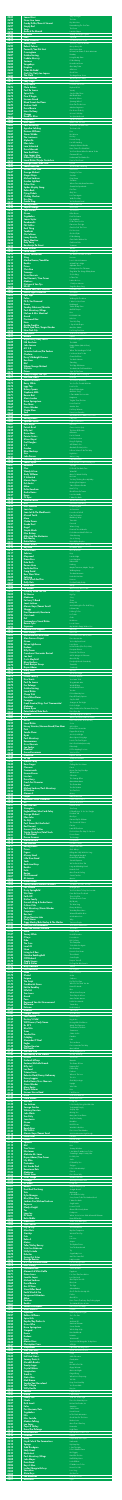| ģ                                                         |
|-----------------------------------------------------------|
| l<br>I                                                    |
| $\zeta$<br>i<br>I<br>Ų                                    |
|                                                           |
| <b>I</b><br>I<br>I<br>I<br>I<br>I                         |
| $\overline{\mathbf{S}}$                                   |
| $\frac{6}{1}$                                             |
|                                                           |
| <br> <br> <br> <br>                                       |
| Ç<br>i<br>I<br>$\frac{2}{3}$                              |
|                                                           |
| <br> <br> <br> <br>                                       |
| $\mathsf{S}$                                              |
| i<br>I<br>$\frac{2}{3}$<br>7                              |
|                                                           |
| i<br>I<br>I                                               |
| $\zeta$                                                   |
| ו<br>ווי                                                  |
| ו<br>ווי ב                                                |
|                                                           |
| ו<br>נ                                                    |
| í                                                         |
| $\overline{\mathcal{G}}$                                  |
| $\frac{1}{9}$                                             |
|                                                           |
|                                                           |
| $\mathbf{S}$                                              |
| $\frac{S}{S}$                                             |
| 7                                                         |
| $\frac{S}{S}$                                             |
| G                                                         |
|                                                           |
|                                                           |
| $\frac{S}{S}$                                             |
| $\frac{3}{2}$                                             |
| Ī                                                         |
| $\frac{q}{q}$                                             |
|                                                           |
|                                                           |
|                                                           |
|                                                           |
| $\frac{S}{S}$                                             |
|                                                           |
| $\frac{9}{9}$<br>$\frac{\sigma}{2}$<br>ķ                  |
| <u>8</u><br>į<br><u>ڊ</u>                                 |
| $rac{2}{5}$                                               |
| <u>ון</u><br>נוב                                          |
|                                                           |
| $\frac{q}{q}$                                             |
|                                                           |
|                                                           |
| I<br>I I I I I<br>I I I I<br>$\frac{1}{5}$                |
|                                                           |
|                                                           |
| I<br>I I I I I<br>I                                       |
|                                                           |
| $\frac{1}{5}$                                             |
|                                                           |
| I<br>I I I I I<br>I I I I<br>$\frac{7}{8}$<br>Ì           |
| <b>TO DIDIDITY</b>                                        |
| <b>ANGEL</b><br>l<br>i                                    |
| <b>I</b><br>I<br>I<br>I<br>I<br>i                         |
| 99999<br>Ì                                                |
| þ                                                         |
| $\frac{1}{l}$                                             |
| $\overline{9}$<br>$\overline{\mathcal{S}}$<br>Ì<br>Į      |
| i<br>I<br>Ç                                               |
| ļ                                                         |
| $rac{q}{q}$                                               |
| $\frac{1}{L}$<br><u>Ş</u><br><u>S</u>                     |
| Ç<br>i                                                    |
| l<br>ç                                                    |
|                                                           |
| ļ<br>$\mathcal{E}$<br>8<br>$\boldsymbol{\xi}$             |
| i<br>I<br>$\overline{\mathcal{E}}$                        |
| l<br>$\overline{\mathcal{E}}$<br>$\overline{\mathcal{E}}$ |
| $\overline{\mathcal{S}}$<br>ļ<br><u>3</u>                 |
| $\frac{1}{2}$<br><u>8</u><br>$\overline{\mathcal{E}}$     |
| 8                                                         |
| $\frac{1}{l}$<br>8                                        |
| <u>8</u><br><b>C</b>                                      |
| $\frac{1}{2}$<br>$\overline{\mathcal{E}}$                 |
| l<br>8<br>l<br>8                                          |
| ļ<br><u>8</u><br><u>S</u>                                 |
| l<br>ć                                                    |
|                                                           |
| l<br>É<br>l<br>8                                          |

Isley Brothers Whitney Houston **First Choice** Martha Reeves/Vandellas Harold Faltermeyer Crowded House/Split Enz/Tim Finn Four Tops Marco Borsato 9.9 Aretha Franklin Janet Jackson Bee-Gees Pointer Sisters Roots Syndicate Anita Meyer Phil Collins Gloria Estefan Lindisfarne Guns N' Roses David Grant/Jaki Graham Right Said Fred George Michael Time Bandits/Alides Hidding Elvis Presley Stars On 45 Dan Hartman **Roxette Sailor** Electric Light Orchestra Sonny/Cher Taka That **Scorpions** Abc Wham/George Michael Kenny Rogers/Sheena Easton Arthur Conley **Queen** Kim Wilde Wilson Phillips Foreigner Backstreet Boys Paul Simon/Art Garfunkel Little Steven Dolly Parton Frankie Goes To Hollywood O. M. D. Rita Coolidge Gipsy Kings Neil Diamond Mcguin, Clark & Hillman 10 Cc Roxy Music **Odyssey** Michael Jackson Creedence Clearwater Revival U 2 **Searchers Nickelback** Madonna Dirt Band/Linda Ronstadt Ub 40 Katy Perry **Beatles** 3T Mick Jagger Evelyn Champagne King Doe Maar Cher Gordon Lightfoot Billy Joel Jesus Loves You Aha Paul Weller Eros Ramazzotti Village People Diana King Robert Palmer Rod Stewart Cece Peniston Rob De Nijs **Trammps** Nick Kamen Kelly Clarkson Pet Shop Boys Jermaine Stewart Jermaine Jackson Mariah Carey Julien Clerc The Scene Shalamar Joe Cocker **Taco** Caro Emerald Gary Brooker Dire Straits Umberto Tozzi Handsome Poets Rene Froger Shakira Patti Austin/James Ingram Howard Jones **Housemartins** Acda & De Munnik T.Rex Fra Lippo Lippi Van Morrison Bananarama Armand Liberty X Sharon Brown Peter Koelewijn Toni Braxton Luv' Donna Summer Boney M Chic Tone Loc Paul Carrack Snap **Enrique ig** Kim Appleby Harry Klorkestein

Ronan Keating/Lulu

| 1877                                              |                                                                                                           |
|---------------------------------------------------|-----------------------------------------------------------------------------------------------------------|
| 1876                                              | <b>Rednex</b>                                                                                             |
| 1875                                              | <b>Bzn</b>                                                                                                |
| 1874                                              | <b>Hi-Gloss</b>                                                                                           |
| 1873                                              | <b>Clouseau</b>                                                                                           |
| <u> 1872</u>                                      | <b>Paul Young</b>                                                                                         |
| 1871                                              | <b>Deodato</b>                                                                                            |
| 1870                                              | Paula Abdul                                                                                               |
| 1869                                              | <b>Glen Campbell</b>                                                                                      |
| 1868                                              | La Bouche                                                                                                 |
| <b>1867</b>                                       | Miriam Makeba                                                                                             |
| 1866                                              | Haddaway                                                                                                  |
| 1865                                              | <b>Vader Abraham</b>                                                                                      |
| 1864                                              | <b>Wet Wet Wet</b>                                                                                        |
| <b>1863</b>                                       | Anastacia                                                                                                 |
| <u> 1862</u>                                      | <b>Blof</b>                                                                                               |
| 1861                                              | <b>Stevie Wonder</b>                                                                                      |
| 1860                                              | <b>Prince</b>                                                                                             |
| 1859                                              | <b>Bryan Adams/Rod Stewart/Sting</b>                                                                      |
| 1858                                              | <b>Romantics</b>                                                                                          |
| <u>1857</u>                                       | <b>Trijntje Oosterhuis</b>                                                                                |
| 1856                                              | Linda Ronstadt                                                                                            |
| 1855                                              | <b>Sting/Police</b>                                                                                       |
| 1854                                              | America                                                                                                   |
| 1853                                              | <b>Alain Clark</b>                                                                                        |
| <b>1852</b>                                       | <b>Bread</b>                                                                                              |
| 1851                                              | <b>Hot Chocolate</b>                                                                                      |
| 1850                                              | <b>Joyce Sims</b>                                                                                         |
| 1849                                              | <b>Rolling Stones</b>                                                                                     |
| 1848                                              | <b>Barbra Streisand/Barry Gibb/Bee-Gees</b>                                                               |
| 1847                                              | Puff Daddy & Faith Evans                                                                                  |
| 1846                                              | <b>Typically Tropical</b>                                                                                 |
| 1845                                              | <b>Snow Patrol</b>                                                                                        |
| 1844                                              | Fun Boy Three/Bananarama                                                                                  |
| <b>1843</b>                                       | <b>Duran Duran</b>                                                                                        |
| 1842                                              | Aswad                                                                                                     |
| 1841                                              | <b>Andre Hazes</b>                                                                                        |
| 1840                                              | Lady Gaga                                                                                                 |
| 1839                                              | <b>Irene Cara</b>                                                                                         |
| 1838                                              | <b>Bill Wyman</b>                                                                                         |
| 1837                                              | <b>T-Spoon</b>                                                                                            |
| 1836                                              | <b>Barry White</b>                                                                                        |
| 1835<br>1834<br>1833                              | R. Kelly<br>Abba<br><b>Bob Dylan</b><br><b>Julio Iglesias</b>                                             |
| 1832<br>1831<br>1830<br>1829                      | <b>Fleetwood Mac</b><br><b>Paul Mccartney/Wings</b><br><b>Steve Winwood</b>                               |
| 1828                                              | <b>Shirley Bassey</b>                                                                                     |
| 1827                                              | Anouk                                                                                                     |
| 1826                                              | <b>Queen</b>                                                                                              |
| 1825                                              | <b>Marco Borsato</b>                                                                                      |
| 1824                                              | <b>Supertramp</b>                                                                                         |
| 1823                                              | <b>Johnny Hates Jazz</b>                                                                                  |
| 1822                                              | <b>Ilse Delange</b>                                                                                       |
| 1821                                              | <b>Randy Crawford</b>                                                                                     |
| <u>1820</u>                                       | <b>Robbie Williams</b>                                                                                    |
| 1819                                              | <b>George Michael</b>                                                                                     |
| 1818                                              | <b>Vanity 6</b>                                                                                           |
| 1817                                              | <b>Lionel Richie</b>                                                                                      |
| 1816                                              | Police                                                                                                    |
| 1815                                              | Michael Jackson                                                                                           |
| 1814                                              | <b>Jazzpolitie</b>                                                                                        |
| 1813                                              | <b>James Morrison/Nelly Furtado</b>                                                                       |
| <u> 1812 </u>                                     | <b>Commodores</b>                                                                                         |
| 1811                                              | <b>Smokey Robinson/Miracles</b>                                                                           |
| 1810                                              | Herman Van Veen                                                                                           |
| 1809                                              | S.O.S. Band                                                                                               |
| 1808                                              | <b>Barry Manilow</b>                                                                                      |
| <u>1807</u>                                       | Natalie Imbruglia                                                                                         |
| 1806                                              | <b>Elvis Presley</b>                                                                                      |
| 1805                                              | <b>Shania Twain</b>                                                                                       |
| 1804                                              | <b>Detroit Emeralds</b>                                                                                   |
| 1803                                              | <b>Phil Collins</b>                                                                                       |
| 1802                                              | <b>Supremes</b>                                                                                           |
| 1801                                              | <b>Maxi Priest</b>                                                                                        |
| 1800                                              | <b>Passenger</b>                                                                                          |
| 1799                                              | <b>Genesis</b>                                                                                            |
| 1798                                              | <b>Mr Mister</b>                                                                                          |
| <b>1797</b>                                       | <b>Dionne Warwick</b>                                                                                     |
| 1796                                              | <b>Lucie Silvas</b>                                                                                       |
| 1795                                              | <b>Mac Band</b>                                                                                           |
| 1794                                              | <b>Sinead O'Connor</b>                                                                                    |
| 1793                                              | <b>Train</b>                                                                                              |
| <u>1792</u>                                       | <b>Yarbrough &amp; Peoples</b>                                                                            |
| <u> 1791</u>                                      | Thunderclap Newman/*                                                                                      |
| 1790                                              | <b>Janet Jackson</b>                                                                                      |
| 1789                                              | <b>George Baker Selection</b>                                                                             |
| 1788                                              | <b>Twarres</b>                                                                                            |
| <u> 1787</u>                                      | <b>Daniel Powter</b>                                                                                      |
| 1786                                              | Gilbert O'Sullivan                                                                                        |
| <u> 1785</u>                                      | Santana                                                                                                   |
| 1784                                              | Shakatak                                                                                                  |
| 1783                                              | <b>Evanescense</b>                                                                                        |
| <u>1782</u>                                       | Madonna                                                                                                   |
| 1781                                              | Zucchero Fornaciari                                                                                       |
| 1780<br>1779<br>1778                              | <b>Beatles</b><br><b>Boyzone</b><br><b>Bon Jovi</b><br><b>Michael Buble</b>                               |
| 1777<br>1776<br>1775<br>1774                      | <b>Simple Minds</b><br><b>Chris Isaak</b><br>Loggins & Messina/Kenny Loggins                              |
| 1773                                              | Jerry Lee Lewis                                                                                           |
| <u> 1772</u>                                      | <b>Vanessa Williams</b>                                                                                   |
| 1771                                              | <b>Celine Dion</b>                                                                                        |
| 1770                                              | <b>Sam Brown</b>                                                                                          |
| 1769                                              | <b>Madness</b>                                                                                            |
| 1768                                              | <b>Billy Joel</b>                                                                                         |
| 1767                                              | <b>Robby Valentine</b>                                                                                    |
| 1766                                              | <b>Blondie/Atomic Kitten</b>                                                                              |
| $\overline{1765}$                                 | <b>Het Goede Doel</b>                                                                                     |
| 1764                                              | <b>Milow</b>                                                                                              |
| 1763                                              | Rufus/Chaka Khan                                                                                          |
| 1762                                              | <b>Cock Robin</b>                                                                                         |
| <u> 1761</u>                                      | Sade                                                                                                      |
| $\overline{1760}$                                 | <b>Cliff Richard/Young Ones</b>                                                                           |
| 1759                                              | <b>Guus Meeuwis &amp; Marco Borsato</b>                                                                   |
| 1758                                              | <b>Tee-Set</b>                                                                                            |
| <b>1757</b>                                       | Level 42                                                                                                  |
| 1756                                              | <b>Grover Washington Jr/Bill Withers</b>                                                                  |
| 1755                                              | <b>Red Hot Chili Peppers</b>                                                                              |
| 1754                                              | <b>Timeless</b>                                                                                           |
| 1753                                              | James Blunt                                                                                               |
| <u> 1752 </u>                                     | <b>Sly Fox</b>                                                                                            |
| 1751                                              | <b>Elton John</b>                                                                                         |
| 1750                                              | <b>Bruce Hornsby</b>                                                                                      |
| 1749                                              | <b>Poppys</b>                                                                                             |
| 1748                                              | Pink                                                                                                      |
| <u> 1747</u>                                      | <b>Gary Barlow</b>                                                                                        |
| <u>1746</u>                                       | <b>Inner Circle</b>                                                                                       |
| 1745                                              | <b>Vitesse</b>                                                                                            |
| 1744                                              | <b>Petula Clark</b>                                                                                       |
| 1743                                              | <b>Groove Armada</b>                                                                                      |
| <u> 1742 </u>                                     | <b>The Shorts</b>                                                                                         |
| 1741                                              | Total Touch/Trijntje Oosterhuis                                                                           |
| 1740<br>1739<br>1738                              | <b>Ricky Martin</b><br><b>Jan Smit</b><br><b>Grace Jones</b><br><b>Starbuck</b>                           |
| <u>1737</u><br>1736<br>1735<br><u>1734</u>        | Valensia<br><b>Carpenters</b><br><b>Amy Winehouse</b>                                                     |
| 1733                                              | Dan Fogelberg                                                                                             |
| <u>1732</u>                                       | <b>Grand Funk Railroad</b>                                                                                |
| 1731                                              | <b>Vaya Con Dios</b>                                                                                      |
| 1730                                              | De Dijk                                                                                                   |
| <u> 1729</u><br>1728<br><u>1727</u>               | <b>Daniel Bedingfield</b><br><b>Uk</b><br><b>Gwen Stefani</b><br><b>Kelly Family</b>                      |
| <u>1726</u><br>1725<br>1724<br>1723               | <b>Bobby Brown</b><br><b>Anita Meyer/Lee Towers</b><br><b>Soft Cell</b>                                   |
| 1722                                              | Jamai                                                                                                     |
| 1721                                              | <b>Van Dik Hout</b>                                                                                       |
| 1720                                              | <b>Urban Cookie Collective</b>                                                                            |
| 1719                                              | <b>Frank Stallone</b>                                                                                     |
| 1718                                              | <b>Pretenders</b>                                                                                         |
| <u> 1717</u>                                      | <b>Undercover</b>                                                                                         |
| 1716                                              | <b>Toontje Lager</b>                                                                                      |
| $\overline{1715}$                                 | <b>Electric Light Orchestra</b>                                                                           |
| 1714<br>1713<br><u>1712</u>                       | <b>Art Of Noise/Tom Jones/Prince</b><br><b>Tina Turner</b><br><b>De Kast</b><br><b>Christina Aguilera</b> |
| 1711<br>1710<br>1709<br><b>1708</b>               | <b>David Bowie</b><br><b>Jennifer Lopez</b><br><b>First Class</b>                                         |
| 1707                                              | <b>Tom Browne</b>                                                                                         |
| <u> 1706</u>                                      | <b>Dido</b>                                                                                               |
| <b>1705</b>                                       | <b>Sheena Easton</b>                                                                                      |
| 1704                                              | Amazulu                                                                                                   |
| 1703<br>$\overline{1702}$<br><u> 1701</u>         | Ll Cool J<br><b>Miss Montreal</b><br><b>Dr Hook</b><br><b>Temptations</b>                                 |
| 1700<br>1699<br><u>1698</u><br>1697               | Abba<br><b>Kylie Minogue</b><br>King                                                                      |
| 1696                                              | <b>Bee-Gees</b>                                                                                           |
| $\overline{1695}$                                 | Natasha Beddingfield                                                                                      |
| 1694                                              | <b>Heart</b>                                                                                              |
| 1693                                              | <b>Doobie Brothers</b>                                                                                    |
| <u> 1692</u>                                      | <b>Plain White T'S</b>                                                                                    |
| 1691                                              | Mezzoforte                                                                                                |
| <u>1690</u>                                       | <b>Earth Wind &amp; Fire</b>                                                                              |
| 1689                                              | <b>Anita Ward</b>                                                                                         |
| 1688                                              | <b>Alison Moyet</b><br><b>Bruno Mars</b>                                                                  |
| <u>1687</u><br>1686                               | <b>Beatles</b>                                                                                            |
| 1685                                              | <b>Time Bandits</b>                                                                                       |
| 1684                                              | <b>Bruce Springsteen</b>                                                                                  |
| 1683                                              | <b>Adele</b>                                                                                              |
| <u>1682</u>                                       | East 17                                                                                                   |
| 1681                                              | <b>Midnight Star</b>                                                                                      |
| 1680                                              | <b>Spice Girls</b>                                                                                        |
| 1679                                              | <b>Pointer Sisters</b>                                                                                    |
| 1678                                              | <b>Beautiful South</b>                                                                                    |
| 1677                                              | <b>Alisha</b>                                                                                             |
| 1676                                              | <b>James Brown</b>                                                                                        |
| 1675                                              | <b>Maroon 5</b>                                                                                           |
| 1674                                              | Bryan Adams                                                                                               |
| 1673                                              | <b>V.O.F. De Kunst</b>                                                                                    |
| 1672                                              | <b>Eric Clapton</b>                                                                                       |
| 1671                                              | <b>Voggue</b>                                                                                             |
| 1670                                              | <b>Keane</b>                                                                                              |
| <b>1669</b>                                       | <b>Prince</b>                                                                                             |
| 1668                                              | <b>Whitney Houston</b>                                                                                    |
| 1667                                              | <b>Alanis Morissette</b>                                                                                  |
| 1666                                              | <b>Heatwave</b>                                                                                           |
| $\overline{1665}$                                 | <b>Tears For Fears/Oleta Adams</b>                                                                        |
| 1664                                              | En Vogue                                                                                                  |
| <u>1663</u>                                       | <b>Eagles</b>                                                                                             |
| 1662                                              | <b>Bryan Ferry/Roxy Music</b>                                                                             |
| 1661                                              | <b>Dusty Springfield</b>                                                                                  |
| 1660                                              | <b>Backstreet Boys</b>                                                                                    |
| 1659                                              | <b>Style Council</b>                                                                                      |
| 1658                                              | <b>Golden Earring</b>                                                                                     |
| 1657                                              | $\overline{U}$ 2                                                                                          |
| <u> 1656</u>                                      | Gloria Estefan/Miami Sound Machine                                                                        |
| 1655                                              | Michael Jackson                                                                                           |
| 1654                                              | <b>Rick Astley</b>                                                                                        |
| 1653                                              | Mama'S And The Papa'S                                                                                     |
| <u> 1652 </u>                                     | <b>Blof</b>                                                                                               |
| 1651                                              | <b>Stevie Wonder</b>                                                                                      |
| $\overline{1650}$                                 | Madonna                                                                                                   |
| 1649                                              | John Travolta/Olivia Newton John                                                                          |
| 1648                                              | Lynyrd Skynyrd                                                                                            |
| 1647<br>1646<br>$\overline{1645}$                 | Shaggy<br><b>Grace Jones</b><br><b>Chris Rea</b><br>Leaf                                                  |
| <u> 1644</u><br>1643<br>$\overline{1642}$<br>1641 | <b>Wally Tax</b><br><b>Simply Red</b><br><b>Connels</b>                                                   |
| 1640                                              | Aretha Franklin                                                                                           |
| 1639                                              | Vandenberg                                                                                                |
| 1638                                              | <b>Rose Royce</b>                                                                                         |
| 1637                                              | <b>Roxette</b>                                                                                            |
| 1636                                              | <b>Neil Young</b>                                                                                         |
| 1635                                              | <b>Tiffany</b>                                                                                            |
| 1634                                              | <b>Britney Spears</b>                                                                                     |
| 1633                                              | <b>Dillinger</b>                                                                                          |
| 1632                                              | <b>Kate Bush</b>                                                                                          |
| 1631                                              | <b>Isley Brothers</b>                                                                                     |
| 1630                                              | Sparkle/R. Kelly                                                                                          |
| 1629                                              | <b>Men At Work</b>                                                                                        |
| 1628                                              | <b>Neil Diamond</b>                                                                                       |
| 1627                                              | Mai Tai                                                                                                   |
| 1626                                              | <b>Gilbert O'Sullivan</b>                                                                                 |
| 1625                                              | Laura Jansen                                                                                              |
| 1624                                              | <b>Herman Brood</b>                                                                                       |
| 1623                                              | <b>Donna Summer</b>                                                                                       |
| 1622                                              | <b>Police</b>                                                                                             |
| 1621                                              | <b>Bananarama</b>                                                                                         |
| 1620                                              | <b>Leon Haywood</b>                                                                                       |
| 1619                                              | Vanessa Carlton                                                                                           |
| 1618                                              | <b>Dire Straits</b>                                                                                       |
| <u> 1617</u>                                      | K.C./The Sunshine Band                                                                                    |
| 1616                                              | <b>Colin Blunstone</b>                                                                                    |
| 1615                                              | <b>David Guetta</b>                                                                                       |
| 1614                                              | <b>Beach Boys</b>                                                                                         |
| 1613                                              | <b>Doe Maar</b>                                                                                           |
| 1612                                              | <b>Freeez</b>                                                                                             |
| 1611                                              | <b>Bread</b>                                                                                              |
| 1610                                              | <b>Lucilectric</b>                                                                                        |
| 1609                                              | <b>Milli Vanilli</b>                                                                                      |
| 1608                                              | <b>Tom Jones</b>                                                                                          |
| <b>1607</b>                                       | <b>Skipper Wise</b>                                                                                       |
| 1606                                              | <b>Three Degrees</b>                                                                                      |
| 1605                                              | <b>Talk Talk</b>                                                                                          |
| 1604                                              | John Legend                                                                                               |
| <u> 1603</u>                                      | <b>Rolling Stones</b>                                                                                     |
| <b>1602</b>                                       | <b>Eurythmics</b>                                                                                         |
| 1601                                              | <b>Mariah Carey</b>                                                                                       |
| 1600                                              | Jackson Five/Michael Jackson                                                                              |
| 1599                                              | <b>The Nolans</b>                                                                                         |
| 1598                                              | <b>Gers Pardoel</b>                                                                                       |
| 1597                                              | John Denver                                                                                               |
| 1596                                              | <b>Lynn Anderson</b>                                                                                      |
| 1595                                              | <b>Robbie Robertson</b>                                                                                   |
| 1594                                              | <b>Robert Miles</b>                                                                                       |
| 1593                                              | <b>Four Tops</b>                                                                                          |
| <b>1592</b>                                       | <b>Julie Cruise</b>                                                                                       |
| 1591                                              | <b>Stranglers</b>                                                                                         |
| 1590                                              | <b>Paul Mccartney/Wings</b>                                                                               |
| 1589                                              | <b>Lisa Stansfield</b>                                                                                    |
| 1588                                              | <b>Everything But The Girl</b>                                                                            |
| <b>1587</b>                                       | <b>Barbara Dickson</b>                                                                                    |
| 1586                                              | <b>Hollies</b>                                                                                            |
| $\overline{1585}$                                 | <b>Supremes</b>                                                                                           |
| 1584                                              | <b>Marco Borsato</b>                                                                                      |
| 1583                                              | <b>Bonnie Raitt</b>                                                                                       |
| <b>1582</b>                                       | Samantha Sang                                                                                             |
| 1581                                              | <b>No Mercy</b>                                                                                           |
| 1580                                              | Roberta Flack/Peabo Bryson                                                                                |
| <u>1579</u>                                       | <b>Flowerpot Men</b>                                                                                      |
| 1578                                              | Simone Kleinsma/Paul De Leeuw                                                                             |
| 1577                                              | <b>Crusaders/Randy Crawford</b>                                                                           |
| 1576                                              | <b>Guus Meeuwis</b>                                                                                       |
| 1575                                              | Jimi Hendrix                                                                                              |
| 1574                                              | <b>Alannah Myles</b>                                                                                      |
| 1573                                              | <b>Bette Midler</b>                                                                                       |
| 1572                                              | <b>Little River Band</b>                                                                                  |
| 1571                                              | <b>Beyonce</b>                                                                                            |
| 1570                                              | <b>Phil Collins</b>                                                                                       |
| 1569                                              | <b>Beatles</b>                                                                                            |
| 1568                                              | <b>Rihanna</b>                                                                                            |
| <u>1567</u>                                       | <b>Modern Talking</b>                                                                                     |
| 1566                                              | <b>Cliff Richard</b>                                                                                      |
| 1565                                              | <b>Shakira</b>                                                                                            |
| 1564                                              | Jeroen Van Der Boom                                                                                       |
| 1563                                              | <b>Sheryl Crow</b>                                                                                        |
| <u> 1562</u>                                      | <b>Fine Young Cannibals</b>                                                                               |
| 1561                                              | <b>Rod Stewart</b>                                                                                        |
| 1560                                              | <b>Shapeshifters</b>                                                                                      |
| 1559                                              | <b>Creedence Clearwater Revival</b>                                                                       |
| 1558                                              | <b>Jimmy Sommerville</b>                                                                                  |
| <b>1557</b>                                       | <b>Tavares</b>                                                                                            |
| 1556                                              | <b>James Morrison</b>                                                                                     |
| 1555                                              | <b>Love Unlimited</b>                                                                                     |
| 1554                                              | Youssou N'Dour/Neneh Cherry                                                                               |
| <b>1553</b>                                       | Melissa Etheridge                                                                                         |
| <b>1552</b>                                       | <b>Toto</b>                                                                                               |
| 1551                                              | <b>Nelly Furtado</b>                                                                                      |
| 1550                                              | <b>Elvis Presley</b>                                                                                      |
| 1549                                              | <u>Ub</u> 40                                                                                              |
| 1548                                              | <b>London Beat</b>                                                                                        |
| <b>1547</b>                                       | <b>Diana Ross</b>                                                                                         |
| 1546                                              | Queen                                                                                                     |
| 1545                                              | <b>Glennis Grace</b>                                                                                      |
| 1544                                              | <b>Boy Meets Girl</b>                                                                                     |
| 1543                                              | <b>Eruption</b>                                                                                           |
| $\overline{1542}$                                 | Westlife                                                                                                  |
| 1541                                              | Lou Rawls                                                                                                 |
| 1540                                              | <b>Nik Kershaw</b>                                                                                        |
| 1539                                              | <b>George Michael/Elton John</b>                                                                          |
| 1538<br>1537<br>1536                              | <b>Army Of Lovers</b><br>Leo Sayer<br><b>Climie Fisher</b><br>Marc Cohn                                   |
| 1535<br>1534<br>1533<br>1532                      | Agnetha Faltskog<br>Of Monsters And Men<br><b>Carole King</b>                                             |
| 1531                                              | Soul li Soul                                                                                              |
| $\overline{1530}$                                 | <b>Peaches And Herb</b>                                                                                   |
| 1529                                              | <b>Rene Froger</b>                                                                                        |
| 1528                                              | <b>Foreigner</b>                                                                                          |
| 1527                                              | <b>Bob Marley &amp; The Wailers</b>                                                                       |
| 1526                                              | Shanice                                                                                                   |
| 1525                                              | <b>The Cure</b>                                                                                           |
| 1524                                              | <b>Andrew Gold</b>                                                                                        |
| 1523                                              | <b>Oleta Adams</b>                                                                                        |
| <u> 1522 </u>                                     | <b>Godley And Creme/10 Cc</b>                                                                             |
| 1521                                              | <b>Dolly Dots</b>                                                                                         |
| 1520                                              | <b>Wang Chung</b>                                                                                         |
| 1519                                              | <b>Ed Sheeran</b>                                                                                         |
| 1518                                              | <b>Flash And The Pan</b>                                                                                  |
| 1517                                              | <b>Pet Shop Boys</b>                                                                                      |
| 1516                                              | <b>Cheryl Cole</b>                                                                                        |
| $\overline{1515}$                                 | <b>Whitesnake</b>                                                                                         |
| 1514                                              | <b>Marvin Gaye</b>                                                                                        |
| 1513                                              | <b>Katy Perry</b>                                                                                         |
| <u> 1512 </u>                                     | <b>Harry Nilsson</b>                                                                                      |
| 1511                                              | <b>Lighthouse Family</b>                                                                                  |
| <u> 1510</u>                                      | <b>Cardigans</b>                                                                                          |
| 1509                                              | <b>Peter Gabriel</b>                                                                                      |
| 1508                                              | <b>Five Star</b>                                                                                          |
| <b>1507</b>                                       | <b>Kane</b>                                                                                               |
| 1506                                              | <b>Prince</b>                                                                                             |
| 1505                                              | <b>The Farm</b>                                                                                           |

This Old Heart Of Mine The Greatest Love Of All Let No Man Put Asunder Jimmy Mack Axel F Into Temptation It's The Same Old Song Het Water All Of Me For All Of You Spanish Harlem **Control** More Than A Woman **Slowhand** Mockin' Bird Hill They Don't Play Our Lovesong Anymore Both Sides Of The Story Turn The Beat Around Run For Home **Patience** Could It Be I'm Falling In Love Don't Talk Just Kiss I Want Your Sex I'm Specialized In You Hound Dog Star Sisters (Proudly Presents) We Are The Young Fading Like A Flower La Cumbia Turn To Stone The Beat Goes On The Flood **Still Loving You** Poison Arrow I'm Your Man We'Ve Got Tonight Sweet Soul Music Thank God It's Christmas Four Letter Word Release Me I Want To Know What Love Is Get Down (You're The One For Me) The Boxer Forever Jolene Two Tribes So In Love All Time High Baila Me Love On The Rocks Don't You Write Her Off Donna Love Is The Drug Use It Up Wear It Out You Are Not Alone I Heard It Through The Grapevine Sunday Bloody Sunday Don't Throw Your Love Away How You Remind Me Live To Tell An American Dream Reckless Hot N Cold She Loves You Stuck On You Just Another Night **Shame** Macho Shoop Shoop Song If You Could Read My Mind James Generations Of Love Touchy You Do Something To Me Cose Della Vita YMCA Shy Guy Johnny And Mary Every Beat Of My Heart **Finally** Zondag Hold Back The Night I Promised Myself Because Of You Suburbia We Don't Have To Take Our Clothes Off Do What You Do **Dreamlover** Venise Iedereen Is Van De Wereld I Can Make You Feel Good With A Little Help From My Friends Puttin' On The Ritz Liquid Lunch No More Fear Of Flying So Far Away Ti Amo Sky On Fire Nobody Else Objection Tango Baby Come To Me Life In One Day Caravan Of Love Het Regent Zonnestralen Get It On Shouldn't Have To Be Like That Brown Eyed Girl Cruel Summer Ben Ik Te Min Just A Little I Specialize In Love Kom Van Dat Dak Af He Wasn't Man Enough Trojan Horse The Woman In Me Gotta Go Home Dance Dance Dance Wild Thing When You Walk In The Room Welcome To Tomorrow Do You Know (Ping Pong Song) Don't Worry O, O, Den Haag We'Ve Got Tonight Red Light Cotton Eye Joe Mon Amour You'll Never Know Domino Love Will Tear Us Apart Happy Hour **Opposites Attract** Southern Nights Fallin' In Love Pata Pata I Miss You Het Kleine Cafe Aan De Haven Goodnight Girl Paid My Dues Mooie Dag I Was Made To Love Her When Doves Cry All For Love What I Like About You Nu Dat Jij Er Bent It's So Easy Englishman In New York The Border Blow Me Away Make It With You You Sexy Thing Come Into My Life **Brown Sugar** Guilty I'll Be Missing You Barbados Just Say Yes It Ain't What You Do, It's The Way That You Do I Ordinary World **Shine** Het Is Koud Zonder Jou Just Dance Flashdance What A Feeling Je Suis Un Rock Star Mercedes Benz Never Gonna Give Ya Up If I Could Turn Back The Hands Of Time **Super Trouper** Like A Rolling Stone **Quiero** Sara Mrs Vanderbilt Valeri **Goldfinger Sacrifice** Innuendo Wat Is Mijn Hart Breakfast In America Heart Of Gold We'Re Allright Almaz No Regrets Father Figure Nasty Girl My Destiny Wrapped Around Your Finger Heal The World Liefdesliedjes Broken Strings Lady The Tears Of A Clown **Opzij** Borrowed Love Copacabana Torn I Just Can't Help Believin' Man I Feel Like A Woman Feel The Need In Me Can't Stop Loving You Love Child Close To You **Holes** Turn It On Again Broken Wings Heartbreaker Nothing Else Matters Roses Are Red Nothing Compares 2 U 50 Ways To Say Goodbye Don't Stop The Music Something In The Air Together Again Una Paloma Blanca Wer Bisto Bad Day Nothing Rhymed Maria Maria Easier Said Than Done My Immortal Frozen **Diamante** We Can Work It Out Father And Son It's My Life(2004) Lost Sanctify Yourself Wicked Game Your Mama Don't Dance Great Balls Of Fire The Right Stuff I Met An Angel Stop Baggy Trousers The Longest Time **Over And Over Again** The Tide Is High Gijzelaar You Don't Know Once You Get Started When Your Heart Is Weak Sweetest Taboo Living Doll Schouder Aan Schouder She Likes Weeds It's Over Just The Two Of Us Scar Tissue Where Is The Love You're Beautiful Let's Go All The Way Circle Of Life Every Little Kiss Non Non Rien N'A Changé Try Forever Love Sweat (La La La) Good Lookin' This Is My Song My Friend Comment Ca Va Somebody Else's Lover She Bangs Leef Nu Het Kan Pull Up To The Bumper Moonlight Feels Right Gaia Close To You You Know I'm Good Longer Some Kind Of Wonderful What's A Woman Binnen Zonder Kloppen Never Gonna Leave Your Side Rendezvous 6:02 The Sweet Escape Fell In Love With An Alien Every Little Step Run To Me **Torch** Step Right Up Alles Of Niets The Key, The Secret Far From Over Thin Line Between Love And Hate **Baker Street** Ben Jij Ook Zo Bang Can't Get It Out Of My Head Kiss Golden Eye Woorden Zonder Woorden What A Girl Wants Modern Love Waiting For Tonight Beach Baby Funkin' For Jamaica Thank You The Lover In Me Excitable I Need Love Being Alone At Christmas Sylvia's Mother Treat Her Like A Lady SOS Love At First Sight Love And Pride Love You Inside Out I Bruise Easily These Dreams Long Train Runnin' Hey There Delilah Garden Party September '99 Ring My Bell Weak In The Presence Of Beauty Marry You Here Comes The Sun Listen To The Man With The Golden Voice Hungry Heart Someone Like You Stay Another Day Midas Touch Who Do You Think You Are **Happiness** Song For Whoever Baby Talk It's A Man's World Daylight Heaven Een Kopje Koffie Knockin' On Heaven's Door Dancin' The Night Away Crystal Ball **Controversy** I Have Nothing Hands Clean Boogie Nights Woman In Chains My Lovin' Please Come Home For Christmas Don't Stop The Dance Son Of A Preacher Man Everybody (Backstreet's Back) Shout To The Top Buddy Joe Sometimes You Can't Make It On Your Own Ain't No Sunshine Together Forever I Saw Her Again Hemingway Master Blaster (Jammin') Don't Cry For Me Argentina Grease Megamix Sweet Home Alabama Angel La Vie En Rose Fool If You Think It's Over Wonderwoman Miss Wonderful If You Don't Know Me By Now '74 - '75 Think Burning Heart Love Don't Live Here Anymore Dangerous Heart Of Gold Could'Ve Been Born To Make You Happy Cokane In My Brain Running Up That Hill That Lady Be Careful **Overkill** Cracklin' Rosie **History** Clair Use Somebody I Love You Like I Love Myself Love Is In Control I Can't Stand Losing You Really Saying Something Don't Push It Don't Force It A Thousand Miles Lady Writer Give It Up I Want Some More When Love Takes Over I Get Around **Smoorverliefd** IOU Lost Without Your Love Madchen Girl You Know It's True She's A Lady Standing Outside In The Rain Dirty Ol' Man Life's What You Make It PDA (We Just Don't Care) Heart Of Stone Sex Crime Vision Of Love I'll Be There Attentions To Me Ik Neem Je Mee **Rocky Mountain High** Rose Garden Somewhere Down The Crazy River Children Baby I Need Your Lovin' Fallin Golden Brown Live And Let Die All Woman I Don't Want To Talk About It January February He Ain't Heavy, He's My Brother Someday We'll Be Together **Waterkant** Have A Heart Emotion Where Do You Go Tonight I Celebrate My Love Let's Go To San Francisco Zonder Jou Street Life Tranen Gelachen All Along The Watchtower Black Velvet The Rose Help Is On Its Way Irreplacable Look Through My Eyes Lady Madonna Umbrella You're My Heart, You're My Soul Do You Wanna Dance Waka Waka (This Is Africa) Een Wereld All I Wanna Do Suspicious Minds Maggie May Lola's Theme Who'Ll Stop The Rain To Love Somebody Whodunit **Undiscovered** Walking In The Rain With The One You Love 7 Seconds Must Be Crazy For Me Georgy Porgy Powerless It's Now Or Never Don't Break My Heart You Bring On The Sun I'm Coming Out Bicycle Race Afscheid Waiting For A Star To Fall I Can't Stand The Rain Uptown Girl See You When I Get There Wouldn't It Be Good Don't Let The Sun Go Down On Me Give My Life Orchard Road Love Changes Everything Walking In Memphis Wrap Your Arms Around Me Little Talks (You Make Me Feel Like) A Natural Woman Keep On Moving **Reunited** Are You Ready For Loving Me? I Don't Wanna Live Without You Is This Love I Love Your Smile Boys Don't Cry Lonely Boy I Just Had To Hear Your Voice Little Piece Of Heaven Tell It All About Boys Dance Hall Days Lego House Hey, St Peter Domino Dancing Fight For This Love Is This Love I Heard It Through The Grapevine Last Friday Night (Tgif) Without You High Lovefool Solsbury Hill All Fall Down Damn Those Eyes I Wanna Be Your Lover All Together Now It's Alright Play That Funky Music The Power Of Goodbye This Is Welfare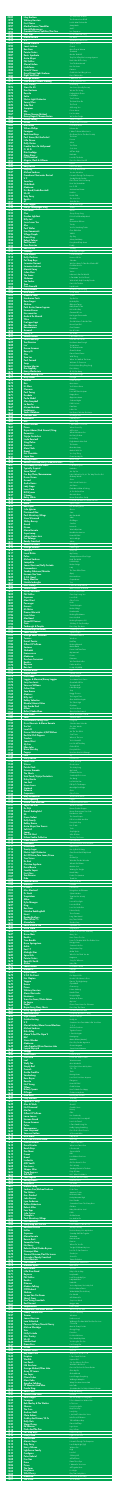| 1500                                 | <b>Kincade</b>                                                                                                                         | Dreams Are Ten A Penny                                                                                                            |
|--------------------------------------|----------------------------------------------------------------------------------------------------------------------------------------|-----------------------------------------------------------------------------------------------------------------------------------|
| 1499                                 | <b>Robert Palmer</b>                                                                                                                   | <b>Bad Case Of Loving You</b>                                                                                                     |
| 1498                                 | <b>Wet Wet Wet/Troggs</b>                                                                                                              | Love Is All Around                                                                                                                |
| 1497                                 | <b>Imagination</b>                                                                                                                     | <b>Just An Illusion</b>                                                                                                           |
| 1496                                 | <b>John Travolta</b>                                                                                                                   | <b>Greased Lightning</b>                                                                                                          |
| 1495                                 | <b>Whitney Houston/Cissy Houston</b>                                                                                                   | I Know Him So Well                                                                                                                |
| 1494<br>1493<br>1492<br>1491         | <b>Red Box</b><br><b>Rolling Stones</b><br><b>Spice Girls</b><br><b>Icehouse</b><br><b>Michael Jackson</b>                             | <b>For America</b><br>Fool To Cry<br>Spice Up Your Life<br>Crazy<br>She's Out Of My Life                                          |
| 1490<br>1489<br>1488<br>1487<br>1486 | Los Lobos<br><b>Princess</b><br><b>Blof</b><br><b>Billy Ocean</b>                                                                      | La Bamba<br>Say I'm Your Number One<br>Dichterbij Dan Ooit<br>Love Really Hurts Without You                                       |
| 1485                                 | <b>Celine Dion</b>                                                                                                                     | <b>Think Twice</b>                                                                                                                |
| 1484                                 | <b>Fleetwood Mac</b>                                                                                                                   | As Long As You Follow                                                                                                             |
| 1483                                 | <b>Vanessa Paradis</b>                                                                                                                 | <b>Be My Baby</b>                                                                                                                 |
| 1482                                 | <b>Everly Brothers</b>                                                                                                                 | On The Wings Of A Nightingale                                                                                                     |
| 1481<br>1480<br>1479<br>1478         | <b>Candi Staton</b><br>Joshua Kadison<br>Chicago<br><b>Innercity</b><br><b>B 52'S</b>                                                  | Young Hearts Run Free<br><b>Picture Postcards From LA</b><br>You're The Inspiration<br>Goodlife<br>Love Shack                     |
| 1477<br>1476<br>1475<br>1474<br>1473 | <b>Jamie Lidell</b><br><b>Gwen Guthrie</b><br>U <sub>2</sub><br><b>Sheila &amp; B Devotion</b>                                         | <b>Another Day</b><br>Ain't Nothin' Goin' On But The Rent<br>With Or Without You<br>Singin' In The Rain                           |
| 1472                                 | <b>Jimmy Cliff</b>                                                                                                                     | Sunshine In The Music                                                                                                             |
| 1471                                 | Anouk                                                                                                                                  | Modern World                                                                                                                      |
| 1470                                 | <b>Stealers Wheel</b>                                                                                                                  | Star                                                                                                                              |
| 1469                                 | <b>Coldplay</b>                                                                                                                        | <b>Trouble</b>                                                                                                                    |
| 1468                                 | <b>Ringo Starr</b>                                                                                                                     | Photograph                                                                                                                        |
| 1467                                 | <b>R</b> Kelly                                                                                                                         | She's Got That Vibe                                                                                                               |
| 1466                                 | <b>Rory Block</b>                                                                                                                      | Lovin' Whiskey                                                                                                                    |
| 1465                                 | <b>Gloria Gaynor</b>                                                                                                                   | Never Can Say Goodbye                                                                                                             |
| 1464<br>1463<br>1462<br>1461         | <b>Veldhuis &amp; Kemper</b><br><b>Wendy &amp; Lisa/Prince</b><br><b>Ellen Foley</b><br><b>Adina Howard</b>                            | Ik Wou Dat Ik Jou Was<br>Are You My Baby<br>We Belong To The Night<br><b>Freak Like Me</b><br>Doe lets                            |
| 1460<br>1459<br>1458<br>1457<br>1456 | <b>Frank Boeijen Groep</b><br><b>Beatles</b><br><b>Rene Klijn</b><br><b>Trafassi</b><br><b>Taylor Dayne</b>                            | Can't Buy Me Love<br><b>MrBlue</b><br>Wasmasjien<br>Prove Your Love                                                               |
| 1455                                 | <b>Marvin Gaye</b>                                                                                                                     | Mercy Mercy Me                                                                                                                    |
| 1454                                 | Whigfield                                                                                                                              | Think Of You                                                                                                                      |
| 1453                                 | <b>Stan Ridgway</b>                                                                                                                    | Camouflage                                                                                                                        |
| 1452                                 | <b>Cher</b>                                                                                                                            | <b>Bang Bang</b>                                                                                                                  |
| 1451                                 | <b>Drum Theatre</b>                                                                                                                    | Eldorado                                                                                                                          |
| 1450                                 | Clouseau                                                                                                                               | Altijd Heb Ik Je Lief                                                                                                             |
| 1449                                 | <b>Steve Arrington</b>                                                                                                                 | <b>Feel So Real</b>                                                                                                               |
| 1448                                 | <b>Gabrielle</b>                                                                                                                       | <b>Rise</b>                                                                                                                       |
| 1447<br>1446<br>1445<br>1444         | <b>Kool And The Gang</b><br><b>The Beat</b><br>Level 42<br><b>Edie Brickell</b>                                                        | Joanna<br>Can't Get Used To Losing You<br><b>Hot Water</b><br>Circle<br>Beggin'                                                   |
| 1443<br>1442<br>1441<br>1440<br>1439 | <b>Madcon</b><br><b>The Sweet</b><br><b>Suzanne Vega</b><br><b>Vitesse</b><br><b>Middle Of The Road</b>                                | Poppa Joe<br>Luka<br>Rosalyn<br>Sacramento                                                                                        |
| 1438                                 | Aqua                                                                                                                                   | <b>Barbie Girl</b>                                                                                                                |
| 1437                                 | <b>Elvis Costello</b>                                                                                                                  | l Want You                                                                                                                        |
| 1436                                 | Ian Dury/The Blockheads                                                                                                                | Hit Me With Your Rhythmstick                                                                                                      |
| 1435                                 | <b>Matt Bianco</b>                                                                                                                     | Who's Side Are You On                                                                                                             |
| 1434                                 | <b>Duran Duran</b>                                                                                                                     | The Wild Boys                                                                                                                     |
| 1433                                 | <b>Jim Croce</b>                                                                                                                       | Time In A Bottle                                                                                                                  |
| 1432                                 | <b>Toploader</b>                                                                                                                       | Dancing In The Moonlight                                                                                                          |
| 1431                                 | <b>Scritti Politti</b>                                                                                                                 | The Word Girl                                                                                                                     |
| 1430                                 | <b>Cats</b>                                                                                                                            | Rock 'N Roll (I Gave You The Best Years Of)                                                                                       |
| 1429                                 | <b>Robin Gibb</b>                                                                                                                      | Juliet                                                                                                                            |
| 1428                                 | <b>Marc Almond</b>                                                                                                                     | Something Gotta Hold On My Heart                                                                                                  |
| 1427                                 | <b>Christie</b>                                                                                                                        | <b>Yellow River</b>                                                                                                               |
| 1426                                 | Tim Finn/Split Enz/Crowded House                                                                                                       | <b>Fraction Too Much Friction</b>                                                                                                 |
| 1425                                 | <b>Billy Joel</b>                                                                                                                      | Leningrad                                                                                                                         |
| 1424                                 | <b>Brother Beyond</b>                                                                                                                  | The Harder I Try                                                                                                                  |
| 1423                                 | <b>The Script</b>                                                                                                                      | If You Could See Me Now                                                                                                           |
| 1422                                 | <b>Dionne Warwick/And Friends</b>                                                                                                      | That's What Friends Are For                                                                                                       |
| 1421                                 | <b>Elton John</b>                                                                                                                      | Can You Feel The Love Tonight                                                                                                     |
| 1420                                 | <b>Ramses Shaffy</b>                                                                                                                   | Zing-Vecht-Huil-Bid-Lach-Werk En Bewonder                                                                                         |
| 1419                                 | <b>Eros Ramazzotti</b>                                                                                                                 | Se Bastasse Una Canzone                                                                                                           |
| 1418                                 | <b>Instant Funk</b>                                                                                                                    | I Got My Mind Made Up                                                                                                             |
| 1417<br>1416<br>1415<br>1414         | <b>Tom Robinson</b><br><b>Tina Arena/Marc Anthony</b><br><b>Drukwerk</b><br><b>The Original</b>                                        | Listen To The Radio<br>I Want To Spend My Lifetime Loving You<br>Je Loog Tegen Mij<br>I Luv U Baby<br>Money's To Tight To Mention |
| 1413<br>1412<br>1411<br>1410<br>1409 | <b>Simply Red</b><br><b>Rod Stewart</b><br>Abba<br><b>Culture Club/Boy George</b><br><b>Genesis/Phil Collins</b>                       | Tom Traubert's Blues (Waltzing Matilda)<br>I Do, I Do, I Do, I Do<br>Karma Chameleon<br>No Son Of Mine                            |
| 1408                                 | <b>Stevie Wonder/98 Degrees</b>                                                                                                        | True To Your Heart                                                                                                                |
| 1407                                 | <b>Pete Townsend</b>                                                                                                                   | <b>Face The Face</b>                                                                                                              |
| 1406                                 | <b>Guys 'N Dolls</b>                                                                                                                   | You're My World                                                                                                                   |
| 1405                                 | Pink                                                                                                                                   | Don't Let Me Get Me                                                                                                               |
| 1404                                 | <b>Chi-Lites</b>                                                                                                                       | Have You Seen Her                                                                                                                 |
| 1403                                 | <b>Marco Borsato</b>                                                                                                                   | <b>Binnen</b>                                                                                                                     |
| 1402                                 | <b>Third World</b>                                                                                                                     | Now That We'Ve Found Love                                                                                                         |
| 1401                                 | <b>Luther Vandross</b>                                                                                                                 | Never Too Much                                                                                                                    |
| 1400                                 | <b>Rene Froger</b>                                                                                                                     | <b>Just Say Hello</b>                                                                                                             |
| 1399                                 | <b>10 Cc</b>                                                                                                                           | The Things We Do For Love                                                                                                         |
| 1398                                 | R. E. M.                                                                                                                               | <b>Shiny Happy People</b>                                                                                                         |
| 1397                                 | <b>Hall And Oates</b>                                                                                                                  | She's Gone                                                                                                                        |
| 1396                                 | <b>Jon Anderson</b>                                                                                                                    | Surrender                                                                                                                         |
| 1395                                 | Mika                                                                                                                                   | <b>Grace Kelly</b>                                                                                                                |
| 1394                                 | <b>Crowded House</b>                                                                                                                   | It's Only Natural                                                                                                                 |
| 1393                                 | <b>Inxs</b>                                                                                                                            | Suicide Blonde                                                                                                                    |
| 1392                                 | <b>Patti Labelle</b>                                                                                                                   | Release                                                                                                                           |
| 1391                                 | <b>Nick &amp; Simon</b>                                                                                                                | Pak Maar M'N Hand                                                                                                                 |
| 1390                                 | <b>Doe Maar</b>                                                                                                                        | <b>Belle Helene</b>                                                                                                               |
| 1389                                 | <b>Bruno Mars</b>                                                                                                                      | Locked Out In Heaven                                                                                                              |
| 1388                                 | <b>Beatles</b>                                                                                                                         | Let It Be                                                                                                                         |
| 1387                                 | <b>Paul Carrack</b>                                                                                                                    | Don't Shed A Tear                                                                                                                 |
| 1386                                 | <b>Deee-Lite</b>                                                                                                                       | Groove Is In The Heart                                                                                                            |
| 1385                                 | <b>Wham/George Michael</b>                                                                                                             | Club Tropicana                                                                                                                    |
| 1384                                 | <b>Commodores</b>                                                                                                                      | Still                                                                                                                             |
| 1383                                 | <b>Jan Smit</b>                                                                                                                        | Stilte In De Storm                                                                                                                |
| 1382                                 | <b>Roxy Music</b>                                                                                                                      | More Than This                                                                                                                    |
| 1381                                 | <b>Ronan Keating</b>                                                                                                                   | Lovin' Each Day                                                                                                                   |
| 1380                                 | <b>Troggs</b>                                                                                                                          | <b>Wild Thing</b>                                                                                                                 |
| 1379                                 | <b>Jaki Graham</b>                                                                                                                     | Step Right Up                                                                                                                     |
| 1378                                 | <b>Owl City</b>                                                                                                                        | <b>Fire Flies</b>                                                                                                                 |
| 1377                                 | Espen Lind                                                                                                                             | <b>When Suzanna Cries</b>                                                                                                         |
| 1376                                 | U <sub>2</sub>                                                                                                                         | Angel Of Harlem                                                                                                                   |
| 1375                                 | <b>Supremes</b>                                                                                                                        | The Happening                                                                                                                     |
| 1374                                 | <b>Phil Collins</b>                                                                                                                    | You'll Be In My Heart                                                                                                             |
| 1373                                 | <b>Lakeside</b>                                                                                                                        | <b>Fantastic Voyage</b>                                                                                                           |
| 1372                                 | <b>Chicory Tip</b>                                                                                                                     | Son Of My Father                                                                                                                  |
| 1371                                 | <b>Swing Out Sister</b>                                                                                                                | You On My Mind                                                                                                                    |
| 1370                                 | <b>Bonnie Tyler</b>                                                                                                                    | It's A Heartache                                                                                                                  |
| 1369                                 | <b>Gavin Degraw</b>                                                                                                                    | Not Over You                                                                                                                      |
| 1368                                 | <b>David Dundas</b>                                                                                                                    | Jeans On                                                                                                                          |
| 1367                                 | <b>Christopher Cross</b>                                                                                                               | Arthur's Theme                                                                                                                    |
| 1366                                 | <b>Lois Lane</b>                                                                                                                       | <b>Fortune Fairytales</b>                                                                                                         |
| 1365                                 | <b>Dave Edmunds</b>                                                                                                                    | <b>Girls Talk</b>                                                                                                                 |
| 1364                                 | <b>Special Aka</b>                                                                                                                     | Nelson Mandela                                                                                                                    |
| 1363                                 | <b>Queen/George Michael</b>                                                                                                            | Somebody To Love                                                                                                                  |
| 1362<br>1361<br>1360<br>1359         | <b>Sylvester</b><br><b>Jewel</b><br><b>Madonna</b><br><b>Elvis Presley</b>                                                             | You Make Me Feel<br><b>Foolish Game</b><br><b>Material Girl</b><br>You're The Devil In Disguise<br>No Scrubs                      |
| 1358<br>1357<br>1356<br>1355<br>1354 | <b>Tlc</b><br>Michael Jackson/Siedah Garrett<br><b>Black Eyed Peas</b><br><b>Sister Sledge</b><br>Labi Siffre                          | I Just Can't Stop Loving You<br>Don't Lie<br>We Are Family<br>(Something Inside) So Strong                                        |
| 1353                                 | <b>Robbie Williams</b>                                                                                                                 | Misunderstood                                                                                                                     |
| 1352                                 | <b>Spinners</b>                                                                                                                        | Working My Way Back To You                                                                                                        |
| 1351                                 | <b>Carly Simon</b>                                                                                                                     | <b>Coming Around Again</b>                                                                                                        |
| 1350                                 | Windjammer                                                                                                                             | <b>Tossing And Turning</b>                                                                                                        |
| 1349                                 | <b>Steve Winwood</b>                                                                                                                   | <b>Higher Love</b>                                                                                                                |
| 1348                                 | <b>Ruth Jacott</b>                                                                                                                     | Hartslag                                                                                                                          |
| 1347                                 | <b>Real Thing</b>                                                                                                                      | You To Me Are Everything                                                                                                          |
| 1346                                 | Narada Michael Walden                                                                                                                  | <b>Divine Emotions</b>                                                                                                            |
| 1345<br>1344<br>1343<br>1342         | <b>Racoon</b><br><b>Terence Trent D'Arby</b><br><b>Rolling Stones</b><br><b>Nielsson</b>                                               | <b>Brother</b><br>Dance Little Sister<br>As Tears Go By<br><b>Beauty &amp; De Brains</b><br>Hopelessly Devoted To You             |
| 1341<br>1340<br>1339<br>1338<br>1337 | <b>Olivia Newton John</b><br>Aha<br><b>Pointer Sisters</b><br><b>Guus Meeuwis</b><br><b>Michael Zager Band</b>                         | The Sun Always Shines On Tv<br>Automatic<br>Per Spoor (Kedeng Kedeng)<br>Let's All Chant                                          |
| 1336                                 | <b>Bruce Springsteen</b>                                                                                                               | My Hometown                                                                                                                       |
| 1335                                 | <b>Lene Marlin</b>                                                                                                                     | <b>Sitting Down Here</b>                                                                                                          |
| 1334                                 | <b>Gregory Abbott</b>                                                                                                                  | <b>Shake You Down</b>                                                                                                             |
| 1333                                 | <b>Steve Miller Band</b>                                                                                                               | Jet Airliner                                                                                                                      |
| 1332                                 | All-4-One                                                                                                                              | I Swear                                                                                                                           |
| 1331                                 | Gloria Estefan/Miami Sound Machine                                                                                                     | <b>Bad Boy</b>                                                                                                                    |
| 1330                                 | <b>Bee-Gees</b>                                                                                                                        | <b>Tragedy</b>                                                                                                                    |
| 1329                                 | <b>Lionel Richie</b>                                                                                                                   | Penny Lover                                                                                                                       |
| 1328                                 | <b>Frankie Valli/Four Seasons</b>                                                                                                      | Grease                                                                                                                            |
| 1327                                 | Ict                                                                                                                                    | Lasciati Tentare                                                                                                                  |
| 1326                                 | <b>Johnny Kemp</b>                                                                                                                     | <b>Just Got Paid</b>                                                                                                              |
| 1325                                 | Linda, Roos & Jessica                                                                                                                  | Ademnood                                                                                                                          |
| 1324                                 | <b>George Michael</b>                                                                                                                  | <b>Too Funky</b>                                                                                                                  |
| 1323                                 | <b>Club Nouveau</b>                                                                                                                    | Lean On Me                                                                                                                        |
| 1322                                 | <b>Byrds</b>                                                                                                                           | All I Really Want To Do                                                                                                           |
| 1321                                 | <b>Alicia Keys</b>                                                                                                                     | No One                                                                                                                            |
| 1320                                 | <b>Spandau Ballet</b>                                                                                                                  | <b>Through The Barricades</b>                                                                                                     |
| 1319                                 | Az Yet                                                                                                                                 | Last Night                                                                                                                        |
| 1318                                 | Kim Wilde                                                                                                                              | You Keep Me Hangin' On                                                                                                            |
| 1317                                 | <b>Cashmere</b>                                                                                                                        | Love's What I Want                                                                                                                |
| 1316                                 | <b>Het Goede Doel</b>                                                                                                                  | Vriendschap                                                                                                                       |
| 1315                                 | <b>Daft Punk Ft. Pharell Williams</b>                                                                                                  | Get Lucky                                                                                                                         |
| 1314                                 | <b>Doors</b>                                                                                                                           | Light My Fire                                                                                                                     |
| 1313                                 | <b>Skipworth &amp; Turner</b>                                                                                                          | Thinking About Your Love                                                                                                          |
| 1312                                 | <b>Jackie Wilson</b>                                                                                                                   | Higher And Higher                                                                                                                 |
|                                      |                                                                                                                                        | The Power Of Love                                                                                                                 |
| 1311<br>1310<br>1309<br>1308<br>1307 | <b>Huey Lewis/The News</b><br><b>Ilse Delange</b><br><b>Smokie/Chris Norman</b><br><b>Bandolero</b><br><b>Sade</b>                     | Miracle<br>Lay Back In The Arms Of Someone<br><b>Paris Latino</b><br>When Am I Going To Make A Living                             |
| 1306                                 | <b>John Paul Young</b>                                                                                                                 | Standing In The Rain                                                                                                              |
| 1305                                 | <b>Glenn Medeiros</b>                                                                                                                  | Nothing's Gonna Change My Love For You                                                                                            |
| 1304                                 | <b>Blondie</b>                                                                                                                         | Maria                                                                                                                             |
| 1303                                 | <b>Paul Mccartney/Wings</b>                                                                                                            | My Love                                                                                                                           |
| 1302                                 | <b>Foreigner</b>                                                                                                                       | That Was Yesterday                                                                                                                |
| 1301                                 | <b>Janet Jackson</b>                                                                                                                   | Doesn't Really Matter                                                                                                             |
| 1300                                 | <b>Marvin Gaye</b>                                                                                                                     | Let's Get It On                                                                                                                   |
| 1299                                 | <b>Kokomo</b>                                                                                                                          | A Little Bit Further Away                                                                                                         |
| 1298                                 | <b>Gabriella Cilme</b>                                                                                                                 | Sweet About Me                                                                                                                    |
| 1297                                 | <b>Cat Stevens</b>                                                                                                                     | <b>Father And Son</b>                                                                                                             |
| 1296                                 | <b>Richard Marx</b>                                                                                                                    | <b>Satisfied</b>                                                                                                                  |
| 1295                                 | Salt 'N Pepa                                                                                                                           | Push It                                                                                                                           |
| 1294                                 | <b>Blof</b>                                                                                                                            | Later Als Ik Groter Ben                                                                                                           |
| 1293                                 | <b>Sly And The Family Stone</b>                                                                                                        | <b>Family Affair</b>                                                                                                              |
| 1292                                 | <b>Sting/Eric Clapton</b>                                                                                                              | It's Probably Me                                                                                                                  |
| 1291                                 | <b>Bread/Culture Club/Boy George</b>                                                                                                   | Everything I Own                                                                                                                  |
| 1290                                 | <b>Eagles</b>                                                                                                                          | New Kid In Town                                                                                                                   |
| 1289                                 | Candyman                                                                                                                               | Knockin' Boots                                                                                                                    |
| 1288                                 | <b>Circus Custers</b>                                                                                                                  | Verliefd                                                                                                                          |
| 1287                                 | Diana Ross/Lionel Richie                                                                                                               | <b>Endless Love</b>                                                                                                               |
| 1286                                 | <b>Kt Tunstall</b>                                                                                                                     | Suddenly I See                                                                                                                    |
| 1285                                 | <b>Jay Ferguson</b>                                                                                                                    | Thunder Island                                                                                                                    |
| 1284                                 | <b>Marilyn Martin</b>                                                                                                                  | <b>Move Closer</b>                                                                                                                |
| 1283                                 | <b>Madison Avenue</b>                                                                                                                  | Don't Call Me Baby                                                                                                                |
| 1282                                 | <b>Orleans</b>                                                                                                                         | Dance With Me                                                                                                                     |
| 1281                                 | Lisa                                                                                                                                   | Halleluja                                                                                                                         |
| 1280                                 | <b>Cyndi Lauper</b>                                                                                                                    | <b>True Colors</b>                                                                                                                |
| 1279                                 | <b>Chic</b>                                                                                                                            | My Forbidden Lover                                                                                                                |
| 1278                                 | <b>Stray Cats</b>                                                                                                                      | <b>Runaway Boys</b>                                                                                                               |
| 1277                                 | <b>Berlin</b>                                                                                                                          | Take My Breath Away                                                                                                               |
| 1276<br>1275<br>1274<br>1273         | <b>Earth Wind And Fire</b><br><b>Julien Clerc</b><br><b>Counting Crows</b><br><b>Nadieh</b><br><b>Boris</b>                            | Fall In Love With Me<br>Ce N'Est Rien<br>Accidently In Love<br>Windforce 11<br>When You Think Of Me                               |
| 1272<br>1271<br>1270<br>1269<br>1268 | <b>Justin Hayward/Moody Blues</b><br>O. M. D.<br><b>David Bowie</b><br>Frank Sinatra/Nancy Sinatra                                     | <b>Forever Autumn</b><br>Locomotion<br>Ashes To Ashes<br>Something Stupid                                                         |
| 1267<br>1266<br>1265<br>1264         | <b>Michael Buble</b><br><b>Dire Straits</b><br><b>Beatles</b><br><b>Take That</b>                                                      | Home<br>Money For Nothing<br>Love Me Do<br><b>Relight My Fire</b><br>Giving It All Away                                           |
| 1263<br>1262<br>1261<br>1260<br>1259 | <b>Roger Daltrey</b><br><b>Talking Heads</b><br><b>Deniece Williams</b><br><b>Ben E. King</b><br><b>Boz Scaggs</b>                     | <b>Road To Nowhere</b><br>Let's Hear It For The Boy<br><b>Stand By Me</b><br>What Can I Say                                       |
| 1258<br>1257<br>1256<br>1255         | <b>Bon Jovi</b><br><b>Joss Stone</b><br><b>Roy Orbison</b><br><b>The Source/Candi Staton</b><br>Pasadena'S                             | Livin' On A Prayer<br>You Had Me<br>Pretty Woman<br><b>U</b> Got The Love<br>Riding On A Train                                    |
| 1254<br>1253<br>1252<br>1251<br>1250 | Marco Borsato/Lucie Silvas/Babys<br><b>Rowen Heze</b><br><b>Joe Cocker/Jennifer Warnes</b><br>The La'S                                 | Everytime I Think Of You<br><b>Bestel Mar</b><br>Up Where We Belong<br><b>There She Goes</b>                                      |
| 1249                                 | <b>Rupert Holmes</b>                                                                                                                   | <b>Escape (The Pina Colada Song)</b>                                                                                              |
| 1248                                 | <b>Prince</b>                                                                                                                          | <b>Mountains</b>                                                                                                                  |
| 1247                                 | <b>Dr Hook</b>                                                                                                                         | A Little Bit More                                                                                                                 |
| 1246                                 | <b>Katy Perry</b>                                                                                                                      | <b>Teenage Dream</b>                                                                                                              |
| 1245                                 | <b>Neil Diamond</b>                                                                                                                    | September Morn'                                                                                                                   |
| 1244                                 | <b>Viola Wills</b>                                                                                                                     | Gonna Get Along Without You Now                                                                                                   |
| 1243                                 | <b>Johnny Lion</b>                                                                                                                     | Alleen In Dallas                                                                                                                  |
| 1242                                 | East 17                                                                                                                                | It's Alright                                                                                                                      |
| 1241                                 | <b>Eddy Grant</b>                                                                                                                      | <b>Electric Avenue</b>                                                                                                            |
| 1240                                 | <b>Gipsy Kings</b>                                                                                                                     | Djobi Djoba                                                                                                                       |
| 1239                                 | <b>Donna Summer</b>                                                                                                                    | <b>Bad Girls</b>                                                                                                                  |
| 1238                                 | Maroon 5                                                                                                                               | She Will Be Loved                                                                                                                 |
| 1237                                 | <b>Andre Hazes</b>                                                                                                                     | Zeg Maar Niets Meer                                                                                                               |
| 1236<br>1235<br>1234<br>1233         | <b>Barry White</b><br><b>Pussycat Dolls</b><br><b>Selector</b><br><b>Ub 40/Robert Palmer</b>                                           | Let The Music Play<br>I Don't Need A Man<br>On My Radio<br>I'll Be Your Baby Tonight<br>Harvest For The World                     |
| 1232<br>1231<br>1230<br>1229<br>1228 | <b>The Christians</b><br><b>Pet Shop Boys/Dusty Springfield</b><br><b>Limahl</b><br><b>Boney M</b><br><b>Krezip</b>                    | What Have I Done To Deserve This<br>Neverending Story<br>Sunny<br>All My Life                                                     |
| 1227<br>1226<br>1225<br>1224         | Spargo<br>R. Kelly<br><b>Santana</b><br><b>Sheena Easton</b>                                                                           | <b>Just For You</b><br>I Believe I Can Fly<br>Well All Right<br>You Could Have Been With Me<br><b>Higher Ground</b>               |
| 1223<br>1222<br>1221<br>1220<br>1219 | <b>Stevie Wonder</b><br><b>Brooke Fraser</b><br><b>Chris De Burgh</b><br><b>Quincy Jones</b><br><b>Glennis Grace &amp; Edwin Evers</b> | Something In The Water<br>The Lady In Red<br>Stuff Like That<br>Wil Je Niet Nog 1 Nacht                                           |
| 1218                                 | Abba                                                                                                                                   | Fernando                                                                                                                          |
| 1217                                 | <b>Police</b>                                                                                                                          | Spirits In The Material World                                                                                                     |
| 1216                                 | <b>Tina Turner</b>                                                                                                                     | The Way Of The World                                                                                                              |
| 1215                                 | <b>Nazareth</b>                                                                                                                        | Love Hurts                                                                                                                        |
| 1214                                 | <b>Coolnotes</b>                                                                                                                       | Spend The Night                                                                                                                   |
| 1213                                 | Mary Mary                                                                                                                              | <b>Shackles (Praise You)</b>                                                                                                      |
| 1212                                 | John Farnham                                                                                                                           | Age Of Reason                                                                                                                     |
| 1211                                 | <b>Lonnie Gordon</b>                                                                                                                   | I'm Gonna Catch You Baby                                                                                                          |
| 1210<br>1209<br>1208<br>1207         | <b>Rolling Stones</b><br><b>Kool And The Gang</b><br><b>Nelly Furtado</b><br><b>Creedence Clearwater Revival</b><br><b>Des'Ree</b>     | Sympathy For The Devil<br><b>Too Hot</b><br>Forca<br>Have You Ever Seen The Rain<br>Life                                          |
| 1206<br>1205<br>1204<br>1203<br>1202 | Lou Reed<br><b>Will Downing</b><br>Propaganda<br><b>Paul Simon</b>                                                                     | Walk On The Wild Side<br>A Love Supreme<br>Duel (Eye To Eye)<br>Kodachrome                                                        |
| 1201                                 | <b>Kings Of Leon</b>                                                                                                                   | Use Somebody                                                                                                                      |
| 1200                                 | <b>Pretenders</b>                                                                                                                      | Hymn To Her                                                                                                                       |
| 1199                                 | <b>Mouse T</b>                                                                                                                         | Horny                                                                                                                             |
| 1198                                 | <b>Whitney Houston</b>                                                                                                                 | One Moment In Time                                                                                                                |
| 1197                                 | <b>Phats &amp; Small</b>                                                                                                               | <b>Turn Around</b>                                                                                                                |
| 1196                                 | Mama'S And The Papa'S                                                                                                                  | <b>Monday Monday</b>                                                                                                              |
| 1195                                 | <b>Tracey Ullman</b>                                                                                                                   | <b>Breakaway</b>                                                                                                                  |
| 1194                                 | <b>Blof</b>                                                                                                                            | Zo Stil                                                                                                                           |
| 1193                                 | <b>Stacy Lattisaw</b>                                                                                                                  | Jump To The Beat                                                                                                                  |
| 1192                                 | <b>Bros</b>                                                                                                                            | When Will I Be Famous                                                                                                             |
| 1191                                 | Madonna                                                                                                                                | This Used To Be My Playground                                                                                                     |
| 1190                                 | Supertramp                                                                                                                             | The Logical Song                                                                                                                  |
| 1189                                 | <b>Sydney Youngblood</b>                                                                                                               | Sit & Wait                                                                                                                        |
| 1188                                 | John Mayer                                                                                                                             | Waiting On The World To Change                                                                                                    |
| 1187                                 | <b>Depeche Mode</b>                                                                                                                    | Just Can't Get Enough                                                                                                             |
| 1186                                 | <b>Mc Hammer</b>                                                                                                                       | U Can't Touch This                                                                                                                |
| 1185                                 | <b>Bob Marley &amp; The Wailers</b>                                                                                                    | Jamming                                                                                                                           |
| 1184<br>1183<br>1182<br>1181<br>1180 | <b>Queen</b><br><b>Gary Jules</b><br><b>Zombies</b><br><b>Gloria Estefan/Miami Sound Machine</b>                                       | <b>Body Language</b><br><b>Mad World</b><br>Time Of The Season<br>$Cong\alpha$<br>Are You Gonna Go My Way                         |
| 1179<br>1178<br>1177<br>1176         | <b>Lenny Kravitz</b><br><b>Yvonne Elliman</b><br><b>Billy Idol</b><br><b>Baseballs</b><br><b>Elvis Costello</b>                        | Love Me<br>Hot In The City<br>Umbrella<br>Oliver's Army                                                                           |
| 1175                                 | Champaign                                                                                                                              | How 'Bout Us                                                                                                                      |
| 1174                                 | <b>Seal</b>                                                                                                                            | The Beginning                                                                                                                     |
| 1173                                 | <b>Barry Manilow</b>                                                                                                                   | Mandy                                                                                                                             |
| 1172                                 | <b>Captain Sensible</b>                                                                                                                | <b>WOT</b>                                                                                                                        |
| 1171<br>1170<br>1169<br>1168         | <b>Roxette</b><br><b>Elvis Presley</b><br><b>Stock Aitken Waterman</b><br><b>No Doubt</b><br><b>Michael Jackson</b>                    | How Do You Do<br>Can't Help Falling In Love<br>Roadblock<br>It's My Life<br><b>Human Nature</b>                                   |
| 1167<br>1166<br>1165<br>1164<br>1163 | <b>Tears For Fears</b><br><b>Supremes</b><br><b>Tamperer Ft. Maya</b><br><b>Motels</b>                                                 | Shout<br>Stop! In The Name Of Love<br>Feel It<br><b>Suddenly Last Summer</b>                                                      |
| 1162                                 | <b>Reunion</b>                                                                                                                         | Life Is A Rock (But The Radio Rolled Me)                                                                                          |
| 1161                                 | <b>Corrs</b>                                                                                                                           | Radio                                                                                                                             |
| 1160                                 | <b>Electric Light Orchestra</b>                                                                                                        | Shine A Little Love                                                                                                               |
| 1159                                 | <b>Patrick Cowly</b>                                                                                                                   | Do You Wanna Funk                                                                                                                 |
| 1158                                 | <b>Beyonce</b>                                                                                                                         | If I Were A Boy                                                                                                                   |
| 1157                                 | <b>Randy Newman</b>                                                                                                                    | Short People                                                                                                                      |
| 1156                                 | <b>Yazoo/Alison Moyet</b>                                                                                                              | Don't Go                                                                                                                          |
| 1155                                 | <b>Rod Stewart</b>                                                                                                                     | Tonight's The Night                                                                                                               |
| 1154                                 | <b>Eternal/Be Be Winans</b>                                                                                                            | I Wanna Be The Only One                                                                                                           |
| 1153                                 | <b>Joan Armatrading</b>                                                                                                                | Rosie                                                                                                                             |
| 1152                                 | <b>Fleetwood Mac</b>                                                                                                                   | You Make Loving Fun                                                                                                               |
| 1151                                 | <b>Anouk</b>                                                                                                                           | I Don't Wanna Hurt                                                                                                                |
| 1150                                 | <b>Aretha Franklin</b>                                                                                                                 | Freeway Of Love                                                                                                                   |
| 1149                                 | <b>Adele</b>                                                                                                                           | <b>Turning Tables</b>                                                                                                             |
| 1148                                 | <b>Tremeloes</b>                                                                                                                       | I Like It That Way                                                                                                                |
| 1147                                 | <b>Michael Bolton</b>                                                                                                                  | How Am I Supposed To Live Without You                                                                                             |
| 1146                                 | <b>Mariah Carey</b>                                                                                                                    | Fantasy                                                                                                                           |
| 1145                                 | <b>Four Tops</b>                                                                                                                       | Loco In Acapulco                                                                                                                  |
| 1144                                 | <b>Celine Dion</b>                                                                                                                     | Pour Que To M'Aimes Encore                                                                                                        |
| 1143                                 | <b>Rene Froger</b>                                                                                                                     | Crazy Way About Her                                                                                                               |
| 1142                                 | <b>Waterboys</b>                                                                                                                       | The Whole Of The Moon                                                                                                             |
| 1141                                 | Do                                                                                                                                     | Heaven                                                                                                                            |
| 1140                                 | <b>Anastacia</b>                                                                                                                       | Not That Kind                                                                                                                     |
| 1139                                 | <b>Alphaville</b>                                                                                                                      | <b>Big In Japan</b>                                                                                                               |
| 1138                                 | <b>Beatles</b>                                                                                                                         | <b>Twist And Shout</b>                                                                                                            |
| 1137                                 | Robbie Williams/Nicole Kidman/Frank Sinatra/Mancy Sinamething Stupid                                                                   | The Wanderer                                                                                                                      |
| 1136<br>1135<br>1134<br>1133<br>1132 | <b>Status Quo</b><br><b>Dolly Parton</b><br><b>Jeroen Van Der Boom</b><br><b>Alice Cooper</b><br><b>Usher</b>                          | I Will Always Love You<br><b>Betekenis</b><br>How You Gonna See Me Now<br>Dj Got Us Fallin' In Love                               |
| 1131                                 | <b>Isley Brothers</b>                                                                                                                  | <b>Behind A Painted Smile</b>                                                                                                     |
| 1130                                 | <b>Marco Borsato</b>                                                                                                                   | Margherita                                                                                                                        |
| 1129                                 | <b>Inxs</b>                                                                                                                            | Need You Tonight                                                                                                                  |
| 1128                                 | <b>Guus Meeuwis &amp; Gers Pardoel</b>                                                                                                 | Nergens Zonder Jou                                                                                                                |
| 1127                                 | <b>Kid Creole &amp; The Coconuts</b>                                                                                                   | Annie I'm Not Your Daddy                                                                                                          |

| <b>Golden Earring</b><br><b>Abc</b>                                                      |
|------------------------------------------------------------------------------------------|
| O'Jays<br><b>Bryan Adams</b><br>Abba                                                     |
| <b>Desireless</b><br>R. E. M.                                                            |
| <b>Leo Sayer</b><br>Freiheit                                                             |
| Level 42<br><b>Bill Withers</b>                                                          |
| De Dijk<br><b>Debby Harry</b><br><b>Phil Collins</b>                                     |
| <b>Elton John</b><br><b>Alanis Morissette</b>                                            |
| <b>Van Morrison</b><br><b>Beach Boys</b>                                                 |
| Acda & De Munnik<br><b>Modern Talking</b>                                                |
| Police<br><b>Emilia</b><br><b>Jimmy Cliff</b>                                            |
| <b>Simply Red</b><br>Total Touch/Trijntje Oosterhuis                                     |
| <b>George Harrison</b><br><b>Pretenders</b>                                              |
| <b>Iron Horse</b><br><b>Ricky Martin</b>                                                 |
| <b>June Lodge/Prince Mohammed</b><br><b>Julien Clerc</b><br><b>Christina Aguilera</b>    |
| Aha<br><b>Peter Gabriel</b>                                                              |
| Clannad/Bono/U 2<br><b>Rolling Stones</b>                                                |
| Lisa Stansfield<br><b>Ronan Keating</b>                                                  |
| <b>Eros Ramazzotti</b><br>Luv'<br>Laura Pausini                                          |
| <b>Sailor</b><br><b>Womack And Womack</b>                                                |
| <b>Enrique Iglesias</b><br>Poco                                                          |
| <b>Earth Wind And Fire</b><br><b>James Morrison</b>                                      |
| <b>E.G. Daily</b><br><b>Glen Campbell</b><br><b>Janet Jackson</b>                        |
| <b>Blow Monkeys</b><br><b>Sister Sledge</b>                                              |
| <b>Won Ton Ton</b><br><b>Stevie Wonder</b>                                               |
| <b>Madonna</b><br>Poema'S/Acda & De Munnik<br><b>Living In A Box</b>                     |
| U <sub>2</sub><br><b>Animals</b>                                                         |
| <b>Shakatak</b><br><b>Whitney Houston</b>                                                |
|                                                                                          |
| <b>Blof</b><br>Queen                                                                     |
| <b>Shakin' Stevens</b><br><b>Prince</b>                                                  |
| <b>Frank Sinatra</b><br><b>Backstreet Boys</b><br>Wiz Stars/Michael Jackson/Diana Ross   |
| <b>Doe Maar</b><br><b>Cliff Richard</b>                                                  |
| <b>Bobby Brown</b><br><b>Sandy Coast</b>                                                 |
| <b>Tom Petty</b><br>Ike Turner/Tina Turner<br><b>Nick Lowe</b>                           |
| Righeira<br>Al Green/Tina Turner                                                         |
| <b>Sugababes</b><br><b>Elvis Presley</b>                                                 |
| <b>Freddie Mercury/Queen</b><br><b>Katrina &amp; The Waves</b><br>K.C./The Sunshine Band |
| Kajagoogoo<br>los                                                                        |
| Jackson Five/Michael Jackson<br><b>Dionne Warwick/Bee-Gees</b>                           |
| <b>Cher</b><br>Gino Vannelli<br><b>The Sweet</b>                                         |
| <b>Charles &amp; Eddie</b><br><b>Kenny Rogers/Dolly Parton</b>                           |
| <b>Jennifer Lopez</b><br><b>Three Degrees</b>                                            |
| <b>Roachford</b><br><b>Michael Jackson</b>                                               |
| <b>Beatles</b><br><b>Bruce Springsteen</b><br><b>Bellamy Brothers</b>                    |
| <b>Richenel</b><br><b>Lucie Silvas</b>                                                   |
| <b>The Cure</b><br><b>Harold Melvin/Blue Notes</b>                                       |
| <b>Jon Secada</b><br><b>Duran Duran</b><br><b>Louis Armstrong</b>                        |
| <b>Bronski Beat</b><br><b>Gareth Gates</b>                                               |
| <b>Juanes</b><br><b>Bee-Gees</b>                                                         |
| <b>Duffy</b><br><b>Chris Rea</b><br><b>Snow Patrol</b>                                   |
| <b>Lionel Richie</b><br><b>David Bowie</b>                                               |
| <b>Rick Astley</b><br><u>Rihanna</u>                                                     |
| <b>Bryan Ferry/Roxy Music</b><br><b>Ilse Delange</b><br><b>Maxi Priest</b>               |
| Yvonne Elliman<br><b>Phil Collins</b><br><b>Volumia!</b>                                 |

Going To The Run The Night You Murdered Love Backstabbers Can't Stop This Thing We Started Thank You For The Music Voyage Voyage Man On The Moon When I Need You Play It Cool Forever Now Lovely Day Als Ze Er Niet Is French Kissing In The Usa It Don't Matter To Me Your Song That I Would Be Good (Unplugged) Have I Told You Lately God Only Knows Ren Lenny Ren You Can Win If You Want Message In A Bottle Big Big World Reggae Night The Right Thing I'll Say Goodbye What Is Life 2000 Miles Sweet Lui-Louise Livin' La Vida Loca Someone Loves You Honey Si On Chantait Come On Over Baby (All I Want Is You) Hunting High And Low Sledgehammer In A Lifetime Under My Thumb All Around The World When You Say Nothing At All Musica E You're The Greatest Lover La Solitudine Sailor Life Is Just A Ballgame Hero Call It Love Star Wonderful World Say It Say It Rhinestone Cowboy Runaway Digging Your Scene Lost In Music I Lie And I Cheat For Once In My Life La Isla Bonita Zij Maakt Het Verschil Blow The House Down Stuck In A Moment You Can't Get Out Of House Of The Rising Sun Down On The Streets Where Do Broken Hearts Go Alles Is Liefde Somebody To Love This Ole House U Got The Look Theme From New York New York I Want It That Way A Brand New Day De Bom Dreamin' Two Can Play That Game The Eyes Of Jenny A Face In The Crowd River Deep Mountain High Half A Boy And Half A Man Vamos A La Playa Let's Stay Together Hole In The Head One Night The Great Pretender Love Shine A Light Get Down Tonight Too Shy Altijd Wel Iemand Abc All The Love In The World Strong Enough Hurts To Be In Love Funny Funny Would I Lie To You Islands In The Stream Ain't It Funny Year Of Decision Cuddly Toy They Don't Care About Us Ob-La-Di, Ob-La-Da Better Days Let Your Love Flow Dance Around The World Breathe In Close To Me Satisfaction Guaranteed Angel Girls On Film What A Wonderful World Why? Anyone Of Us A Dios Le Pido **Words Mercy** Josephine Shut Your Eyes All Night Long Jean Genie Cry For Help **Diamonds** Slave To Love I'm Not So Tough Wild World Hello Stranger Sussudio

Blijf Bij Mij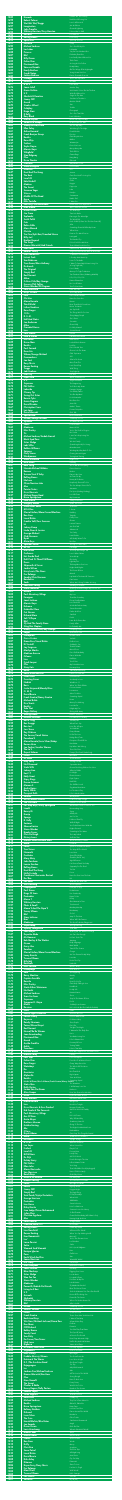| i<br>İ                                | 48<br>47                                 |                                 |  |
|---------------------------------------|------------------------------------------|---------------------------------|--|
|                                       | 2                                        |                                 |  |
|                                       |                                          | <b>IS</b><br>V                  |  |
| ラフラフラフ                                |                                          | とりとり                            |  |
|                                       |                                          |                                 |  |
|                                       |                                          |                                 |  |
|                                       | -- 12<br>741<br>740<br>739<br>738<br>737 |                                 |  |
|                                       |                                          |                                 |  |
|                                       |                                          |                                 |  |
|                                       |                                          |                                 |  |
| ニフフフフフ                                |                                          |                                 |  |
|                                       |                                          |                                 |  |
|                                       | $\overline{\mathbf{z}}$                  |                                 |  |
|                                       |                                          | 35<br>35<br>34<br>33<br>32      |  |
|                                       |                                          |                                 |  |
|                                       |                                          |                                 |  |
| ア、ア、アンプアン                             |                                          | $\frac{10}{9}$<br>$\frac{9}{7}$ |  |
|                                       |                                          |                                 |  |
| ムラフラフ                                 |                                          |                                 |  |
|                                       |                                          |                                 |  |
|                                       |                                          |                                 |  |
|                                       |                                          |                                 |  |
| Ę                                     |                                          |                                 |  |
|                                       |                                          |                                 |  |
|                                       |                                          |                                 |  |
|                                       |                                          |                                 |  |
|                                       |                                          |                                 |  |
| $\overline{z}$<br>j                   |                                          |                                 |  |
|                                       | 18 17 16 15 14 13 12 11 10 09 08 47      |                                 |  |
| <u> アアアアアアアアアアアアアアの6666666666</u>     |                                          |                                 |  |
|                                       |                                          |                                 |  |
|                                       |                                          |                                 |  |
|                                       |                                          |                                 |  |
|                                       |                                          |                                 |  |
|                                       |                                          |                                 |  |
|                                       | 00<br>07<br>06<br>05<br>04<br>03         |                                 |  |
|                                       |                                          |                                 |  |
|                                       |                                          |                                 |  |
|                                       |                                          |                                 |  |
|                                       | $\frac{03}{02}$<br>$\frac{02}{00}$       |                                 |  |
|                                       |                                          |                                 |  |
|                                       |                                          |                                 |  |
|                                       |                                          | $\frac{9}{7}$                   |  |
|                                       |                                          |                                 |  |
|                                       | $\frac{q}{q}$                            |                                 |  |
|                                       |                                          | $\frac{16}{4}$                  |  |
|                                       |                                          |                                 |  |
|                                       |                                          |                                 |  |
|                                       |                                          | $\overline{\mathbf{I}}$         |  |
|                                       |                                          |                                 |  |
|                                       |                                          |                                 |  |
| $\overline{6}$<br>$\overline{6}$      |                                          |                                 |  |
|                                       |                                          |                                 |  |
|                                       |                                          |                                 |  |
| $\vec{b}$                             |                                          |                                 |  |
| 6<br>$\boldsymbol{\delta}$            |                                          |                                 |  |
| $\boldsymbol{6}$                      |                                          |                                 |  |
| $\overline{\mathbf{C}}$               |                                          |                                 |  |
| <u>6</u>                              |                                          |                                 |  |
| $\boldsymbol{6}$                      |                                          |                                 |  |
| $\boldsymbol{c}$<br><u>c</u>          |                                          |                                 |  |
| $\epsilon$                            |                                          |                                 |  |
| $\overline{6}$                        |                                          |                                 |  |
| $\overline{6}$                        |                                          |                                 |  |
| $\epsilon$                            |                                          |                                 |  |
| <u>ó</u><br>$\overline{\mathbf{C}}$   |                                          |                                 |  |
| $\vec{b}$                             |                                          |                                 |  |
| $\overline{\boldsymbol{6}}$           |                                          |                                 |  |
| <b>6</b>                              |                                          |                                 |  |
| $\boldsymbol{6}$                      |                                          |                                 |  |
| <u>6</u><br><u>6</u>                  |                                          |                                 |  |
| $\boldsymbol{6}$                      |                                          |                                 |  |
| 6                                     |                                          |                                 |  |
| $\boldsymbol{\phi}$                   |                                          |                                 |  |
| ¢                                     |                                          |                                 |  |
| Ć<br>6                                |                                          |                                 |  |
| Ó                                     |                                          |                                 |  |
| $\overline{\mathbf{C}}$               |                                          |                                 |  |
| d                                     |                                          |                                 |  |
|                                       |                                          |                                 |  |
| $\overline{6}$                        |                                          |                                 |  |
|                                       |                                          |                                 |  |
| $\mathbf C$<br>$\epsilon$             |                                          |                                 |  |
| $\vec{\delta}$                        |                                          |                                 |  |
| $\boldsymbol{6}$                      |                                          |                                 |  |
| <u>6</u>                              |                                          |                                 |  |
| $\epsilon$<br>$\overline{\mathbf{C}}$ |                                          |                                 |  |
| $\vec{6}$                             |                                          |                                 |  |
| $\vec{b}$                             |                                          |                                 |  |
| $\epsilon$                            |                                          |                                 |  |
| $\epsilon$                            |                                          |                                 |  |
| $\epsilon$                            |                                          |                                 |  |
| $\vec{6}$<br>$\overline{6}$           |                                          | $\overline{1}$                  |  |
| $\epsilon$                            |                                          |                                 |  |
| $\epsilon$                            |                                          |                                 |  |
| $\epsilon$                            |                                          |                                 |  |
| $\overline{6}$                        |                                          |                                 |  |
| $\boldsymbol{6}$                      |                                          |                                 |  |
| $\epsilon$<br>$\mathbf C$             |                                          |                                 |  |
| $\epsilon$                            |                                          |                                 |  |
| $\overline{6}$                        |                                          |                                 |  |
| <u>6</u>                              |                                          |                                 |  |
|                                       |                                          |                                 |  |
| $\mathbf$<br>$\overline{\mathbf{C}}$  |                                          |                                 |  |
| 6                                     |                                          |                                 |  |
| 6                                     |                                          | 5                               |  |
|                                       | 624<br>623                               |                                 |  |

| 1000                           | <b>Sheena Easton</b>                                                                     |
|--------------------------------|------------------------------------------------------------------------------------------|
| 999                            | <b>Marco Borsato</b>                                                                     |
| 998                            | Cats                                                                                     |
| 997                            | Pink                                                                                     |
| 996                            | <b>Dusty Springfield</b>                                                                 |
| 995                            | <b>Rolling Stones</b>                                                                    |
| 994                            | <b>John Hiatt</b>                                                                        |
| 993                            | Pharrell                                                                                 |
| 992                            | <b>Eddie Money</b>                                                                       |
| 991                            | George Michael                                                                           |
| 990                            | Liesbeth List/Ramses Shaffy                                                              |
| 989                            | Herrey'S                                                                                 |
| 988                            | <b>Katy Perry</b>                                                                        |
| 987                            | <b>10 Cc</b>                                                                             |
| 986                            | <b>George Benson</b>                                                                     |
| 985                            | <b>Hall And Oates</b>                                                                    |
| 984                            | <b>Britney Spears</b>                                                                    |
| 983                            | <b>Don Mclean</b>                                                                        |
| 982                            | <b>Dire Straits</b>                                                                      |
| 981                            | <b>Michel Delpech</b>                                                                    |
| 980                            | Rufus/Chaka Khan                                                                         |
| 979                            | <b>Beckie Bell</b>                                                                       |
| 978                            | <b>Paul Young</b>                                                                        |
| 977                            | <b>Suzi Quatro</b>                                                                       |
| 976                            | <b>Christians</b>                                                                        |
| 975                            | <b>Gap Band</b>                                                                          |
| 974                            | <b>China Crisis</b>                                                                      |
| 973                            | <b>Jan Smit</b>                                                                          |
| 972                            | <b>Joe South/Inner Circle</b>                                                            |
| 971                            | <b>Glenn Frey/Eagles</b>                                                                 |
| 970                            | Sade                                                                                     |
| 969                            | <b>Maroon 5</b>                                                                          |
| 968                            | <b>Chi Coltrane</b>                                                                      |
| 967                            | <b>Paul Simon</b>                                                                        |
| 966                            | <b>All Saints</b>                                                                        |
| 965                            | <b>Scritti Politti</b>                                                                   |
| 964                            | <b>Train</b>                                                                             |
| 963                            | <b>Slade</b>                                                                             |
| 962                            | <b>Pussycat Dolls</b>                                                                    |
| 961                            | <b>Tom Jones</b>                                                                         |
| 960                            | <b>Paul Hardcastle</b>                                                                   |
| 959                            | <b>Terence Trent D'Arby</b>                                                              |
| 958                            | <b>Andre Hazes</b>                                                                       |
| 957                            | <b>Hot Chocolate</b>                                                                     |
| 956                            | <b>Pet Shop Boys</b>                                                                     |
| 955<br>954                     | <b>Searchers</b><br><b>Trammps</b><br><b>Emeli Sande</b>                                 |
| 953<br>952<br>951              | <b>Genesis</b><br><b>Johnny Logan</b>                                                    |
| 950                            | <b>Guus Meeuwis</b>                                                                      |
| 949                            | <b>Frank Boeijen Groep</b>                                                               |
| 948                            | Abba                                                                                     |
| 947                            | <b>Sheila E</b>                                                                          |
| 946                            | <b>New Radicals</b>                                                                      |
| 945                            | <b>John Denver</b>                                                                       |
| 944                            | <b>Doobie Brothers</b>                                                                   |
| 943                            | <b>Spice Girls</b>                                                                       |
| 942                            | <b>Byrds</b>                                                                             |
| 941                            | <b>Leann Rimes</b>                                                                       |
| 940                            | Queen                                                                                    |
| 939                            | Toto                                                                                     |
| 938                            | <b>Robbie Williams</b>                                                                   |
| 937                            | <b>Ray Goodman And Brown</b>                                                             |
| 936                            | <b>Paul Mccartney/Wings</b>                                                              |
| 935                            | <b>Billy Idol</b>                                                                        |
| 934                            | Roger Glover & Guests                                                                    |
| 933                            | Milli Vanilli                                                                            |
| 932                            | <b>Swing Out Sister</b>                                                                  |
| 931                            | <b>Honeybus</b>                                                                          |
| 930                            | <b>Was Not Was</b>                                                                       |
| 929                            | John Travolta/Olivia Newton John                                                         |
| 928                            | <b>Mariah Carey</b>                                                                      |
| 927                            | Mike Oldfield/Maggie Reilly                                                              |
| 926                            | Mr. Big                                                                                  |
| 925                            | <b>V.O.F. De Kunst</b>                                                                   |
| 924                            | <b>Alain Clark</b>                                                                       |
| 923                            | <b>Neil Diamond</b>                                                                      |
| 922                            | <b>Tina Turner</b>                                                                       |
| <u>921</u>                     | <b>Hanson</b>                                                                            |
| 920                            | Madonna                                                                                  |
| 919                            | <b>Survivor</b>                                                                          |
| 918                            | <b>Kelly Family</b>                                                                      |
| <b>917</b>                     | Little River Band                                                                        |
| 916                            | <b>Gusttavo Lima</b>                                                                     |
| 915                            | <b>Donald Fagen</b>                                                                      |
| 914                            | <b>Shania Twain</b>                                                                      |
| 913                            | <b>Bruno Mars</b>                                                                        |
| 912                            | <b>Delegation</b>                                                                        |
| <u>911</u>                     | <b>Skik</b>                                                                              |
| 910                            | <b>Matt Bianco</b>                                                                       |
| 909                            | <b>Michael Jackson</b>                                                                   |
| 908                            | <b>Nelly Furtado/Juanes</b>                                                              |
| 907                            | <b>Donna Summer</b>                                                                      |
| 906                            | <b>Rene Froger</b>                                                                       |
| 905                            | <b>Jason Mraz</b>                                                                        |
| 904                            | <b>Tracey Ullman</b>                                                                     |
| 903                            | <b>Faith No More</b>                                                                     |
| 902                            | <b>Ub 40</b>                                                                             |
| 901                            | <b>Red Hot Chili Peppers</b>                                                             |
| 900                            | <b>Beatles</b>                                                                           |
| 899                            | <b>Oliver Cheatham</b>                                                                   |
| 898                            | <b>Pointer Sisters</b>                                                                   |
| 897                            | <b>Roxette</b>                                                                           |
| 896                            | <b>Prince</b>                                                                            |
| 895                            | <b>Dido</b>                                                                              |
| 894                            | Level 42                                                                                 |
| 893                            | <b>Simply Red</b>                                                                        |
| 892                            | <b>Kool And The Gang</b>                                                                 |
| 891                            | <b>Shirley And Company</b>                                                               |
| 890                            | Paula Abdul                                                                              |
| 889                            | <b>Hall And Oates</b>                                                                    |
| 888                            | <b>Jessie J</b>                                                                          |
| 887                            | Dr Hook                                                                                  |
| 886                            | <b>Feargal Sharkey</b>                                                                   |
| 885                            | <b>Radio'S</b>                                                                           |
| 884                            | <b>Weather Girls</b>                                                                     |
| 883                            | <b>Bon Jovi</b>                                                                          |
| 882                            | Mar <u>tika</u>                                                                          |
| 881                            | <b>Marvin Gaye/Kim Weston</b>                                                            |
| 880                            | Ray Parker Jr.                                                                           |
| 879                            | <b>Army Of Lovers</b>                                                                    |
| 878                            | <b>Rolling Stones</b>                                                                    |
| 877                            | <b>Sting</b>                                                                             |
| 876                            | <b>Alan Parsons Project</b>                                                              |
|                                |                                                                                          |
| 875                            | LTD.                                                                                     |
| 874                            | <b>Keane</b>                                                                             |
| 873                            | Enya                                                                                     |
| 872                            | <b>Boudewijn De Groot</b>                                                                |
| $\overline{871}$               | <b>Kylie Minogue</b>                                                                     |
| 870                            | <b>Shakira</b>                                                                           |
| 869                            | <b>Spinners</b>                                                                          |
| 868                            | <b>Bomb The Bass</b>                                                                     |
| $\overline{867}$               | <b>Alcazar</b>                                                                           |
| 866                            | Marco Borsato                                                                            |
| 865                            | Sonny/Cher                                                                               |
| 864                            | <b>Het Goede Doel</b>                                                                    |
| 863<br>$\overline{862}$<br>861 | <b>Robin S</b><br><b>Ram Jam</b><br><b>Melanie C./Spice Girls</b><br><b>Paul Carrack</b> |
| 860                            | <b>Diana Ross/Marvin Gaye</b>                                                            |
| 859                            | <b>Beatles</b>                                                                           |
| 858                            | <b>Diesel</b>                                                                            |
| 857<br>856<br>855<br>854       | Elton John<br><b>Blof</b><br><b>Fleetwood Mac</b>                                        |
| 853                            | Foreigner                                                                                |
| 852                            | <b>Janet Jackson</b>                                                                     |
| 851                            | <b>Robert Palmer</b>                                                                     |
| 850                            | <b>Skunk Anansie</b>                                                                     |
| 849                            | <b>Bananarama</b>                                                                        |
| 848                            | Chicago                                                                                  |
| 847                            | <b>Adrian Gurvitz</b>                                                                    |
| 846                            | <b>Weeks &amp; Company</b>                                                               |
| 845                            | <b>Eric Clapton</b>                                                                      |
| 844                            | <b>Racoon</b>                                                                            |
| 843                            | <b>Billy Joel</b>                                                                        |
| 842                            | <b>Arthur Baker/Al Green</b>                                                             |
| 841                            | <b>Tavares</b>                                                                           |
| 840                            | <b>Earth And Fire</b>                                                                    |
| 839                            | <b>Police</b>                                                                            |
| 838                            | <b>Wet Wet Wet</b>                                                                       |
| 837                            | <b>Oleta Adams</b>                                                                       |
| 836                            | <b>Normaal</b>                                                                           |
| 835                            | <b>Michael Jackson</b>                                                                   |
| 834                            | <b>Robbie Williams / Gary Barlow</b>                                                     |
| 833                            | <b>Sugarhill Gang</b>                                                                    |
| 832                            | <b>Stevie Wonder</b>                                                                     |
| 831                            | <b>Wilson Phillips</b>                                                                   |
| 830                            | Opus                                                                                     |
| 829                            | <b>Whitney Houston</b>                                                                   |
| 828                            | <b>Crosby Stills Nash &amp; Young/Neil Young</b>                                         |
| 827                            | Salt 'N Pepa                                                                             |
| 826                            | <b>Christopher Cross</b>                                                                 |
| 825                            | <b>Roxy Music</b>                                                                        |
| 824                            | <b>Eurythmics</b>                                                                        |
| 823                            | <b>En Vogue</b>                                                                          |
| 822                            | <b>The Clash</b>                                                                         |
| $\overline{821}$               | <b>Ashford And Simpson</b>                                                               |
| 820                            | <b>Barry White</b>                                                                       |
| 819                            | <b>Rocksteady Crew</b>                                                                   |
| 818                            | <b>Beach Boys</b>                                                                        |
| 817                            | Coldplay                                                                                 |
| 816                            | <b>Billy Paul</b>                                                                        |
| 815                            | <b>Tasmin Archer</b>                                                                     |
| 814                            | <b>Doe Maar</b>                                                                          |
| 813                            | <b>Madness</b>                                                                           |
| 812                            | <b>Daniel Bedingfield</b>                                                                |
| 811                            | Wham/George Michael                                                                      |
| 810                            | <b>Sam And Dave</b>                                                                      |
| 809                            | <b>Billy Vera &amp; The Beaters</b>                                                      |
| 808<br>807<br>806              | Soft Cell<br>Kayak<br>U <sub>2</sub><br><b>Kids From Fame</b>                            |
| 805<br>804<br>803              | <b>Kiss</b><br><b>Huey Lewis And The News</b>                                            |
| 802<br>801<br>800              | <b>Celine Dion</b><br><b>Positive Force</b><br>Modjo<br><b>Future World Orchestra</b>    |
| 799<br>798<br>797<br>796       | Mika<br><b>Eagles</b><br><b>Texas</b>                                                    |
| 795                            | Abba                                                                                     |
| 794                            | <b>Queen</b>                                                                             |
| 793                            | <b>Climie Fisher</b>                                                                     |
| 792                            | <b>Elvis Presley</b>                                                                     |
| 791                            | Savage Garden                                                                            |
| 790                            | Aha                                                                                      |
| 789                            | <b>Renee</b>                                                                             |
| 788                            | Jam                                                                                      |
| 787                            | <b>Toni Braxton</b>                                                                      |
| 786                            | <b>James And Bobby Purify</b>                                                            |
| 785                            | De Dijk                                                                                  |
| 784                            | <b>Spencer Davis Group</b>                                                               |
| 783                            | K'S Choice                                                                               |
| 782                            | <b>Revelation Time</b>                                                                   |
| <b>781</b>                     | <b>Eagle Eye Cherry</b>                                                                  |
| 780                            | Gloria Estefan/Miami Sound Machine                                                       |
| 779                            | <b>Andre Hazes</b>                                                                       |
| 778                            | <b>Miquel Brown</b>                                                                      |
| 777                            | <b>Herman Brood</b>                                                                      |
| 776                            | <b>Michael Buble</b>                                                                     |
| 775                            | <b>Timex Social Club</b>                                                                 |
| 774                            | <b>Linda Ronstadt</b>                                                                    |
| 773                            | <b>Mavericks</b>                                                                         |
| 772                            | <b>Commodores</b>                                                                        |
| 771                            | <b>Amy Macdonald</b>                                                                     |
| 770                            | <b>Johnny Hates Jazz</b>                                                                 |
| 769                            | <b>Van Mccoy</b>                                                                         |
| 768                            | <b>Marco Borsato</b>                                                                     |
| 767                            | <b>Hall And Oates</b>                                                                    |
| 766                            | <b>Betonce</b>                                                                           |
| 765                            | <b>Right Said Fred</b>                                                                   |
| 764                            | <b>Bing Crosby</b>                                                                       |
| 763                            | <b>Kim Wilde</b>                                                                         |
| 762                            | <b>Tee-Set</b>                                                                           |
| 76 <u>1</u>                    | <b>Rene Froger</b>                                                                       |
| 760                            | Matia Bazar                                                                              |
| 759                            | <b>Spice Girls</b>                                                                       |
| 758                            | <b>Status Quo</b>                                                                        |
| 757                            | <b>Robbie Williams</b>                                                                   |
| 756                            | <b>Prince</b>                                                                            |
| 755                            | <b>Cat Stevens</b>                                                                       |
| 754                            | <b>Rick James</b>                                                                        |
| 753                            | <b>Stars On 45</b>                                                                       |

John Lennon

Fools Garden Gino Vannelli Aretha Franklin Joan Osborne **Stylistics** Bruce Springsteen Bruce Hornsby **Beatles** Adventures Of Stevie V Simply Red Grace Jones Black Eyed Peas Blondie Gordon/Re-Play/Gordon Irene Cara Marc Anthony Phil Oakey/Georgio Moroder Julie Covington Martin Solveig Tina Turner Guus Meeuwis Electric Light Orchestra Fine Young Cannibals Phil Collins/Supremes Earth Wind And Fire Peter Schilling Paul Mccartney/Wings Mike And The Mechanics/Paul Carrack Randy Crawford Clouseau Gerry Rafferty James Blunt **Mr Mister** Rod Stewart Rolling Stones Nick & Simon Robert Plant Four Tops **Styx** Rob De Nijs Roberta Flack Love Unlimited **Extreme** Paul Anka John Legend Dan Hill / Vonda Shepard Ten Sharp Mud Vanessa Williams Double Paul De Leeuw/Ruth Jacott Pretenders/Chrissie Hynde Bob Marley & The Wailers **Bangles** Toontje Lager Cliff Richard Lenny Kravitz **Eurythmics** Creedence Clearwater Revival Sandra Van Nieuwland What Fun Tom Jones Manfred Mann'S Earth Band/Manfred Mann Jim Diamond Katy Perry Ub 40 Smokie/Chris Norman Inner Circle Roger Daltrey Mariah Carey/Boyz Ii Men **Police** Cyndi Lauper Incognito/Jocelyn Brown Peter Cetera/Chicago Johnny 'Guitar' Watson Madonna Steve Miller Band Lady Gaga **Shocking Blue** Alanis Morissette Chic Greg Kihn Band Henk Westbroek Andrew Gold Eddie Rabbitt Kool And The Gang Passenger Han Van Eijck Whitney Houston Pink Erik Mesie/Toontje Lager Righteous Brothers **Moony Santana** Mary Jane Girls **Queen** Maroon 5 & Christina Aguilera Stevie Wonder Nena/Kim Wilde Rolling Stones Ilse Delange Frankie Goes To Hollywood Joss Stone Helen Shapiro **Genesis** Go West **Massive Attack** Village People Pet Shop Boys Bruno Mars **Tiffany** The Verve Ace Of Base Alison Moyet David Bowie No Doubt **Otis Redding** Concrete Blond Abba Los Del Rio Michel Fugain **Gipsy Kings** The Cranberries **Eagles** Wet Wet Wet Sophie Ellis-Bextor Bad English James Brown Talking Heads Cher Lovin' Spoonful Melissa Etheridge George Michael/Wham Don Henley **Beatles** Tracy Chapman Duran Duran Take That Dinah Washington **Sugababes Heart** Benny Neyman Abc Stealers Wheel **Toto** Nelly Furtado Nik Kershaw Billy Joel John Denver Scouting For Girls Blof Gladys Knight Crowded House Margriet Eshuys Band Byrds Vaya Con Dios Pat Benatar Boney M Paul Young Simply Red Nils Lofgren Pointer Sisters **Racey Temptations Toto** Odyssey Kim Wilde **Billy Ocean** Leo Sayer Will Young Beach Boys **The Clash** Jennifer Paige Steve Harley/Cockney Rebel Gloria Estefan/Miami Sound Machine **Steve Winwood** Anastacia Nathalie Cole/Nat King Cole John Paul Young De Kast Boys Town Gang Shakespears Sister George Baker Selection Everything But The Girl Carly Simon Hoobastank Kitty Grant/Chas Jankel Marco Borsato Moments And Whatnauts Neil Diamond Andre Hazes Billy Bremner Michael Jackson Gerard Joling Breakfast Club Volumia! Deep Purple Linda Ronstadt/Aaron Neville Shania Twain **Michael Murphey** Hollywood Beyond K.C./The Sunshine Band **Pretenders** Simple Minds Robbie Williams Aswad The Cure Snap Rolling Stones Deniece Williams Nirvana Paul Simon Rita Marley Lionel Richie America David Bowie/Mick Jagger Tina Turner **Shirley Bassey** Bob Marley & The Wailers/Ziggy Marley I.O.S. Kate Bush Janet Jackson **Queen** Three Degrees Kadanz Mariah Carey Kool And The Gang Rod Stewart **Gordon** Olivia Newton John/Electric Light Orchestra Bryan Adams **Matt Bianco** Martha Reeves/Vandellas Cock Robin Patrick Hernandez Depeche Mode Robert Cray Band Gabrielle Eddy Grant Edwin Starr Ricky Martin Rene Froger Bob Carlisle Terence Trent D'Arby Mink Deville Sydney Youngblood Soul Asylum Soul Ii Soul

Jim Gilstrap

Morning Train Rood Be My Day Sober Summer Is Ove Honky Tonk Women Have A Little Faith In Me **Happy** Take Me Home **Outside** Pastorale Diggy Loo Diggy Ley Roar I'm Not In Love Kisses In The Moonlight Sara Smile **Sometimes Crying** Calling Elvis Pour Un Flirt Ain't Nobody Steppin' Out Tonight Love Of The Common People If You Can't Give Me Love **Words** Oops Upside Your Head Wishful Thinking Laura Games People Play The Heat Is On Never As Good As The First Time This Love You Were My Friend **Graceland** Never, Ever **Absolute** Drops Of Jupiter Merry X-Mas Everybody Don't Cha Help Yourself 19 If You Let Me Stay Zij Gelooft In Mij Emma It's A Sin Sweets For My Sweets Love Epidemic Read All About I Throwing It All Away Hold Me Now Ik Ook Van Jou Linda I Have A Dream A Love Bizarre You Get What You Give Calypso What A Fool Believes Too Much Mr Tambourine Man Life Goes Or It's A Beautiful Day **I'll Supply The Love** Advertising Space Special Lady Silly Love Songs Sweet Sixteen Love Is All Girl I'm Gonna Miss You Breakout I Can't Let Maggie Go Walk The Dinosaur You're The One That I Want Santa Claus Is Coming To Town Moonlight Shadow To Be With You Suzanne This Ain't Gonna Work Hello Again Better Be Good To Me Mmmbop Secret Eye Of The Tiger I Can't Help Myself (I Love You I Want You) Reminiscing Balada **IGY** You're Still The One **Treasure** Put A Little Love On Me Op Fietse More Than I Can Bear Stranger In Moscow Te Busque Last Dance Your Place Or Mine I'm Yours **Move Over Darling** Easy Please Don't Make Me Cry **Californication** All My Loving Get Down Saturday Night Fire Listen To Your Heart The Most Beautiful Girl White Flag **Tracie** Home Fresh Shame Shame Shame Rush Rush Private Eyes Pricetag Baby Makes Her Blue Jeans Talk A Good Heart She Goes Na Na It's Raining Men This Ain't A Love Song Toy Soldiers It Takes Two A Woman Needs Love **Crucified** Waiting On A Friend Love Is The 7Th Wave Eye In The Sky Back In Love Again Everybody's Changing Orinoco Flow Jimmy **Locomotion** Underneath Your Clothes Rubberband Man I Say A Little Prayer Crying At The Discoteque Je Hoeft Niet Naar Huis Vannacht I Got You Babe Alles Geprobeerd Show Me Love Black Betty I Turn To You I Need You You Are Everything Free As A Bird Sausolito Summernight **Sacrifice** Omarm **Albatross** Waiting For A Girl Like You Escapade Can We Still Be Friends **Hedonism** Venus If You Leave Me Now Classic Rock Your World (Joho, Joho) Tears In Heaven Liverpool Rain New York State Of Mind The Message Is Love A Penny For Your Thoughts **Memories** So Lonely Sweet Surrende Window Of Hope Oerend Hard The Way You Make Me Feel Shame Rapper's Delight Happy Birthday Hold On Live Is Life So Emotional Teach Your Children Let's Talk About Sex Sailing Dance Away When Tomorrow Comes Don't Let Go (Love) Rock The Casbah **Solid** What Am I Gonna Do With You Hey You The Rocksteady Crew California Girls Speed Of Sound Me And Mrs Jones Sleeping Satellite Doris Day One Step Beyond If You're Not The One Freedom Soul Man At This Moment Tainted Love Ruthless Queen Beautiful Day Starmaker I Was Made For Loving You Hip To Be Square That's The Way It Is We Got The Funk Lady Desire Relax Take It Easy I Can't Tell You Why Say What You Want When I Kissed The Teacher The Show Must Go On Rise To The Occasion Viva Las Vegas To The Moon And Back I've Been Losing You High Time He Went A Town Called Malice Breathe Again I'm Your Puppet Bloedend Hart Keep On Running Not An Addict South Africa Save Tonight Falling In Love (Uh-Oh) 'N Beetje Verliefd Close To Perfection Saturday Night Haven't Met You Yet Rumors You're No Good Dance The Night Away Easy Mr Rock & Roll Turn Back The Clock The Hustle Afscheid Nemen Bestaat Niet Out Of Touch **Halo** I'm Too Sexy White Christmas Chequered Love Ma Belle Amie This Is The Moment Ti Sento Mama Whatever You Want Something Beautiful Purple Rain Morning Has Broken Super Freak Stars On 45 Kiss From A Rose Jive Talkin' **Woman** Lemon Tree People Gotta Move Think (Blues Brothers) One Of Us Can't Give You Anything Human Touch The Way It Is Get Back Dirty Cash Fairground Slave To The Rhythm I Gotta Feeling Denis Never Nooit Mee Fame You Sang To Me Together In Electric Dreams Don't Cry For Me Argentina **Hello** What's Love Got To Do With It Ik Tel Tot 3 Evil Woman She Drives Me Crazy You Can't Hurry Love Sunday Morning Major Tom (Vollig Losgelost) With A Little Luck The Living Years You Might Need Somebody Daar Gaat Ze City To City Wisemen Kyrie You're In My Heart Undercover Of The Night De Soldaat Big Log If I Were A Carpenter Babe Malle Babbe Killing Me Softly With His Song I'm So Glad That I'm A Woman More Than Words Having My Baby Save Room Can't We Try You Lonely This Christmas Save The Best For Last The Captain Of Her Heart Ik Wil Niet Dat Je Liegt I Go To Sleep Iron Lion Zion Eternal Flame Zoveel Te Doen We Don't Talk Anymore Believe In Me Sweet Dreams Bad Moon Rising **Hunter** The Right Side Won Sexbomb Blinded By The Light I Should Have Known Better **Firework** Food For Thought Living Next Door To Alice Games People Play Without Your Love One Sweet Day Roxanne Time After Time Always There Glory Of Love A Real Mother For Ya Like A Virgin The Joker Alejandro **Venus** Thank U I Want Your Love **Jeopardy** Zelfs Je Naam Is Mooi Never Let Her Slip Away Drivin' My Life Away Ooh La La La (Let's Go Dancin') Let Her Go Leef 'Big Brother Tune' All At Once Blow Me (One Last Kiss) Zonder Jou Unchained Melody Dove Samba Pa Ti In My House We Are The Champions Moves Like Jagger I Just Called To Say I Love You Anyplace Anywhere Anytime Last Time **Hurricane** The Power Of Love Don't Cha Wanna Ride Walking Back To Happiness In Too Deep We Close Our Eyes Unfinished Sympathy In The Navy West-End Girls **Grenade** I Think We'Re Alone Now Bitter Sweet Symphony Don't Turn Around That Ole Devil **Space Oddity** Don't Speak Dock Of The Bay Joey The Day Before You Came Macarena Une Belle Histoire Bamboleo Zombie Best Of My Love Angel Eyes Murder On The Dancefloor Time Stood Still **Sexmachine** Slippery People **Believe** Summer In The City Like The Way I Do Fast Love New York Minute Ticket To Ride Fast Car Hungry Like The Wolf Everything Changes Mad About The Boy Stronger Alone Waarom Fluister Ik Je Naam Nog All Of My Heart Stuck In The Middle With You Pamela I'm Like A Bird I Won't Let The Sun Go Down On Me Tell Her About It Thank God I'm A Country Boy This Ain't A Lovesong Aan De Kust Baby Don't Change Your Mind Weather With You Black Pearl Turn Turn Turn Heading For A Fall Love Is A Battlefield Ma Baker Come Back And Stay Something Got Me Started Shine Silently Jump (For My Love) Lay Your Love On Me My Girl 99 Going Back To My Roots Kids In America When The Going Gets Tough, The Tough Gets Going Long Tall Glasses You And I Kokomo Should I Stay Or Should I Go Crush Make Me Smile Don't Wanna Lose You While You See A Chance Left Outside Alone **Unforgettable** Love Is In The Air In Nije Dei Ain't No Mountain High Enough **Hello** Little Green Bag **Missing** Nobody Does It Better The Reason Glad To Know You Waarom Nou Jij Girls Beautiful Noise Kleine Jongen Loud Music In Cars Liberian Girl Ticket To The Tropics Right On Track Hou Me Vast Smoke On The Water Don't Know Much That Don't Impress Me Much **Wildfire** What's The Colour Of Money Come To My Island Brass In Pocket Belfast Child **Candy** Don't Turn Around A Forest Rhythm Is A Dancer Mixed Emotions It's Your Conscience Smells Like Teen Spirit You Can Call Me Al One Draw Angel A Horse With No Name Dancing In The Street Two People This Is My Life One Love/People Get Ready Uit De Schaduw **Cloudbusting** What Have You Done For Me Lately Another One Bites The Dust When Will I See You Again Dagen Dat Ik Je Vergeet Make It Happen Ladies Night Young Turks Kon Ik Maar Even Bij Je Zijn Xanadu Have You Ever Really Loved A Woman? Don't Blame It On That Girl Dancing In The Street The Promise You Made Born To Be Alive Enjoy The Silence Right Next Door Out Of Reach Gimme Hope Jo'Anna War (Un, Dos, Tres) Maria Alles Kan Een Mens Gelukkig Maken Butterfly Kisses Wishing Well Spanish Stroll If Only I Could Runaway Train Back To Life Swing Your Daddy